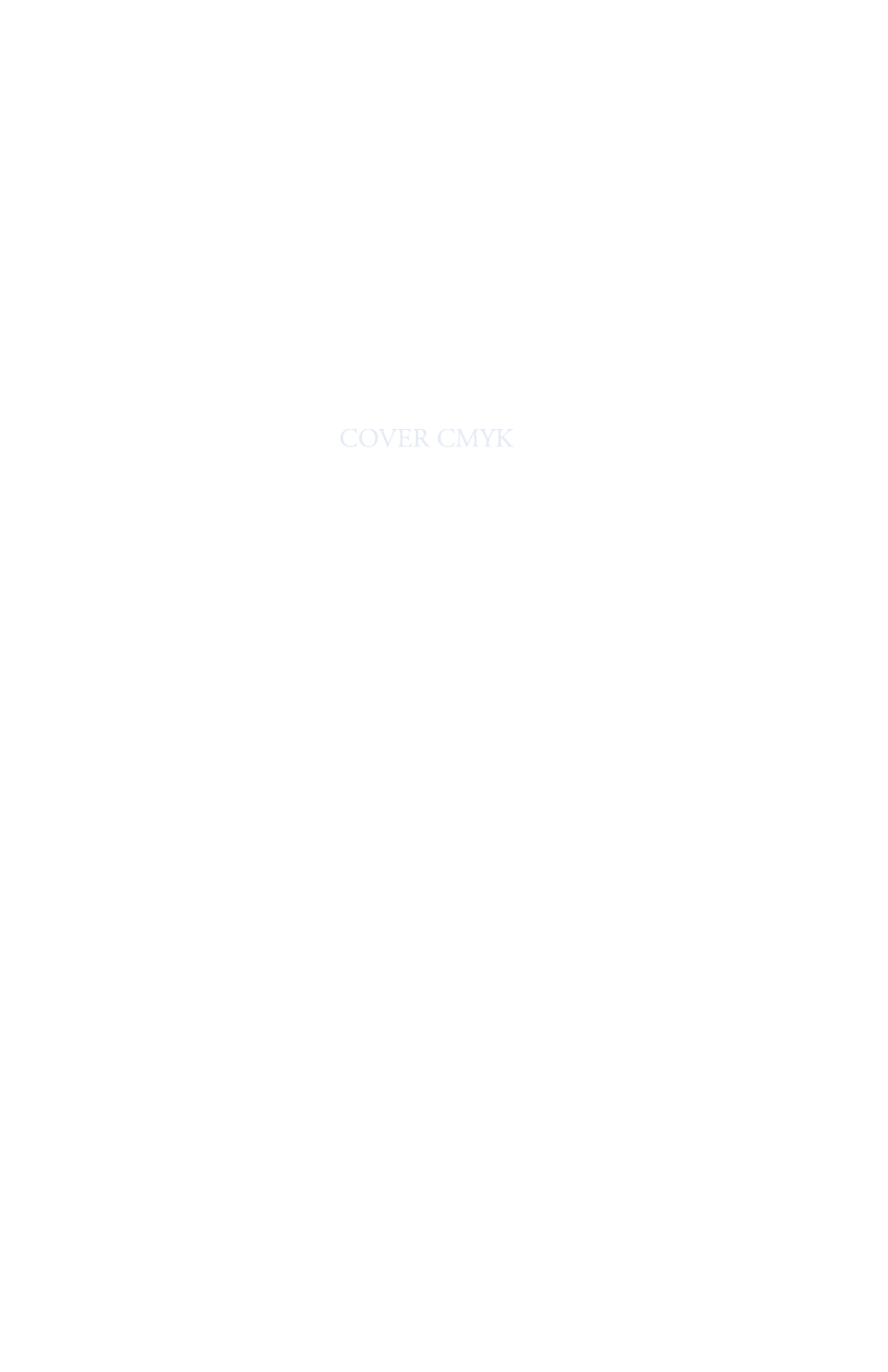## *MESSAGE FROM YOUR CONFERENCE CHAIR*

Welcome to Providence and the 2010 Conference! If you have attended one or more CFP biennial meetings in the past, you know this is a Conference unlike any other. If this is your first, you will soon discover the truly unique, collaborative, consensus-building environment that these next few days offer. Your Executive Board, all of the various CFP committees and the Local Arrangement Committee for Providence have been working hard over the past 24 months to ensure the foundation has been set for a successful Conference. How much this Conference works to improve our food safety system is now in your hands. Some of you submitted issues to be discussed at one of the three Councils. Some of you are serving on Councils and/or have been serving on committees. Some of you are here as official state delegates. No matter your degree of active involvement in the process this year, you can benefit from this

*Dave Gifford*

Conference by attending the workshop, observing the Council deliberations, being an active participant in your Caucus meetings and enjoying the outstanding networking before, during and after each day's events. I have never left a Conference without new points-of-view and new friends.

I have enjoyed serving as Conference Chair and encourage you to get involved. I guarantee you will benefit professionally and personally from your association with the other committed and dedicated members who voluntarily serve this Conference. I am proud to be associated with each of you and look forward to a great Conference.

## *MESSAGE FROM YOUR EXECUTIVE DIRECTOR*

I attended my first CFP meeting in 1998 in Boston. Despite the feeling of being in the midst of a three ring circus, I was hooked. As I became more involved with CFP at the meetings in Milwaukee and Nashville, and participated on committees, I grew to appreciate what we as regulatory and industry food safety professionals can accomplish by working together. For example, Rhode Island was the first state to adopt the seminal 1993 version of the Food Code. Now, the Food Code has become the regulatory basis for retail food programs by state and local agencies across the United States. Just as importantly, many in the retail food industry have adopted the Food Code as the basis for assuring food safety in their facilities. Food Protection Manager examinations have been accredited according to ANSI-CFP standards, and are accepted throughout the country. Retail food safety program standards have been developed and embraced by a



*Jeff Lineberry*

number of local enforcement agencies. These and dozens of other improvements to food safety have been the direct result of the work done by CFP members in cooperation with our federal partners, especially US FDA.

There are many people to thank for making this meeting possible. Once again, US FDA came through with a generous grant making it possible for many state delegates to attend. Despite the tough economic times, our sponsors really stepped up again with a new record for donations. Their continued generous support allows us to keep registration fees down and administrative support up. Our sponsorship committee did an outstanding job. The Local Arrangements Committee has worked tirelessly to make this working meeting very enjoyable. Lisa Wright, Executive Assistant and Eric Pippert, Executive Treasurer, have worked hard to smooth the registration process, ease access to all CFP documents and activities, and support the important work of CFP committees. Chair Dave Gifford, Vice-Chair John Gurrisi and the Executive Board have made my job seem easy. Most of all, I want to thank all who made the extra effort to attend this 2010 CFP biennial meeting. For many, it has meant personal financial sacrifice. Your support for CFP and food safety is very gratifying.

It's great to be back in New England. Rhode Island is the Ocean State, where the State motto is "Hope". At CFP, we turn the hope for food safety into reality.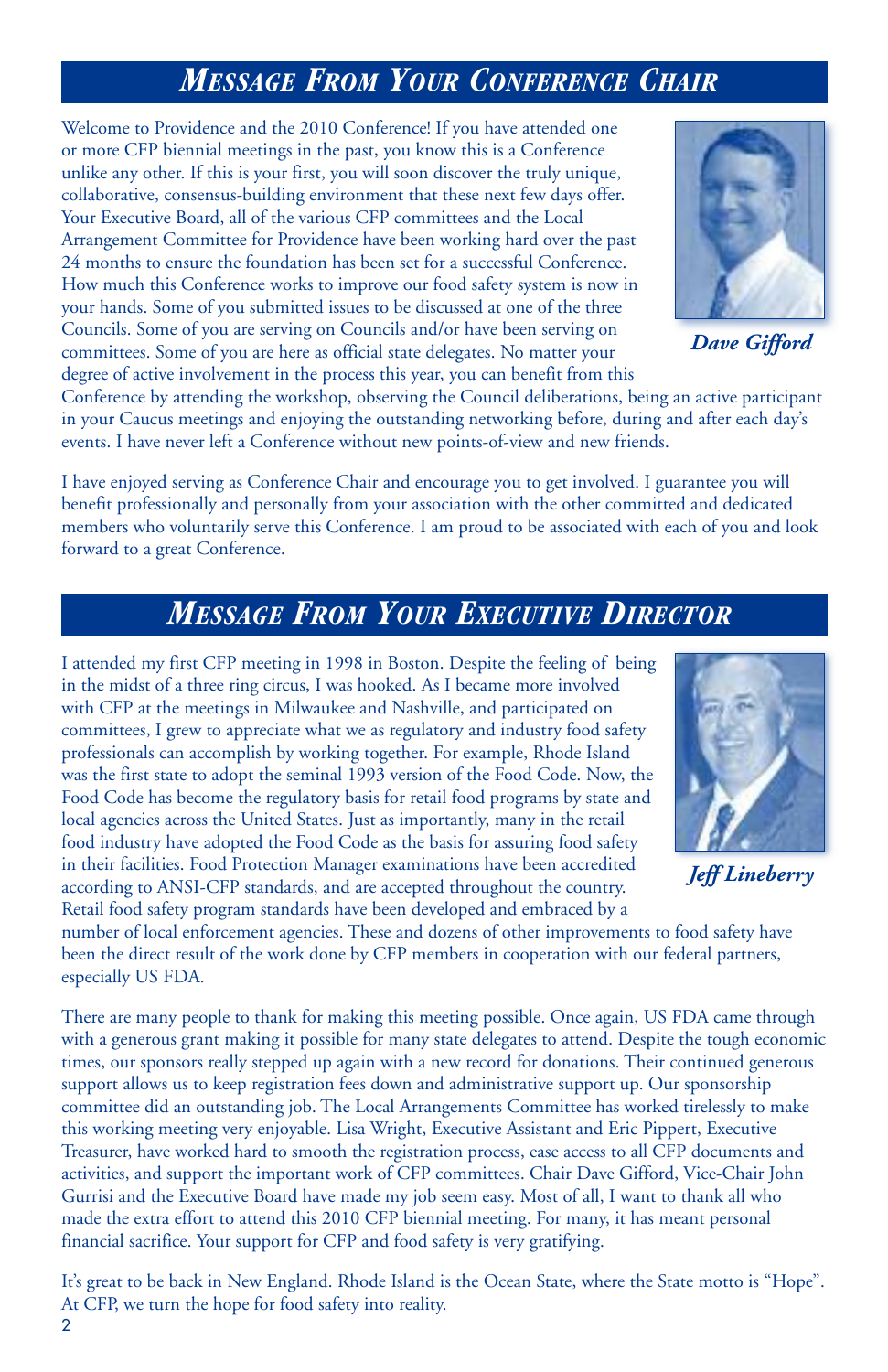## **EXECUTIVE BOARD – 2008-2010**

## **LEADERSHIP**

*Chair* – Dave Gifford, Olympia, Washington *Vice-Chair* – John Gurrisi, Orlando, Florida

### **STATE FOOD SAFETY REPRESENTATIVES**

*Mid-Atlantic* – Sheri Morris, Harrisburg, Pennsylvania *Midwest* – Lorna Girard, St. Paul, Minnesota *Northeast* – Barbara Gerzonich, Troy, New York *Pacific* – David Gifford, Olympia, Washington *Southeast* – Debi Williams, Tallahassee, Florida *Southwest* – Mary Fandrey, Jefferson City, Missouri

## **LOCAL FOOD SAFETY REPRESENTATIVES**

*Mid-Atlantic* – Cassandra Mitchell, Fairfax, Virginia *Midwest* – Roger Coffman, Wauconda, Illinois *Northeast* – Thomas Coffill, Boston, Massachusetts *Pacific* – David Ludwig, Phoenix, Arizona *Southeast* – Bill Hardister, Charlotte, North Carolina *Southwest* – Elizabeth Nutt, Tulsa, Oklahoma

### **FEDERAL FOOD SAFETY REPRESENTATIVES**

*US Food and Drug Administration* – Kevin Smith, College Park, Maryland *US Department of Agriculture*, *FSIS* – John Hicks, Washington, DC *US Centers for Disease Control and Prevention* – Charles Otto, Atlanta, Georgia

### **INDUSTRY FOOD SAFETY REPRESENTATIVES**

*Food Processing* – Michael Roberson, Lakeland, Florida *Food Service* – John Gurrisi, Orlando, Florida *Food Stores* – Cory Hedman, Scarborough, Maine *Food Vending* – Francis Ferko, Rosemont, Illinois *At-Large* – Donna Garren, Woodbridge, Virginia *At-Large* – Fred Reimers, Washington, DC

### **ACADEMIA/CONSUMER REPRESENTATIVES**

*Academia* – David McSwane, Indianapolis, Indiana *Consumer* – vacant

### **EX-OFFICIO MEMBERS**

*Immediate Past Chair* – Elizabeth Nutt, Tulsa, Oklahoma *Program Chair* – Brian Nummer, Logan, Utah *Issue Chair* – Vicki Everly, San Jose, California *Council I Chair* – Terry Levee, Landover, Maryland *Council I Vice-Chair* – Deborah Marlow, Austin, Texas *Council II Chair* – Aggie Hale, Tallahassee, Florida *Council II Vice-Chair* – Chirag Bhatt, Charlotte, North Carolina *Council III Chair* – Ken Rosenwinkel, Melrose Park, Illinois *Council III Vice-Chair* – Richard Linton, West Lafayette, Indiana *Canadian Representative* – vacant *Executive Director* – Jeffrey C. Lineberry, Lincoln, California *Executive Treasurer* – Eric Pippert, Portland, Oregon *Executive Assistant* – Lisa Wright, San Diego, California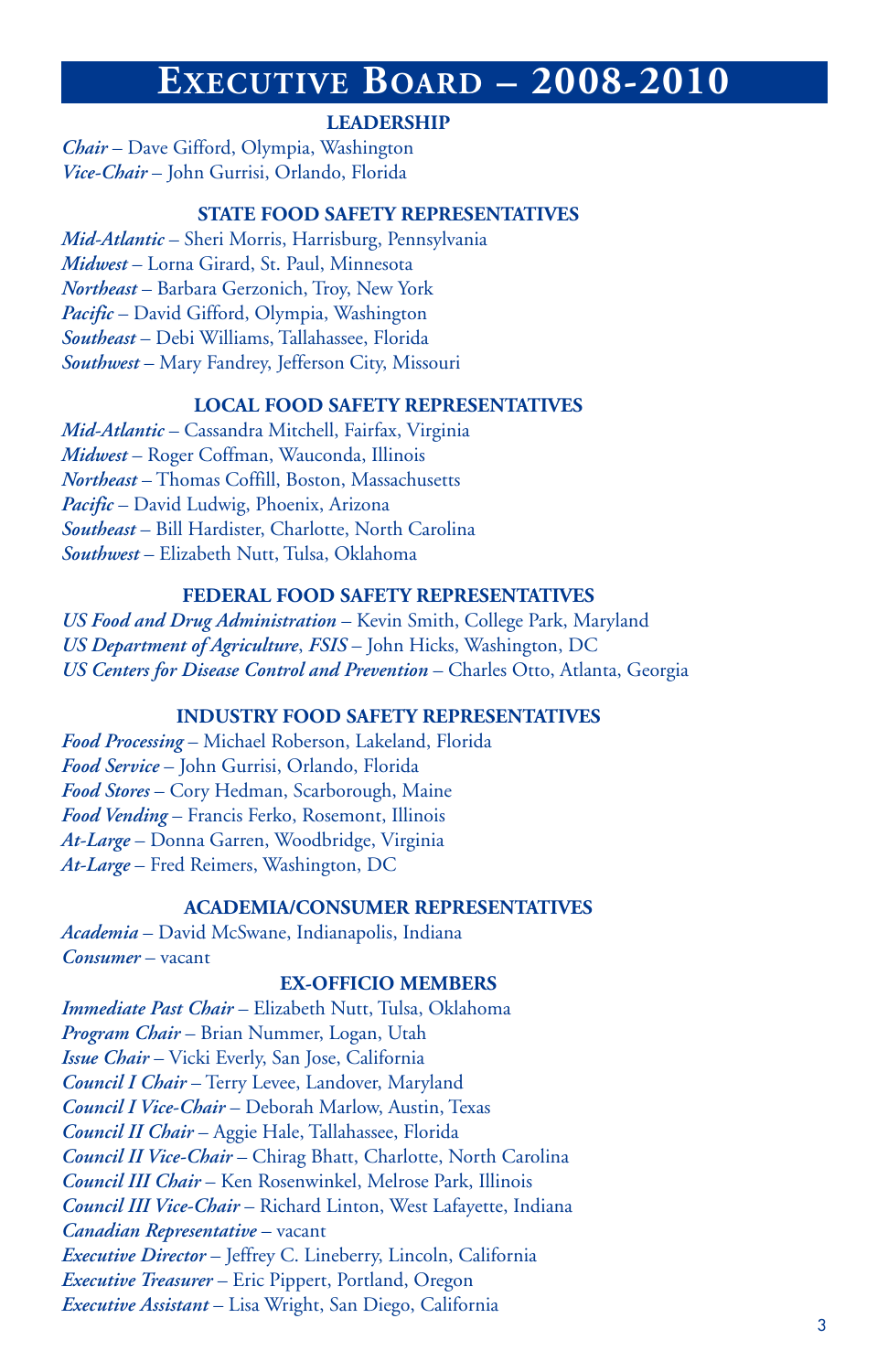

## **P R O G R A M 2 0 1 0**

Providence Gallery

## **Friday, April 9**

- 7:30 a.m. 5:30 p.m. Registration Westin 3rd Floor
- 7:30 a.m. 5:30 p.m. Office RICC 558

## COMMITTEE MEETINGS

10:00 a.m. – noon Manager's Training & Testing Committee Westin Providence II-III 1:00 p.m. – 4:00 p.m. Certification of Food Safety Westin Providence II-III Regulatory Professionals 1:00 p.m. – 5:00 p.m. Executive Board Westin Washington/Newport 1:00 p.m. – 5:00 p.m. Allergen Westin Bristol-Kent 5:00 p.m. – 7:00 p.m. Criticality Implementation Westin Bristol-Kent and Education

## **Saturday, April 10**

| $7:30$ a.m. $-5:30$ p.m. Registration | RICC 558 Foyer   |
|---------------------------------------|------------------|
| 7:30 a.m. $-$ 5:30 p.m. Office        | RICC 558         |
| $8:00$ a.m. $-3:15$ p.m. Workshop     | RICC Ballroom BC |

## **BEHAVIOR-BASED FOOD SAFETY**

| 8:00 a.m. Welcome<br><b>Morning Session</b>                                                                                                | Brian Nummer,<br>Utah State University                                                                                    |
|--------------------------------------------------------------------------------------------------------------------------------------------|---------------------------------------------------------------------------------------------------------------------------|
| Overview of Behavior Science                                                                                                               | Mark Alayosius,<br>University of Nevada, Reno                                                                             |
| Foodborne Illness Risk Factors<br>and Employee Behavior                                                                                    | John Marcello, US FDA                                                                                                     |
| Insight Into the Disconnect Between<br>Knowledge and Behavior                                                                              | Laura Green, US CDC                                                                                                       |
| Multicultural Employees<br>Understanding/Motivating,<br>Foodservice Employees<br>Motivating Employee Behavior,<br><b>Grocery Employees</b> | Alan Tart, US FDA<br>Hudson Riehle, National<br>Restaurant Association<br>Michael Roberson, Publix<br>Super Markets, Inc. |

12:00 noon – 1:25 p.m. Lunch (on your own)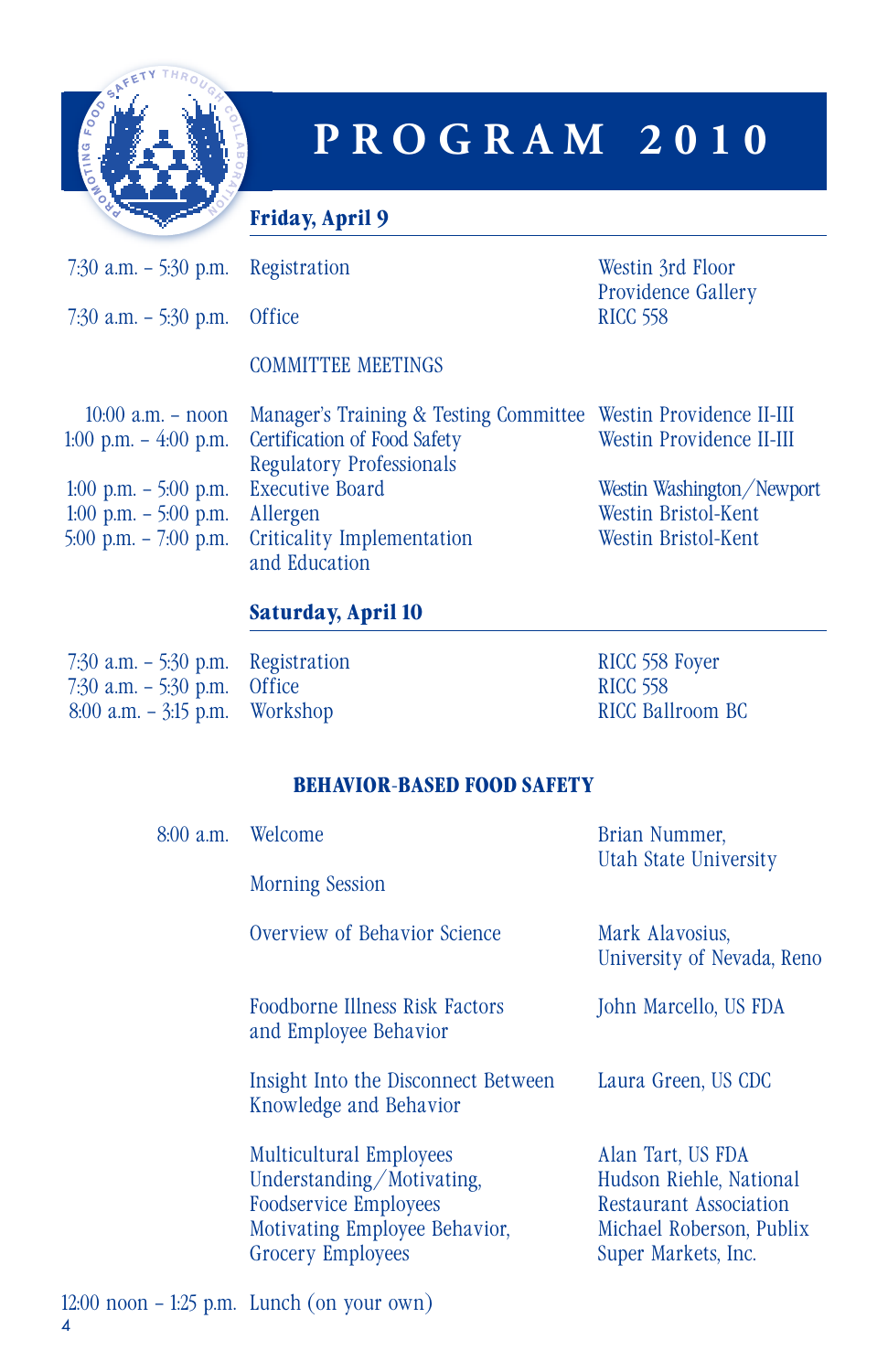## Afternoon Session

| $1:25$ p.m. $-1:30$ p.m.<br>1:30 p.m. $-3:15$ p.m. | Welcome Back<br>Bridging HACCP and Behavior<br><b>Based Food Safety</b>                                                                                                           | <b>Brian Nummer</b><br>Jorge Hernandez,<br><b>US Foodservice</b>                                                    |
|----------------------------------------------------|-----------------------------------------------------------------------------------------------------------------------------------------------------------------------------------|---------------------------------------------------------------------------------------------------------------------|
|                                                    | Mandatory Manager Certification,<br>the Relationship Between Knowledge<br>and Behavior                                                                                            | Ernie Julian, Rhode Island<br>Health Department                                                                     |
|                                                    | Tying it all together                                                                                                                                                             | Frank Yiannas, Wal-Mart, Inc.                                                                                       |
| 4:00 p.m. $-6:00$ p.m.                             | <b>Opening General Session</b><br>Dave Gifford, Conference Chair, Presiding                                                                                                       | RICC Ballroom BC                                                                                                    |
|                                                    | <b>Introductory Remarks</b>                                                                                                                                                       | Dave Gifford                                                                                                        |
|                                                    | Local Arrangements Committee Appreciation Dave Gifford<br>Co-chairs<br>Ernie Julian, RI Dept. of Health<br>Susan Wallace, Johnson & Wales Univ.<br>Tom Nerney, RI Dept. of Health |                                                                                                                     |
|                                                    | Welcome                                                                                                                                                                           | Mayor David N. Cicilline,<br>Providence, Rhode Island                                                               |
|                                                    | Keynote Speaker                                                                                                                                                                   | Chef Karl Guggenmos, Dean<br>of Culinary Education<br>Johnson & Wales University                                    |
|                                                    | <b>Federal Agency Reports</b>                                                                                                                                                     | US FDA<br>Stephen Sundlof, Director<br>Center for Food Safety<br>and Applied Nutrition                              |
|                                                    |                                                                                                                                                                                   | <b>USDA-FSIS</b><br>Dan Englejohn, Deputy<br>Assistant Administrator<br>Office of Policy and<br>Program Development |
|                                                    |                                                                                                                                                                                   | US CDC<br>Art Liang, Director<br>National Center for<br>Zoonotic, Vector-Borne &<br><b>Enteric Diseases</b>         |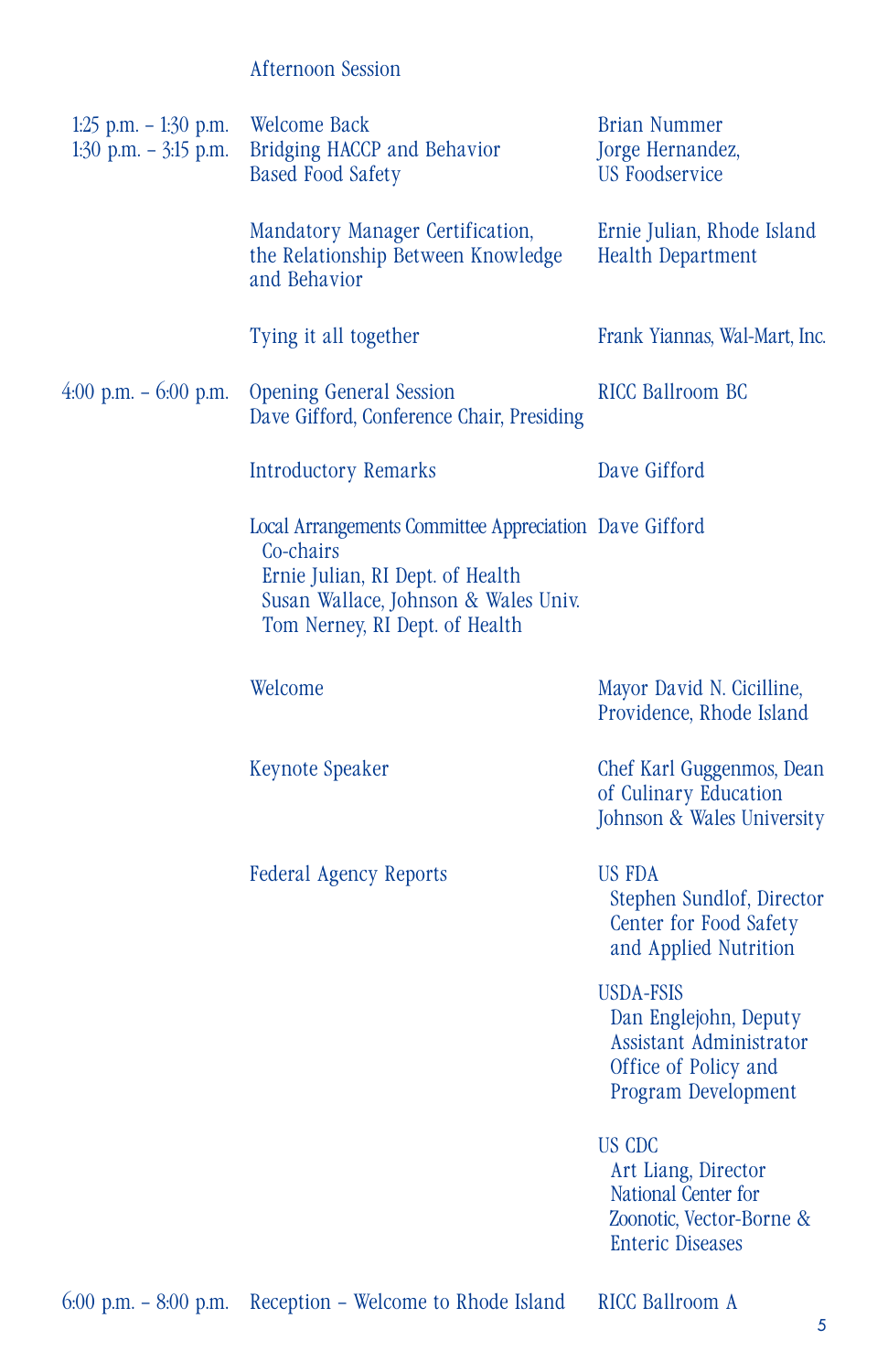## **Sunday, April 11**

| 7:30 a.m. $-$ 5:30 p.m.<br>7:00 a.m. $-$ 5:30 p.m. | Registration<br>Office                                                                                                                                                                              | RICC 558 Foyer<br><b>RICC 558</b>                                                                        |
|----------------------------------------------------|-----------------------------------------------------------------------------------------------------------------------------------------------------------------------------------------------------|----------------------------------------------------------------------------------------------------------|
| 7:30 a.m. - 10:30 a.m.                             | Committee Reports & Updates<br>(for all attendees)<br>Brian Nummer, PhD,                                                                                                                            | RICC Ballroom BC                                                                                         |
|                                                    | Program Chair, presiding<br>Criticality Implementation<br>and Education                                                                                                                             | Deborah Marlow, Rick Barney                                                                              |
|                                                    | Strategic Planning<br><b>Managers Training Testing,</b><br>and Certification                                                                                                                        | Roger Hancock<br>Joyce Jensen and Roy Swift                                                              |
|                                                    | <i>Allergen</i><br>Jobnson & Wales University's Gold<br>Standard for Food Safety:<br><i>Guidelines for the Prevention of</i><br>Foodborne Illness Risk Factors                                      | <b>Anthony Flood</b><br>Susan Wallace                                                                    |
|                                                    | <b>International Food Protection</b>                                                                                                                                                                | Ron Klein                                                                                                |
|                                                    | <b>Training Institute</b><br>US FDA Retail Program Update                                                                                                                                           | Kevin Smith                                                                                              |
| $10:30$ a.m. – Noon                                | Council Orientation &<br><b>Parliamentary Procedures</b>                                                                                                                                            | RICC Ballroom DE                                                                                         |
|                                                    | Mandatory for Chairs, Council Members,<br>Scribes, Runners, and Parliamentarians<br>Frank Yiannas<br>Charles S. Otto, III<br>Allen Gelfius<br>Council Luncheon (to follow immediately) RICC Rotunda |                                                                                                          |
| $11:00$ a.m. $-$ Noon                              | New Attendee Orientation<br>Cory Hedman, Presenter                                                                                                                                                  | RICC Jr. Ballroom                                                                                        |
| $1:00$ p.m. $-6:00$ p.m.                           | Council Meetings<br>Council I<br>Terry Levee, Chair                                                                                                                                                 | RICC Ballroom BC                                                                                         |
|                                                    | Deborah Marlow, Vice-Chair<br>Council II<br>Aggie Hale, Chair                                                                                                                                       | RICC Jr. Ballroom                                                                                        |
|                                                    | Chirag Bhatt, Vice-Chair<br>Council III<br>Ken Rosenwinkel, Chair<br>Rich Linton, Vice-Chair                                                                                                        | RICC Ballroom DE                                                                                         |
| $3:15$ p.m. $-3:45$ p.m.                           | <b>Break</b>                                                                                                                                                                                        | RICC Ballroom Foyer                                                                                      |
| $6:00$ p.m. $- 7:00$ p.m.                          | <b>Consensus Meetings</b><br>Industry<br><b>State Regulatory</b><br>Local Regulatory<br>Academia<br>Consumer                                                                                        | RICC Ballroom BC<br>RICC Ballroom DE<br>RICC Jr. Ballroom<br><b>Westin Bristol</b><br><b>Westin Kent</b> |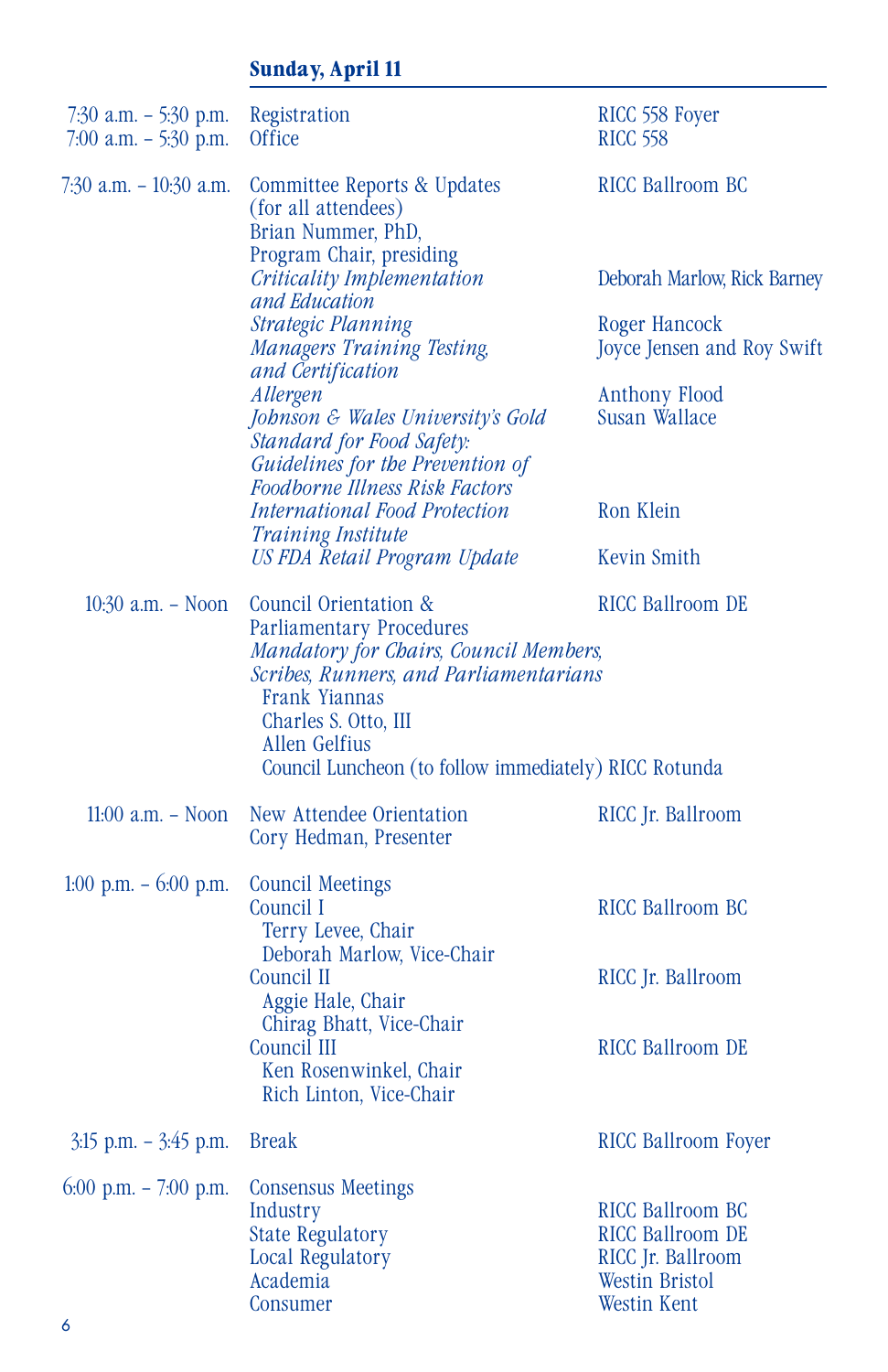## **Monday, April 12**

| 7:00 a.m. $-$ 9:00 a.m.                              | <b>Executive Board Breakfast</b>                                                                                                                                                                                             | Westin Bristol-Kent                                                                               |
|------------------------------------------------------|------------------------------------------------------------------------------------------------------------------------------------------------------------------------------------------------------------------------------|---------------------------------------------------------------------------------------------------|
| $8:00$ a.m. $-5:00$ p.m.<br>$8:00$ a.m. $-7:00$ p.m. | Registration/Information<br>Office                                                                                                                                                                                           | RICC 558 Foyer<br><b>RICC 558</b>                                                                 |
| $9:00$ a.m. - noon                                   | <b>Council Meetings</b><br>Council I<br>Council II<br>Council III                                                                                                                                                            | <b>RICC Ballroom BC</b><br>RICC Jr. Ballroom<br><b>RICC Ballroom DE</b>                           |
| 10:15 a.m. - 10:45 a.m. Break                        |                                                                                                                                                                                                                              | RICC Ballroom Foyer                                                                               |
| $1:00$ p.m. $-2:00$ p.m.                             | <b>Election Caucuses</b><br>Industry<br><b>State Regulatory</b><br>Local Regulatory<br>Academia<br>Consumer                                                                                                                  | RICC Ballroom BC<br>RICC Ballroom DE<br>RICC Jr. Ballroom<br>Westin Bristol<br><b>Westin Kent</b> |
| $2:00$ p.m. $-6:00$ p.m.                             | <b>Council Meetings</b><br>Council I<br>Council II<br>Council III                                                                                                                                                            | RICC Ballroom BC<br>RICC Jr. Ballroom<br>RICC Ballroom DE                                         |
| $3:15$ p.m. $-3:45$ p.m.                             | <b>Break</b>                                                                                                                                                                                                                 | RICC Ballroom Foyer                                                                               |
| 7:30 p.m. $-$ 9:30 p.m.                              | Providence Reception                                                                                                                                                                                                         | Westin Narragansett                                                                               |
|                                                      | <b>Tuesday, April 13</b>                                                                                                                                                                                                     |                                                                                                   |
| 7:30 a.m. $-$ 5:30 p.m.<br>7:30 a.m. $-$ 5:30 p.m.   | Registration<br><b>Office</b>                                                                                                                                                                                                | RICC 558 Foyer<br><b>RICC 558</b>                                                                 |
| 8:00 a.m. - 10:00 a.m.                               | <b>Council Meetings</b><br>Council I<br>Council II<br>Council III                                                                                                                                                            | RICC Ballroom BC<br>RICC Jr. Ballroom<br><b>RICC Ballroom DE</b>                                  |
| $10:15$ a.m. $-11:15$ a.m.                           | <b>Committee Formation</b>                                                                                                                                                                                                   | RICC Jr. Ballroom<br>John Marcello<br>David McSwane                                               |
| 1:30 p.m. $-4:00$ p.m.                               | Johnson & Wales University Culinary School and Museum Tour<br>by reservation only. Buses will depart at 1:30pm and shuttle<br>passengers between the Westin and the University.<br>Last buses depart the Westin at 3:00 p.m. |                                                                                                   |
| $2:00$ p.m. $-4:00$ p.m.                             | <b>Executive Board</b><br>(Incoming and Outgoing Board Members)                                                                                                                                                              | Westin Newport/Washington                                                                         |

7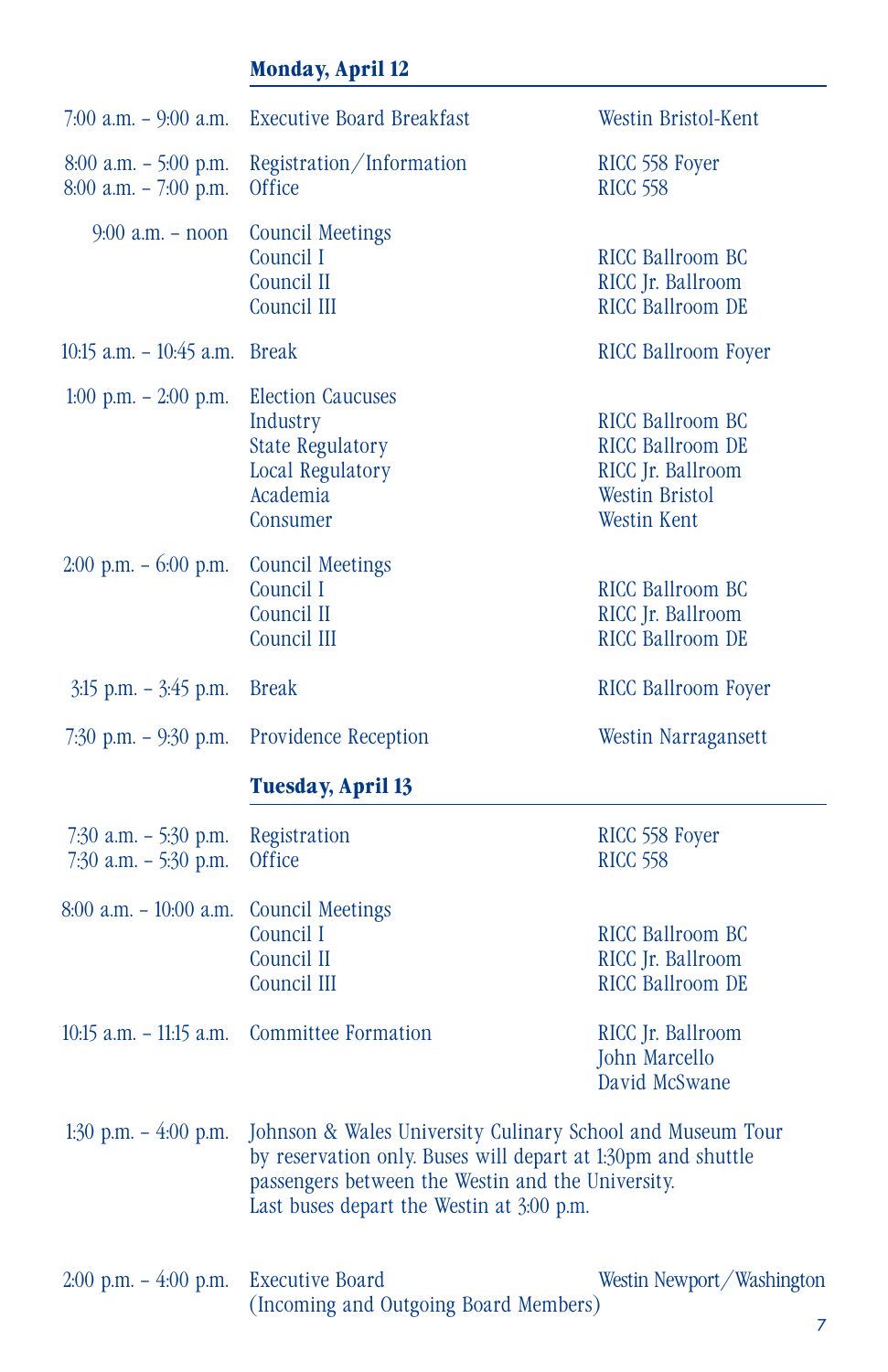| $4:00$ p.m. $-5:00$ p.m.                             | <b>Consensus Meetings</b><br>Industry<br><b>State Regulatory</b><br>Local Regulatory<br>Academia<br>Consumer                                                  | RICC Ballroom BC<br>RICC Ballroom DE<br>RICC Jr. Ballroom<br><b>Westin Bristol</b><br>Westin Kent |
|------------------------------------------------------|---------------------------------------------------------------------------------------------------------------------------------------------------------------|---------------------------------------------------------------------------------------------------|
| $5:00$ p.m. $-6:00$ p.m.                             | <b>Assembly Orientation</b><br>(Mandatory for Delegates;<br>Open to Attendees)<br>Dave Gifford, Conference Chair, Presiding<br>Allen Gelfius, Parliamentarian | RICC Jr. Ballroom                                                                                 |
| $6:00$ p.m. $- 7:00$ p.m.                            | <b>Issue Pick-up</b>                                                                                                                                          | RICC 558 Foyer                                                                                    |
|                                                      | <b>Wednesday, April 14</b>                                                                                                                                    |                                                                                                   |
| 7:00 a.m. $-$ 8:00 a.m.                              | <b>Executive Board</b><br>Continental Breakfast (Incoming and<br>Outgoing Board Members)                                                                      | Westin Newport/Washington                                                                         |
| $8:00$ a.m. $-1:00$ p.m.<br>$8:00$ a.m. $-1:00$ p.m. | Information<br>Office                                                                                                                                         | RICC 558 Foyer<br><b>RICC 558</b>                                                                 |
| $8:30$ a.m. – Noon                                   | RICC Ballroom BC<br>Closing General Session and Assembly<br>of State Delegates<br>Dave Gifford, Conference Chair, Presiding                                   |                                                                                                   |
|                                                      | Call to Order & Introductions                                                                                                                                 | Dave Gifford                                                                                      |
|                                                      | Roll Call of States and Report<br>to the Assembly                                                                                                             | Jeff Lineberry,<br><b>Executive Director</b>                                                      |
|                                                      | Quorum and Voting Instructions                                                                                                                                | Allen Gelfius,<br>Parliamentarian                                                                 |
|                                                      | <b>Council Reports</b>                                                                                                                                        | Terry Levee, Council I<br>Aggie Hale, Council II<br>Ken Rosenwinkel, Council III                  |
|                                                      | Resolutions                                                                                                                                                   | Sheri Morris                                                                                      |
|                                                      | Authorization for Editorial Changes,<br>Announcement of Incoming Chair &<br>Vice-Chair, Adjournment                                                           | Dave Gifford                                                                                      |
| Noon - 1:00 p.m.                                     | <b>Executive Board</b><br>(For Incoming Board members and<br>Incoming/Outgoing Council Chairs<br>and Vice-Chairs)                                             | RICC Ballroom BC                                                                                  |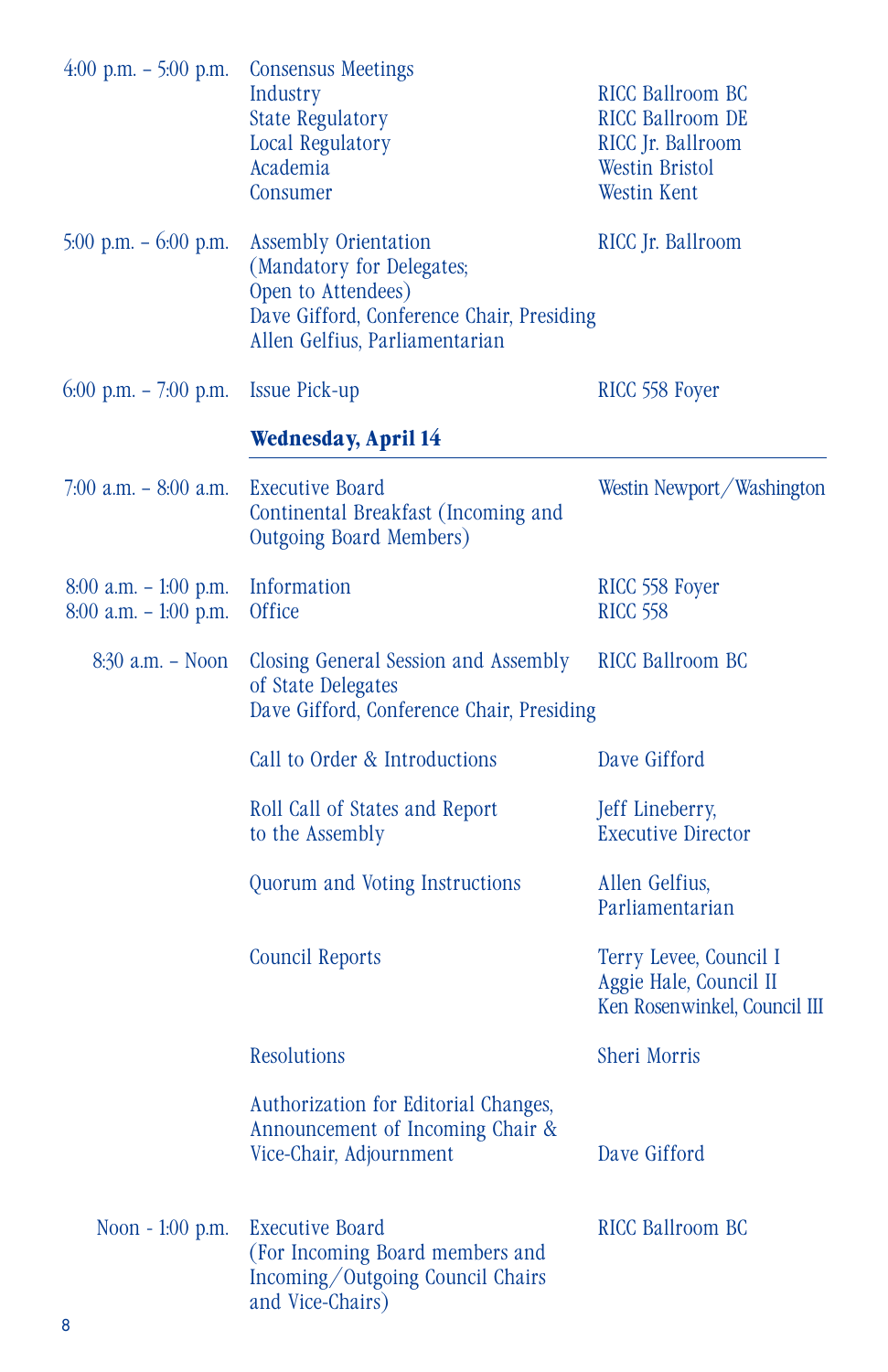

*Thank you Kroger*

*for your Titanium Level*

*support in protecting*

*our nation's food supply!*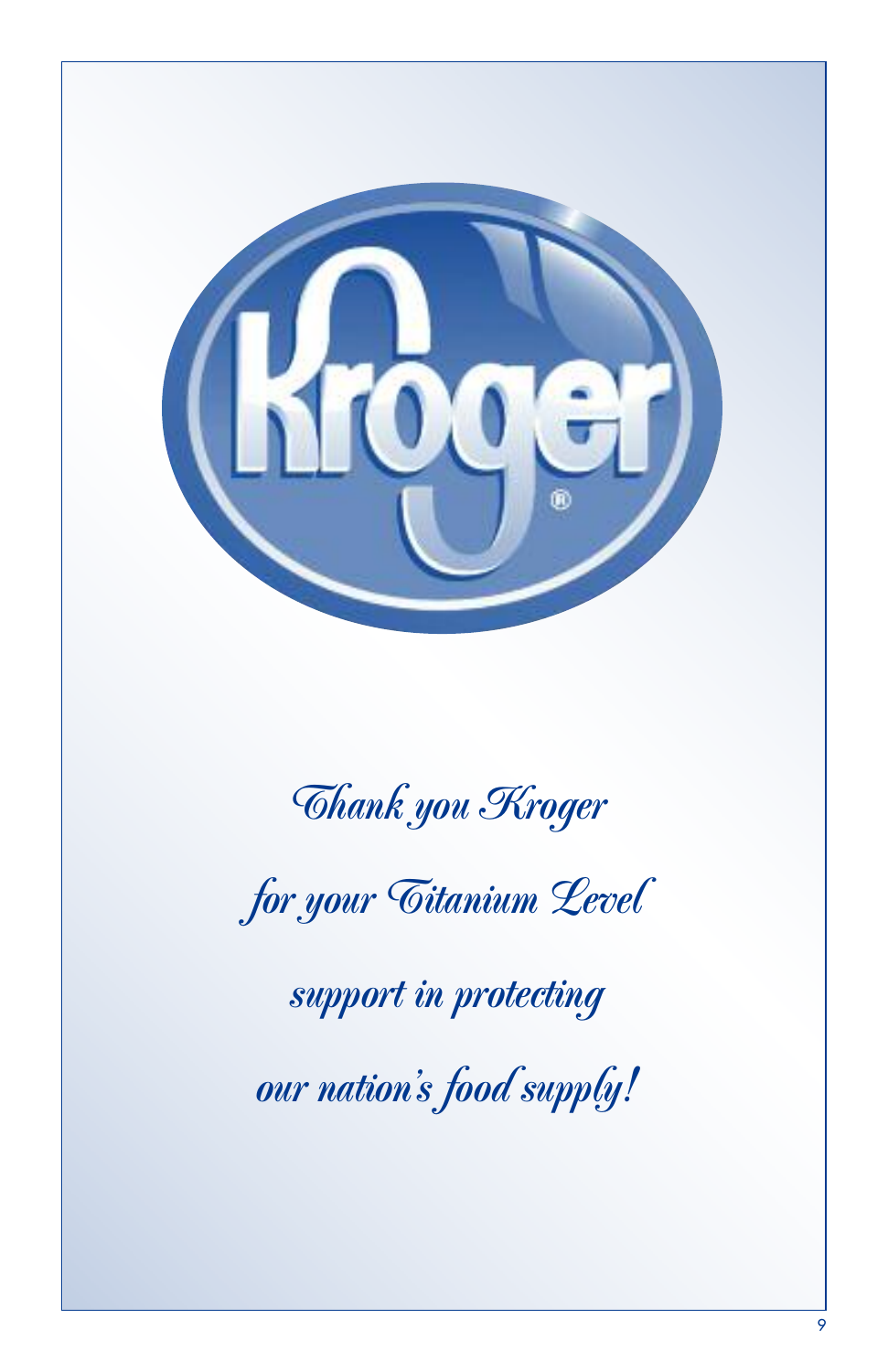



*for your continued and generous support at the Titanium Level!*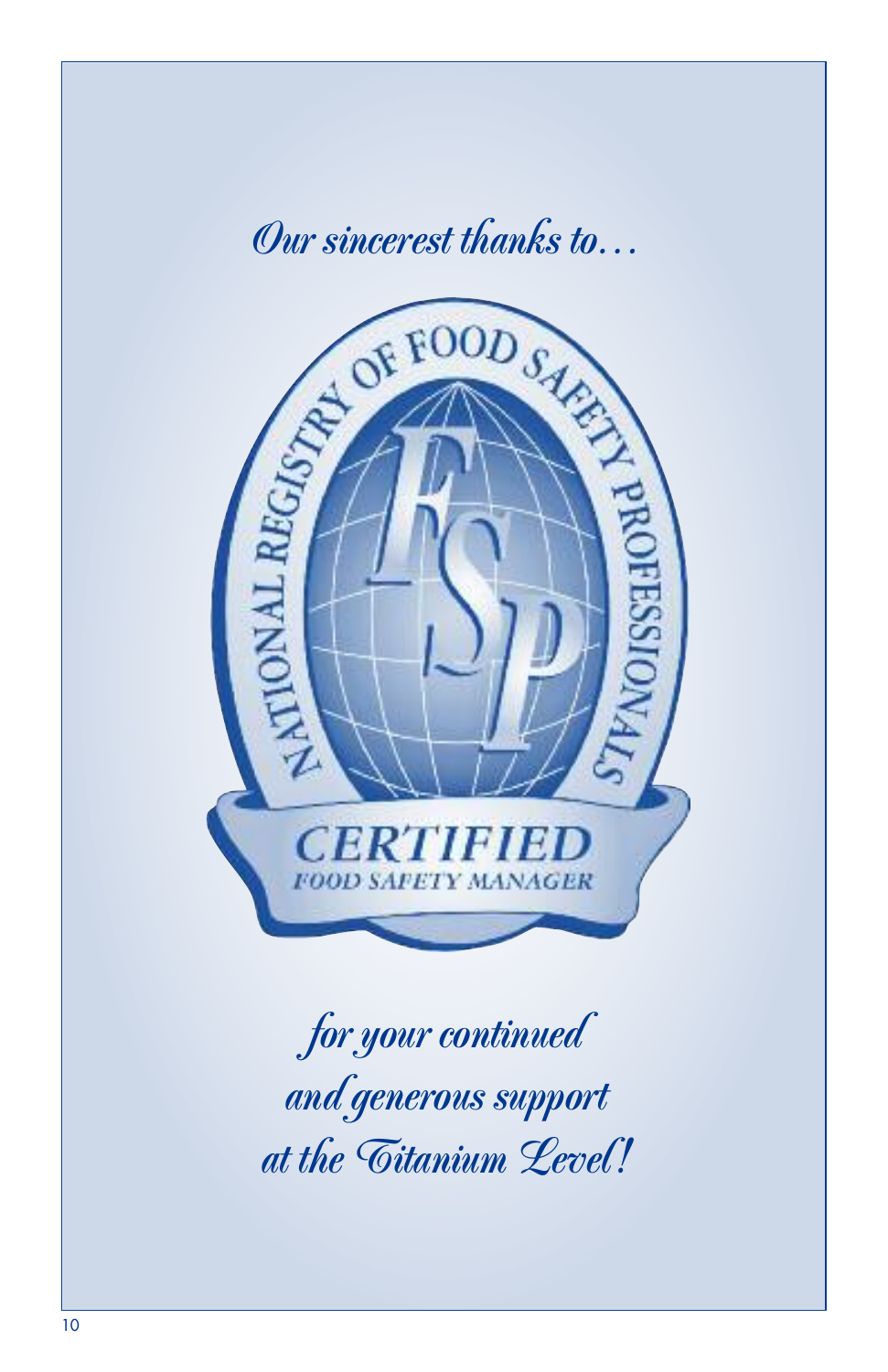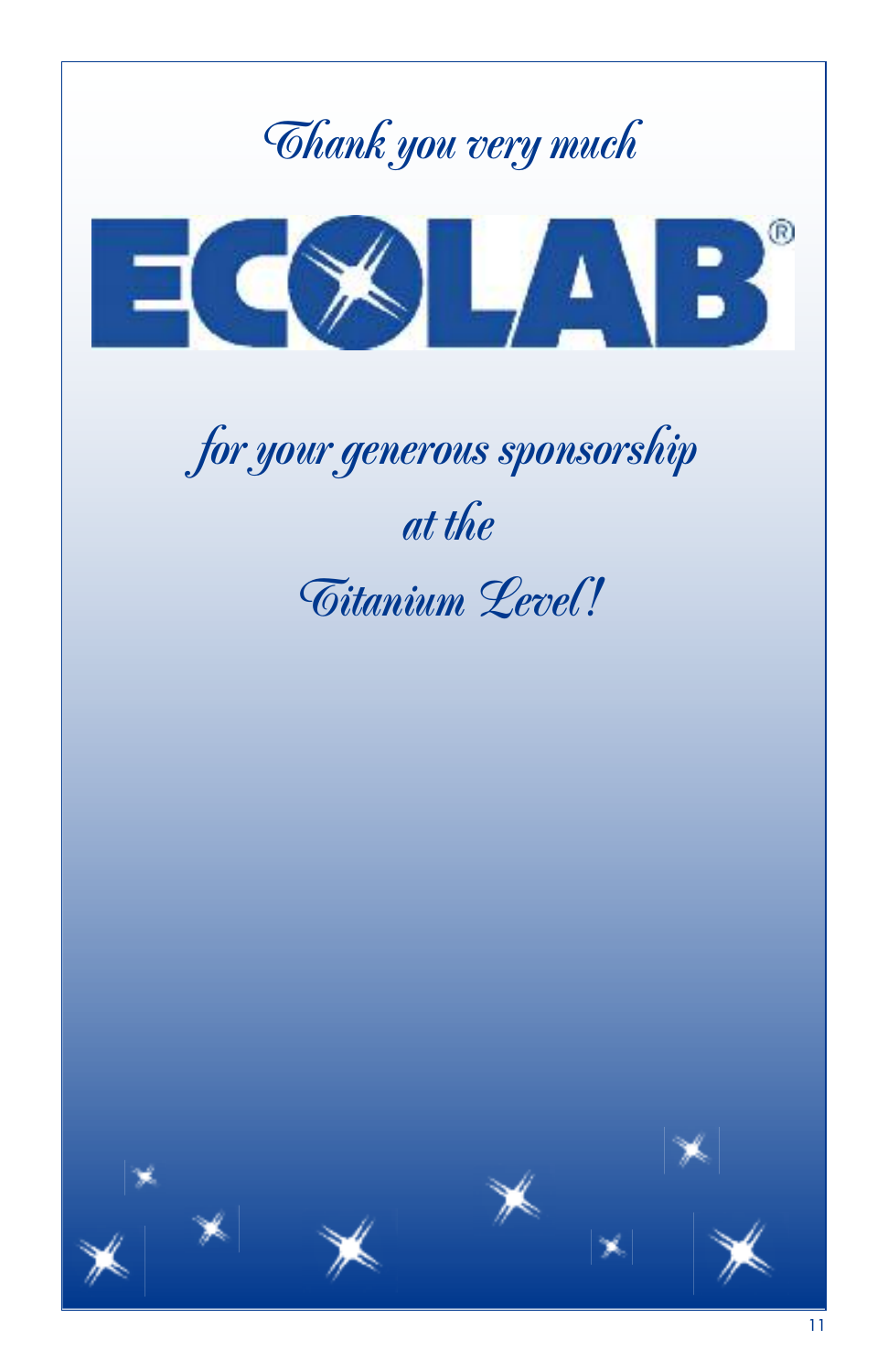

## FOOD SAFETY SPECIALTIES INC.

*Special thanks*

*for your support*

*in helping to protect*

*our food supply at the*

*Titanium Level!*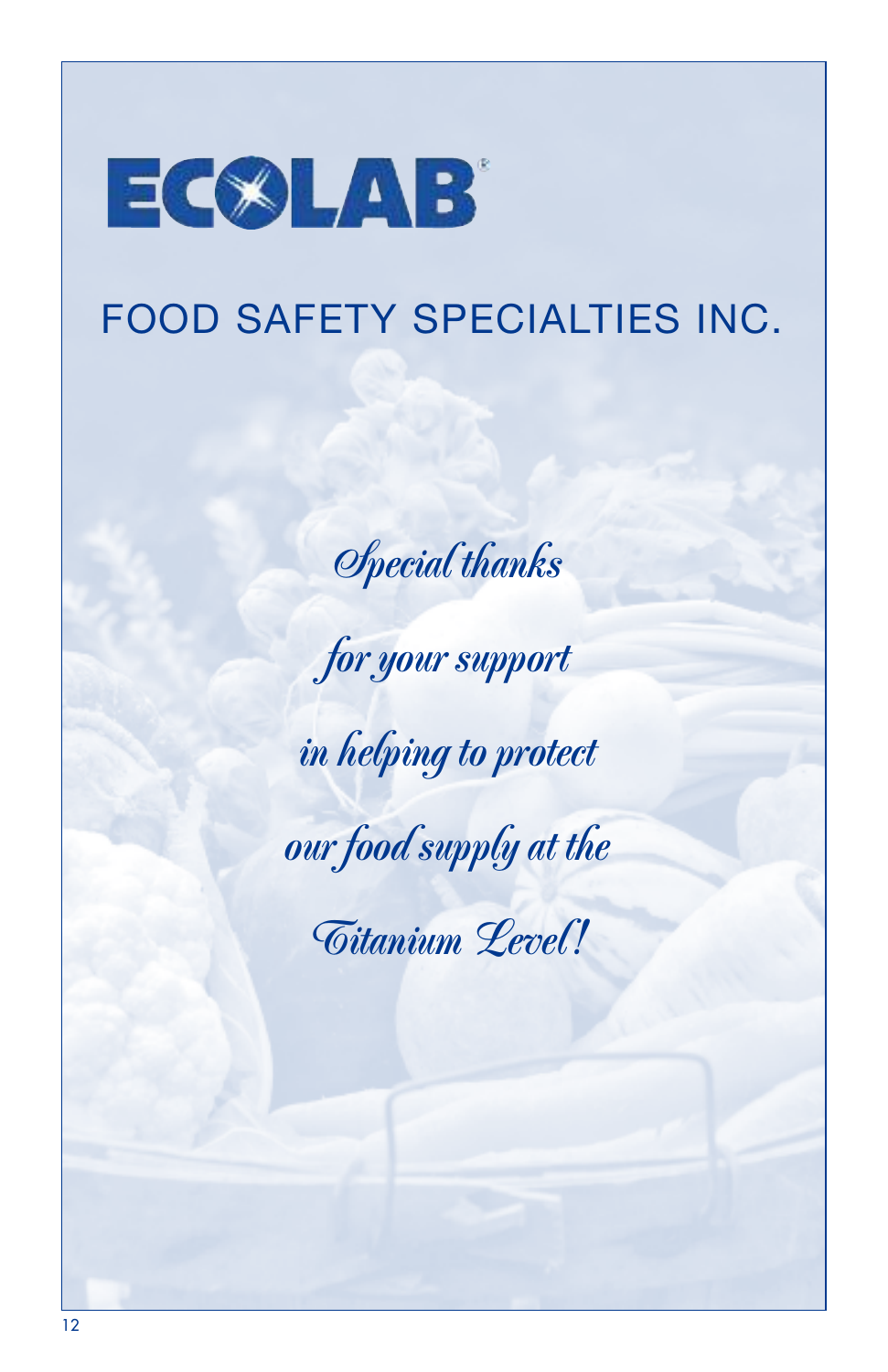*Our sincerest thanks to Ahold USA for your consistent support at the Titanium Level!*



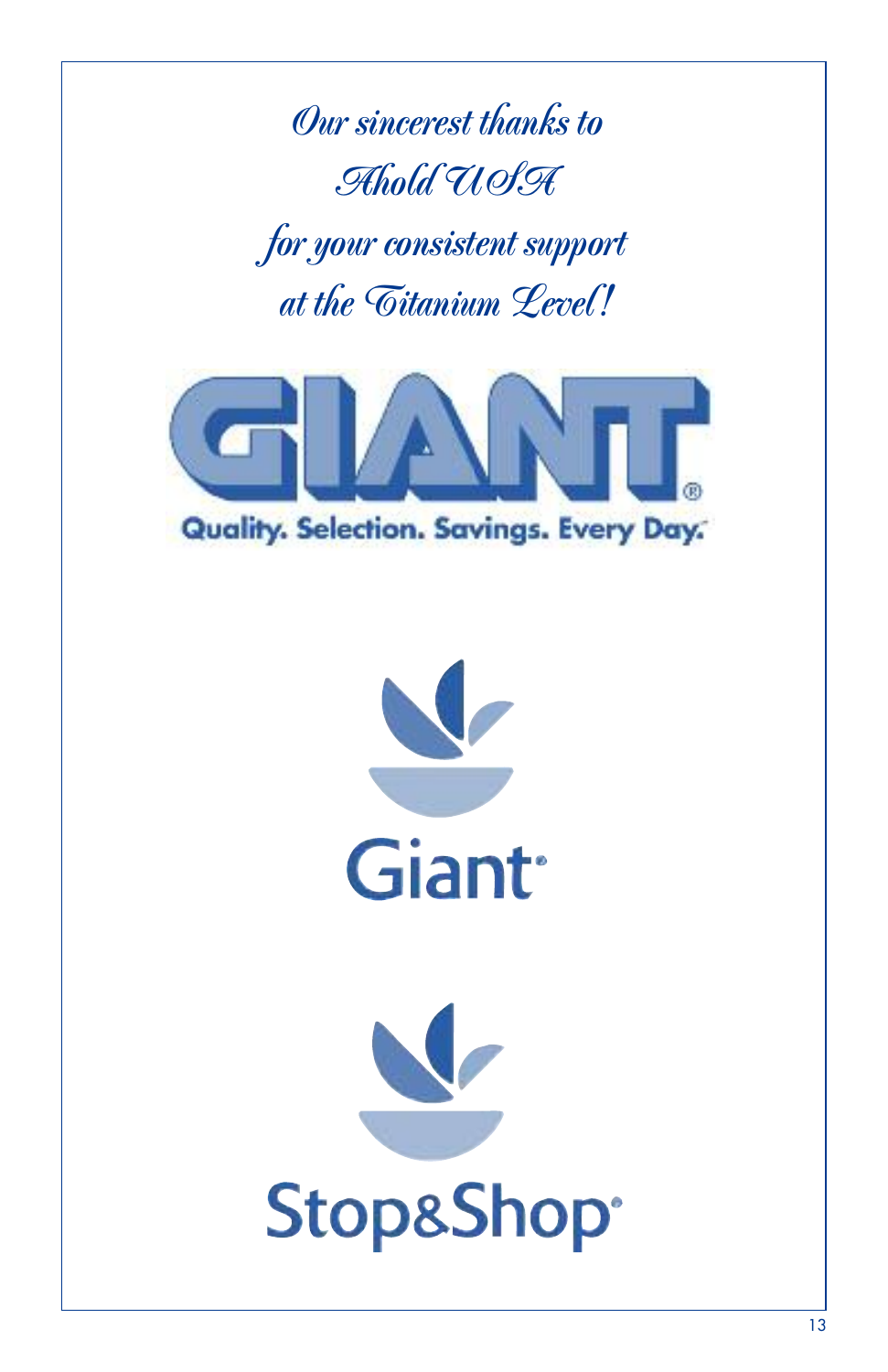

## **COUNCILS AND COMMITTEES**

**Councils** are appointed to consider all Issues submitted and approved. Each Council consists of 22 members, including a Chair and Vice-Chair. The affiliation of the Council members is established by the Constitution and Bylaws and the Council is assembled so as to achieve a balance between industry and the regulatory sector. Council membership also includes academia and consumer groups and Council consultants are designated by federal regulatory agencies. Council members are selected through an application process announced approximately nine months in advance of each biennial meeting.

*Council I* – has been assigned Issues that deal with laws, regulations, and model codes governing the safety of food. (Technical Issues regarding laws, regulations and model codes may be assigned to Council III).

*Council II* – has been assigned Issues that deal with matters relating to the Constitution and Bylaws, Conference Procedures, memoranda of understanding, program evaluation, education, training, certification and accreditation.

*Council III* – has been assigned Issues that deal with science and technology.

Registered attendees are encouraged to attend the Council sessions and may choose to move between the concurrent sessions consistent with the discussion topics and their interest. Parliamentary procedure will be followed during Council deliberations. Observers wishing to participate in the Council discussions must first be recognized by the Council Chair.

**Committees** are formed to carry out the work of the Conference between the biennial meetings. There are Standing Committees that report to the Executive Board and Council Committees that report to their respective Council. Committees communicate their findings in the form of final reports that are attached to Issues. Sign-up sheets are available in each Council room and a committee orientation is offered for members interested in both Standing and Council Committee membership. Standing Committee Chairs are appointed by the Conference Chair following an application process.

*Participation Policy: All meetings, except Consensus and Election Caucus sessions, are open to Conference members as either participants or observers.*

*Issues have been posted on the Conference website. A limited number of hard copy sets will be available for purchase at the Conference office.*

| <b>GLOSSARY OF ACRONYMS</b> |                                         |
|-----------------------------|-----------------------------------------|
| <b>CDC</b>                  | <b>Centers for Disease Control</b>      |
|                             | and Prevention                          |
|                             | <b>CFSAN Center for Food Safety and</b> |
|                             | <b>Applied Nutrition</b>                |
| <b>FSIS</b>                 | <b>Food Safety and Inspection</b>       |
|                             | <b>Service</b>                          |
| <b>FDA</b>                  | <b>US Food and Drug</b>                 |
|                             | <b>Administration</b>                   |
| <b>USDA</b>                 | <b>US Department of</b>                 |
|                             | <b>Agriculture</b>                      |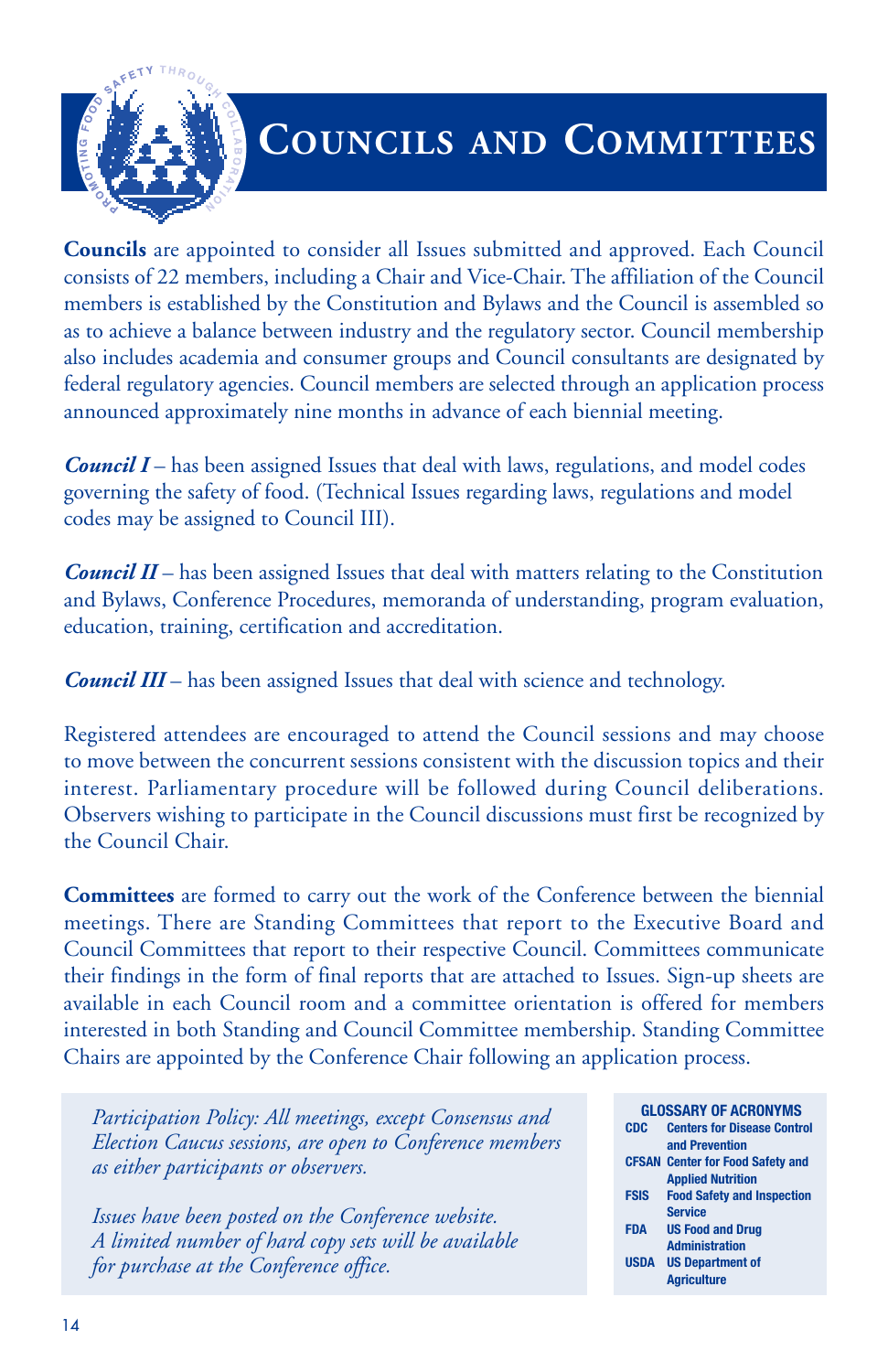## **COUNCIL I**

Terry Levee, Chair Giant Food of Landover Maryland Landover, MD

Deborah Marlow, Vice-Chair Texas Department of State Health Services. Austin, TX

## *Regulatory*

Mike Gentry Alaska Dept. of Environmental Conservation Anchorage, AK

Lee M. Cornman Florida Dept of Agriculture and Consumer Services Tallahassee, FL

Robert Odette Navy and Marine Corps Public Health Center Portsmouth, VA

Sandra Lancaster Arkansas Dept. of Health Little Rock, AR

Tom Lietzke Wisconsin Dept. of Agriculture Madison, WI

Sue Kowalczyk DuPage County Health Department Wheaton, IL

Mary Fandrey Missouri Dept. of Health and Senior Services Jefferson City MO

Christopher Gordon Virginia State Health Department Richmond, VA

Michael David Lawrence Fairfax County Health Department Fairfax, VA

Stephen Posey Brinker International Dallas, TX

Claus Mygind National Automatic Merchandising Association Naperville, IL

Eric Martin Margaritaville Enterprises, LLC Orlando, FL

Dianna Pasley Schnuck Markets, Inc. St. Louis, MO

Fred Reimers Creative FoodSafe Solutions Schertz, TX

Steven Grover The Steak n Shake Company Indianapolis, IN

Michael Roberson Publix Super Markets, Inc. Lakeland, FL

Brenda Bacon Harris Teeter Mathews, NC

Cas Tryba Big Y Foods Springfield, MA

## *Academia*

Joseph Eifert Virginia Tech University Blacksburg, VA

### *Consumer*

Brian Nummer Utah State University Logan, UT

## *Industry Industry Alternates*

Dale Yamnik Yum! Brands, Inc. Castle Rock, CO

Karen Reid Walt Disney World Company Lake Buena Vista, FL

Rick Barney Sweetbay Supermarket Tampa, FL

## *Academic Alternate*

Craig Harris Michigan State University East Lansing, M

## *Council Consultants*

Kevin Smith US FDA/CFSAN College Park, MD

John Hicks USDA/FSIS Washington, DC

Charles Otto CDC Atlanta, GA

## *Parliamentarian*

Ruth Hendy Texas Department of State Health Services Austin, TX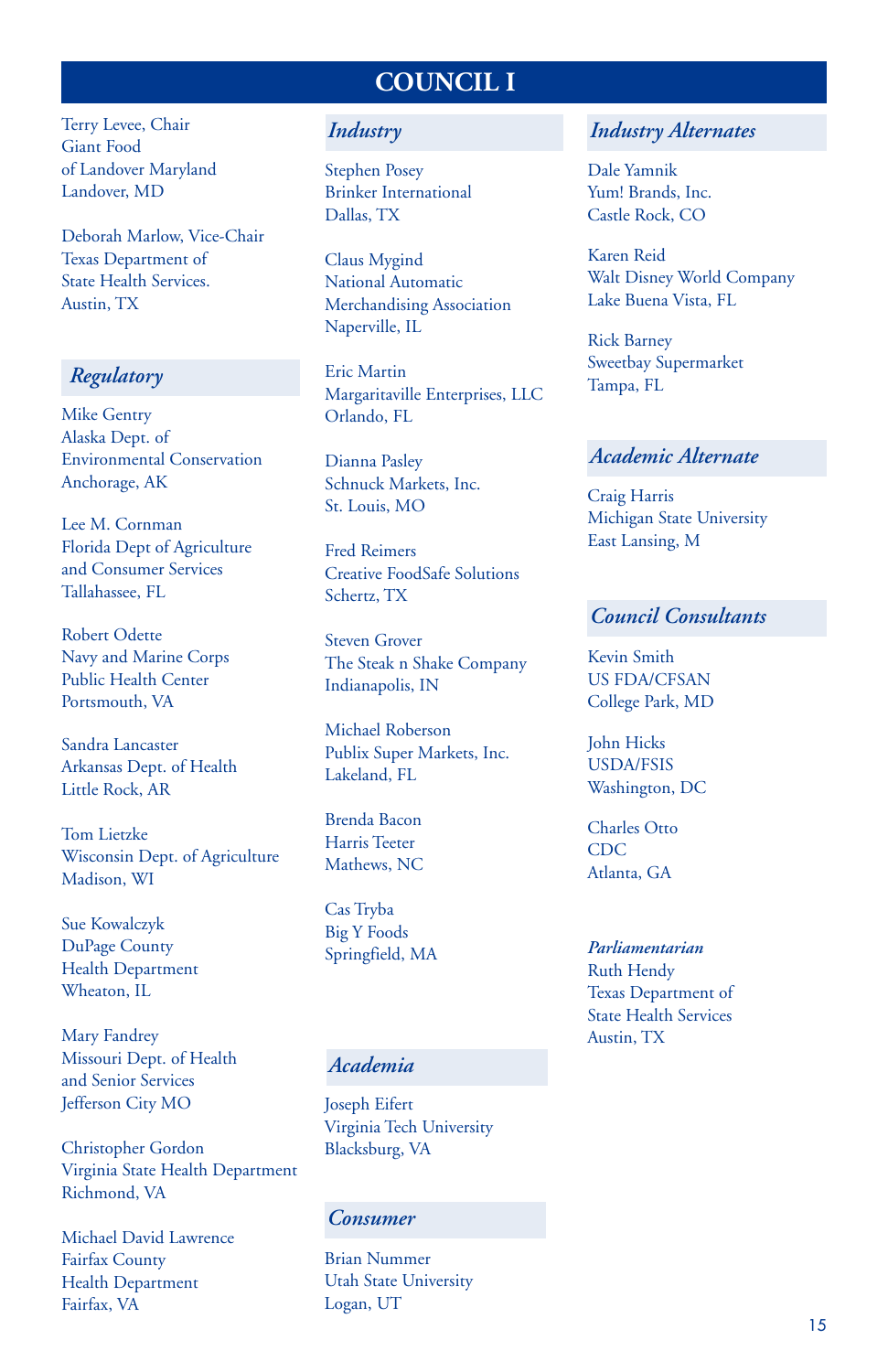## **COUNCIL II**

Aggie Hale, Chair Florida Department of Agriculture and Consumer Services Tallahassee, FL

Chirag Bhatt, Vice-Chair Garrison Enterprises Charlotte, NC

## *Regulatory*

Pamela Steinbach Minnesota Department of Health St. Paul, MN

Davene Sarrocco-Smith Lake County General Health District Painesville, OH

Debbie C. Watts Tulsa Health Department Tulsa, OK

Patrick Guzzle Idaho Department of Health and Welfare Boise, ID

Jacqueline Owens Wisconsin Department of Agriculture, Trade & Consumer Protection Madison, WI

Joyce Jensen Lincoln-Lancaster County Health Department Lincoln, NE

Ron Klein Alaska Department of Environmental Conservation Anchorage, AK

Anthony Carotenuto US Navy Portsmouth, VA



Elizabeth A. Budgen Budgen Solutions, Inc. Manchester, NH

Jorge A. Hernandez U S Foodservice Rosemont, IL

Robert A. Brown Whole Foods Market Austin, TX

Sharon Wood H-E-B Grocery Co. San Antonio, TX

Charles Catlin P.F. Chang's China Bistro, Inc. Scottsdale, AZ

Kate Piché National Restaurant Association Solutions Chicago, IL

Larry Lynch National Registry of Food Safety Professionals Orlando, FL

Susan G. Quam Wisconsin Restaurant Association Madison, WI

Mary Sandford Burger King Brands Miami, FL

## *Academia*

David McSwane, Ph.D. Indiana University Indianapolis, IN



## *Industry Industry Alternates*

Angela Benton Jetro/Restaurant Depot College Point, NY

Le Ann Chuboff Safe Quality Food Institute (SQFI) Arlington, VA

George Roughan TAP Series, LLC Agoura Hills, CA

Albert Espinosa, RS HEB Grocery Co. San Antonio, TX

Jeffrey Hawley Harris Teeter, Inc. Mathews, NC

## *Council Consultants*

Carol A. Selman CDC Atlanta, GA

Glenda Lewis US FDA/CFSAN College Park, MD

Jennifer Webb USDA/FSIS Washington, DC

*Council Parliamentarian* Allen Gelfius US FDA/State Training Team Rockville, MD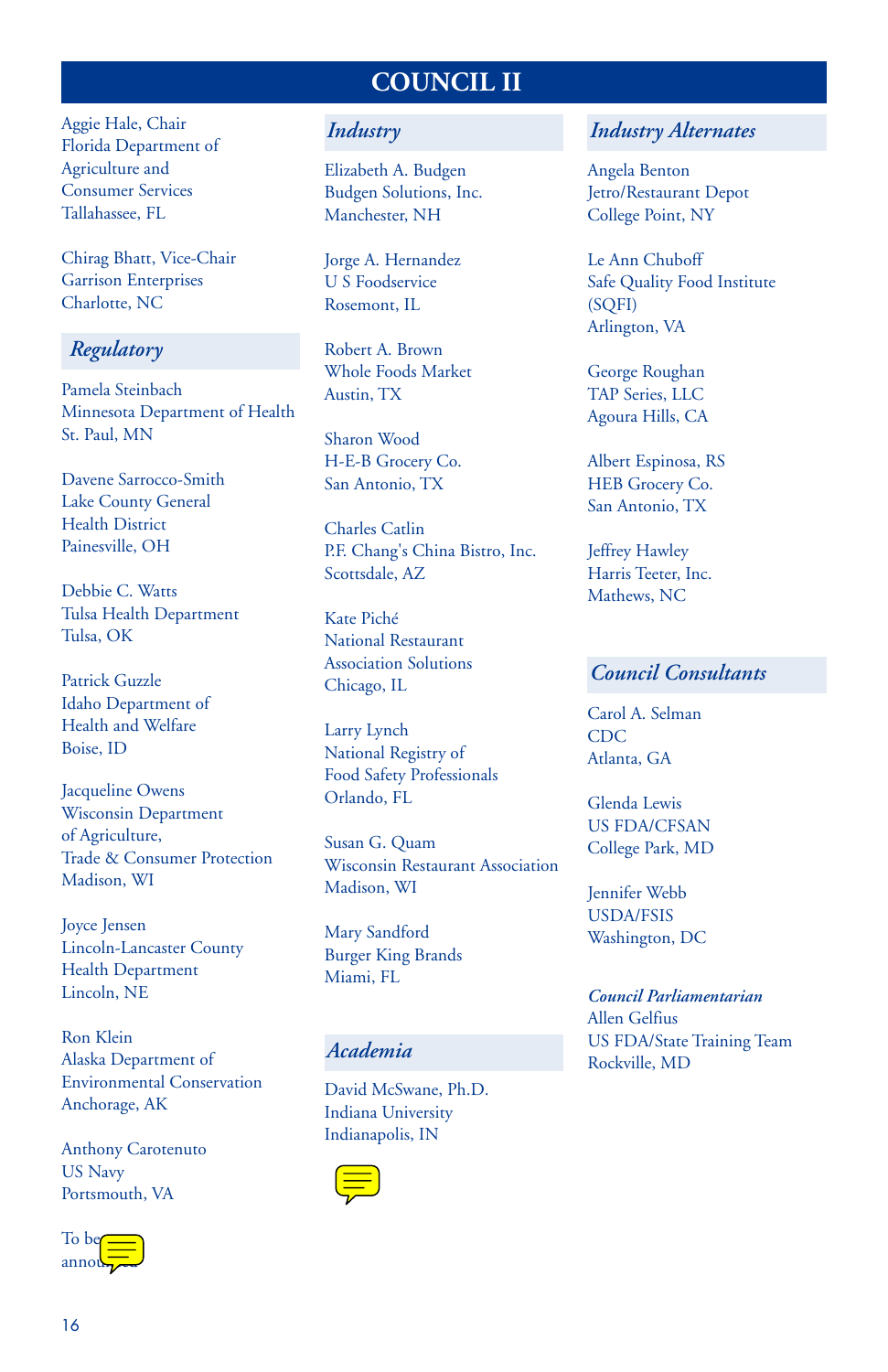## **COUNCIL III**

Ken Rosenwinkel, Chair Supervalu Melrose Park, IL

Richard Linton, Vice-Chair Purdue University West Lafayette, IN

## *Regulatory*

Cassandra Mitchell Fairfax County Health Department Fairfax, VA

Tressa Madden Oklahoma State Department of Health Oklahoma City, OK

Sheri L. Morris Pennsylvania Department of Agriculture Harrisburg, PA

Colleen Paulus Minnesota Dept. of Health St. Paul, MN

A. Scott Gilliam Indiana State Department of Health Indianapolis, IN

Cheryl Wilson Texas Department of State Health Services Austin, TX

Robert W. Jue Central District Health Department (Idaho) Boise, ID

Donald Zink US FDA College Park, MD

Dean Finkenbinder Wyoming Dept. of Agriculture Cheyenne, WY

Donna Garren The Consumer Goods Forum Woodbridge, VA

Stephen Kenney Darden Restaurants Orlando, FL

Jill Hollingsworth Food Marketing Institute Arlington, VA

Katherine Swanson Ecolab Eagan, MN

Thomas M. Foegle Brinker International Dallas, TX

Todd Rossow Publix Super Markets, Inc. Lakeland, FL

Neil Checketts Everclean Services Agoura Hills, CA

Linda Zaziski Meijer Grand Rapids, MI

Robert Reinhard Sara Lee Corporation Downers Grove, IL

## *Academia*

John Marcy University of Arkansas Fayetteville, AR

Donald W. Schaffner Rutgers University New Brunswick, NJ

## *Industry Industry Alternates*

Candace A. Jacobs Campbell Soup Company Camden, NJ

Mahipal Kunduru Safeway, Inc. Pleasanton, CA

Gregory A. Pallaske US Foodservice Rosemont, IL

Dale A. Grinstead, PhD JohnsonDiversey Sturtevant, WI

## *Academia Alternate*

Julie A. Al University of Nebraska-Lincoln Lincoln, NE

## *Council Consultants*

Donald Sharp CDC Atlanta, GA

Jenny Scott US FDA College Park, MD

Kristina Barlow USDA/FSIS Washington, DC

*Council Parliamentarian* To be announced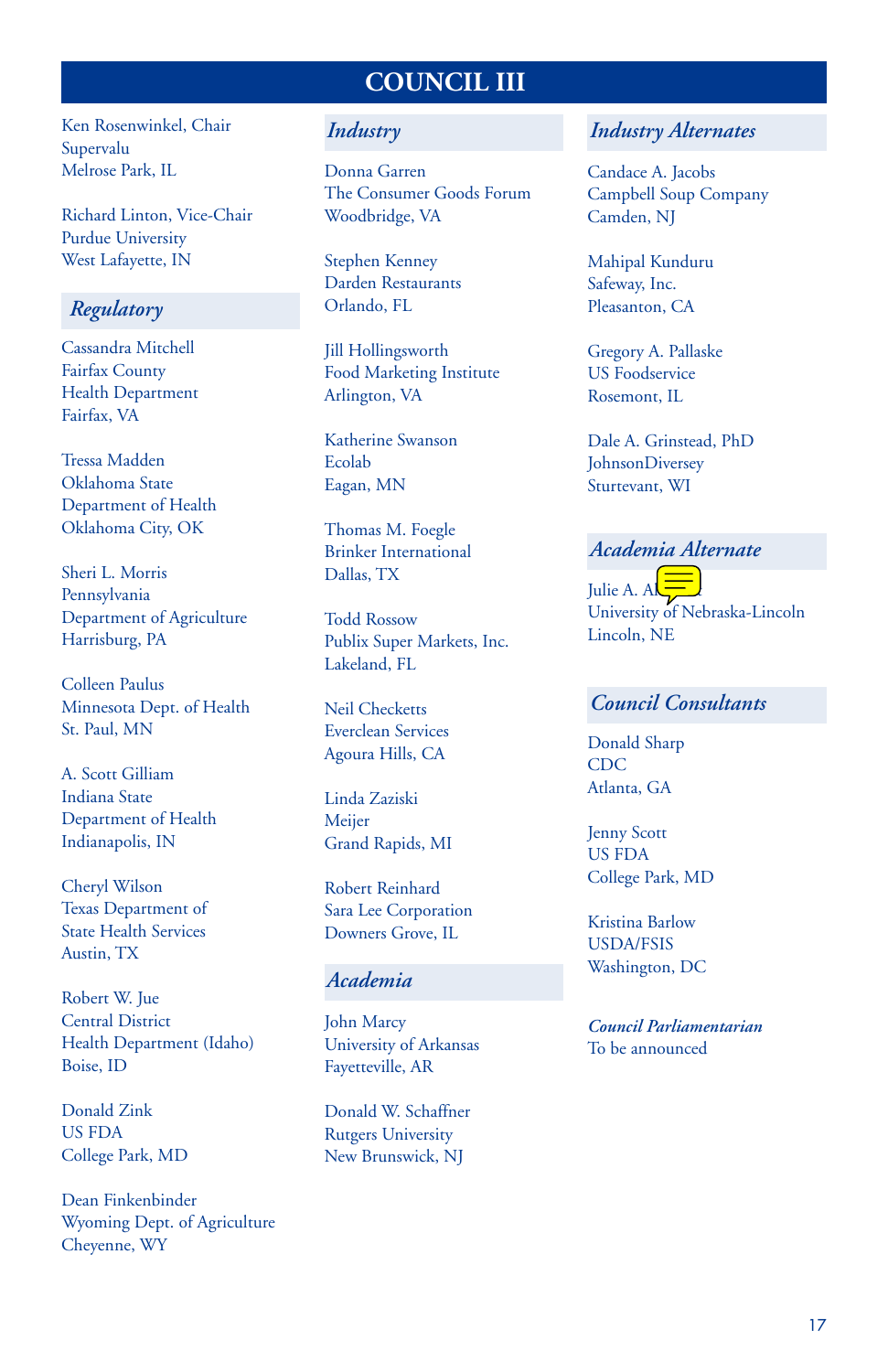## **Walmart:** Save money. Live better.

## *Thank you, Walmart*

*for your Titanium Level*

## *support in protecting*

*our nation's food supply!*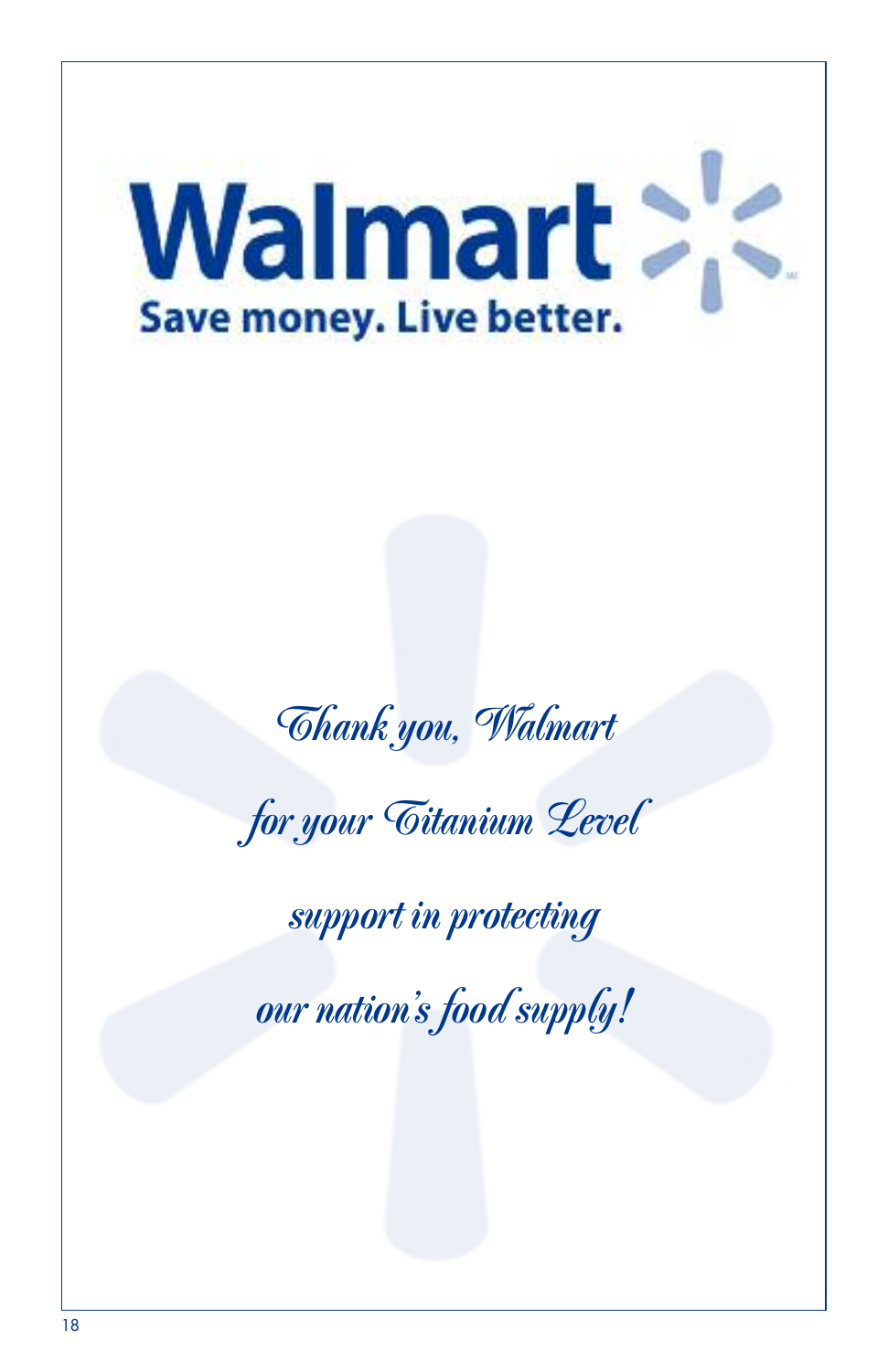*Sincere thanks to*

# **CHEMSTAR**

*for your continued*

*Titanium Level*

*Support!*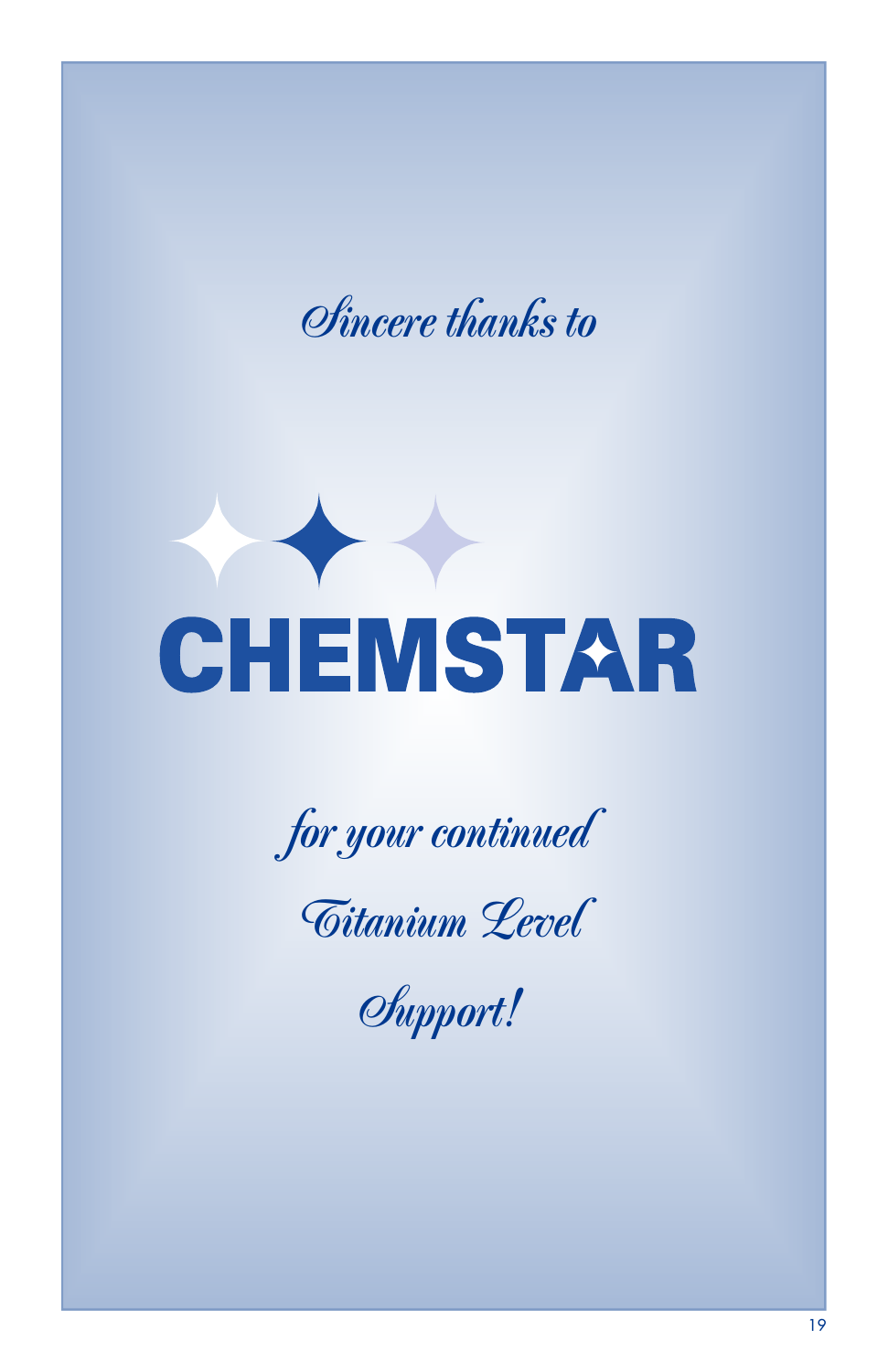

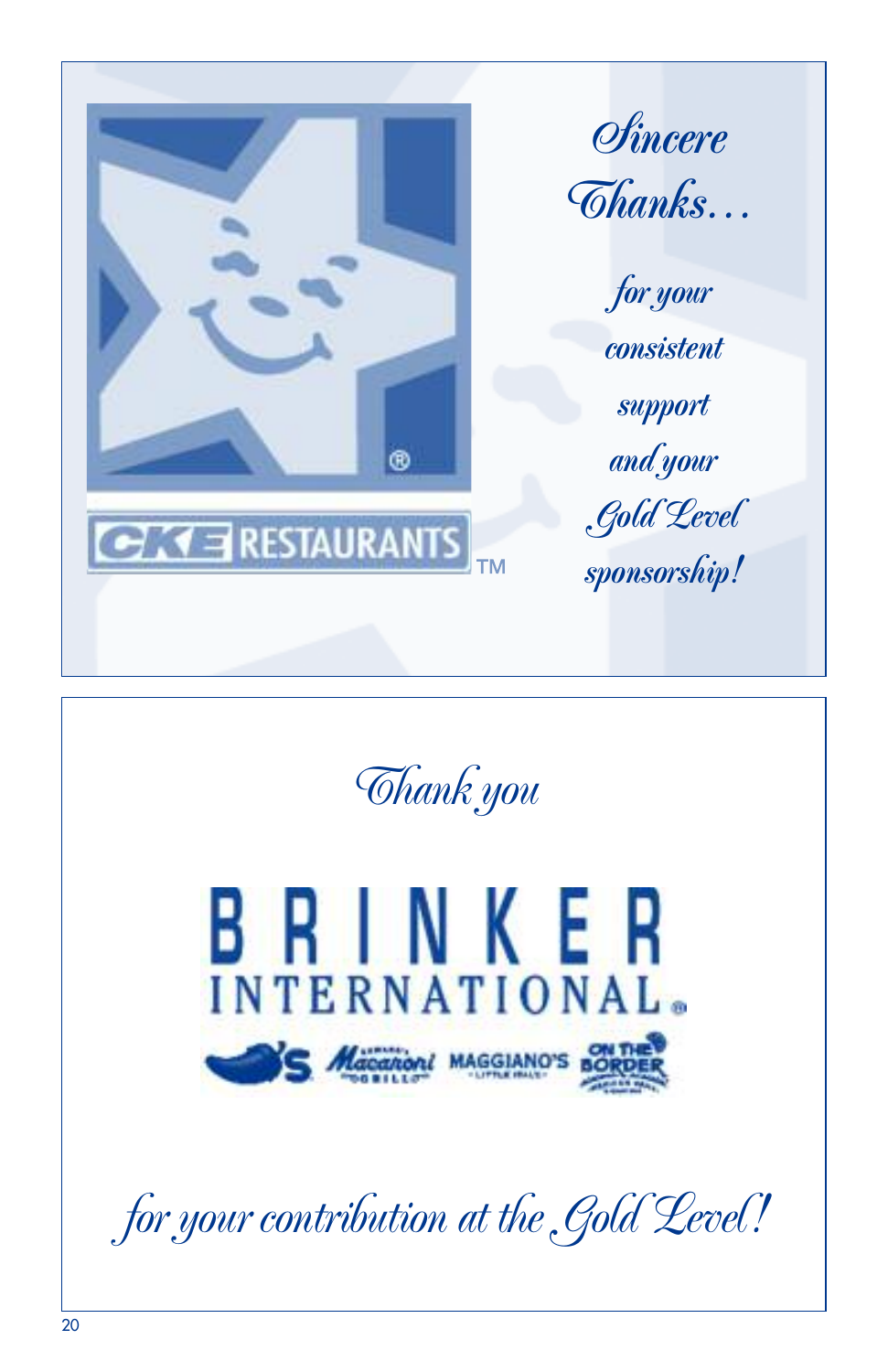

## *Thank you Darden Restaurants, for your generous and consistent support at the Titanium Level!*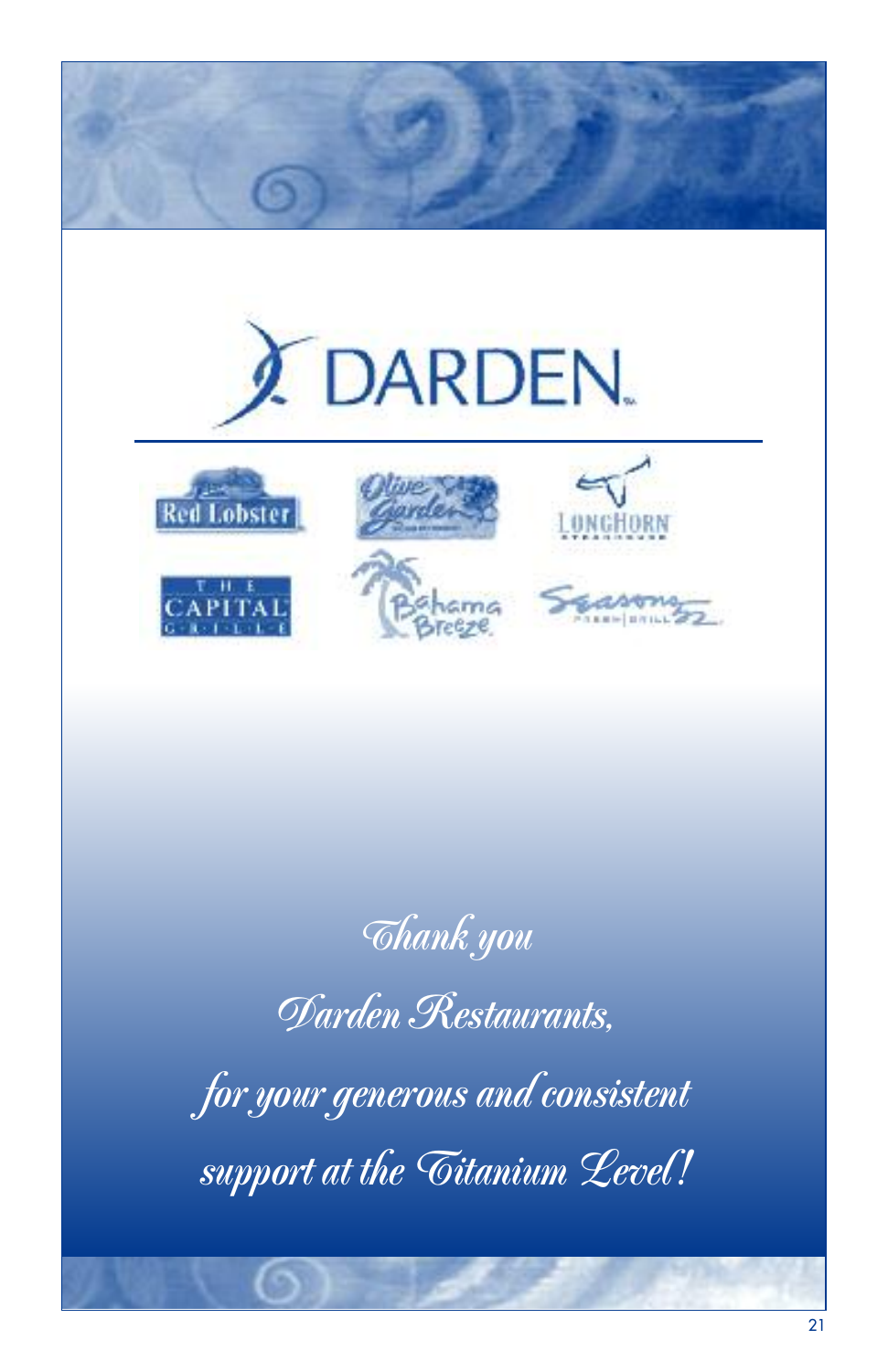*Many thanks to*



## **JohnsonDiversey** Clean is just the beginning

*for your continued*

*Titanium Level support!*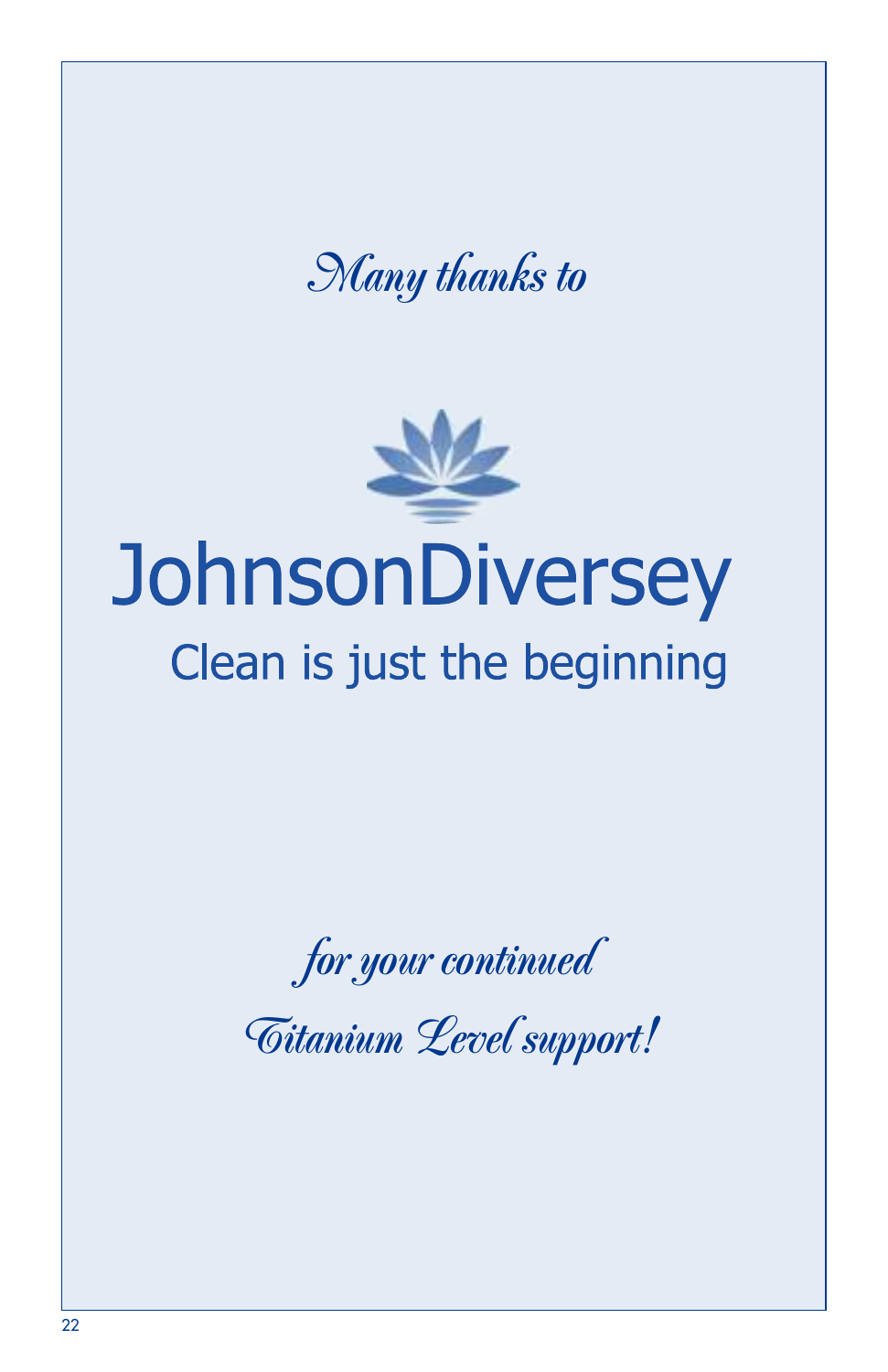

## International Association for Food Protection®

*Many thanks for your continued Silver Level support!*

*Thank you*

Wegmans

*for you continued Silver Level sponsorship!*





*Sincere thanks for your Silver Level sponsorship!*

*Thank you to…*



*for your continued*

*Silver Level*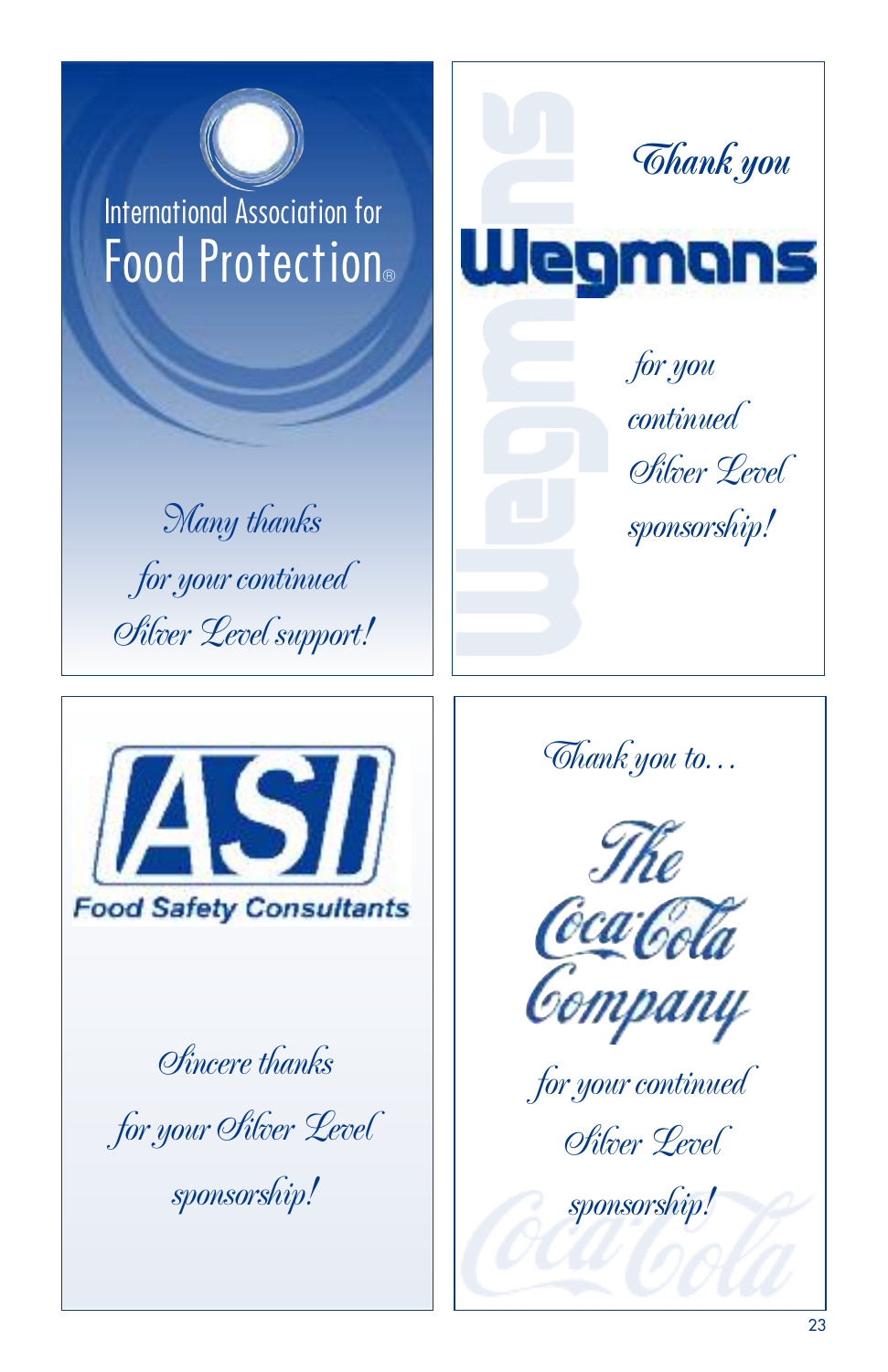## *2010 – Conference for Food Protection Participants*

## *2010 Local Arrangements Committee*

## **CO-CHAIRS**

Ernie Julian Rhode Island Department of Health Thomas Nerney Rhode Island Department of Health Susan Wallace Johnson & Wales University

## **MEMBERS**

**Rhode Island Department of Health** Linda Correia Cathy Feeney Ronald Lee Lori Motta Tavares Bonaventura

## **US Food and Drug Administration**

Ray Duffill Steve Nattrass Mary Yebba

**Johnson & Wales University** Michael Sabitoni Linda Kender

**Stop & Shop Markets** Dave Small Kristina Stefanski

**Shaw's Markets** Erin Palumbo Dennis Kwider



Erin Degulis Providence Warwick Convention and Visitors Bureau Martha Patnoad University of Rhode Island Dale Venturini Rhode Island Hospitality Association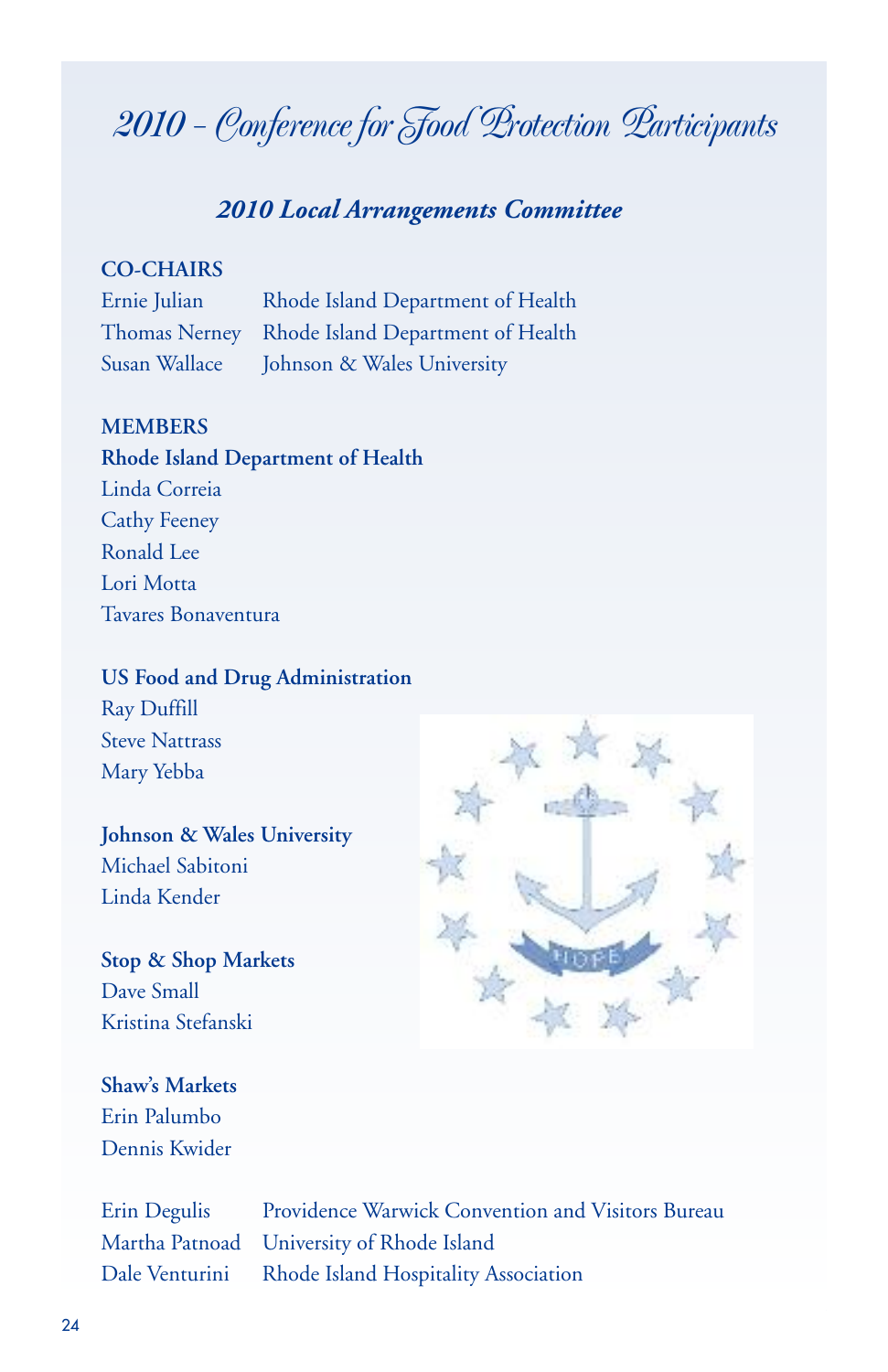*Special Thanks for your Support!*

## **JOHNSON & WALES UNIVERSITY**

Sandra Tremblay, Director Travel-Tourism & Hospitality Internship

Yilmarie Garcia, Fellow Travel-Tourism & Hospitality Internship

## **Students**

Abdulaziz Alrazahi Cherelle Arthurton Amanda Chavira Ashley Donoghue Xiyangzi Fang Sasha Flax Jeremy Grasso Caitlin Heimbaugh Heidy Herrera Rachel Kelly Jennifer Landry Kacy Lorusso Estephany Matrille

Te Jay McGrath Paige Mellman Lindsay Panny Nikolas Peczeniuk Astrid Pena Elizabeth Persch Mandy Robidoux Christine Sangregorio Alicia Schneeberger Viktoriya Surova Meagan Tromburg Deavonne Watkiss Erika Willey

**Rhode Island Convention Center** Arlene Oliva Amanda Guerard Kathy Masino

## **Ikon Office Solutions**

**The Westin Providence** Tamra Bouchard

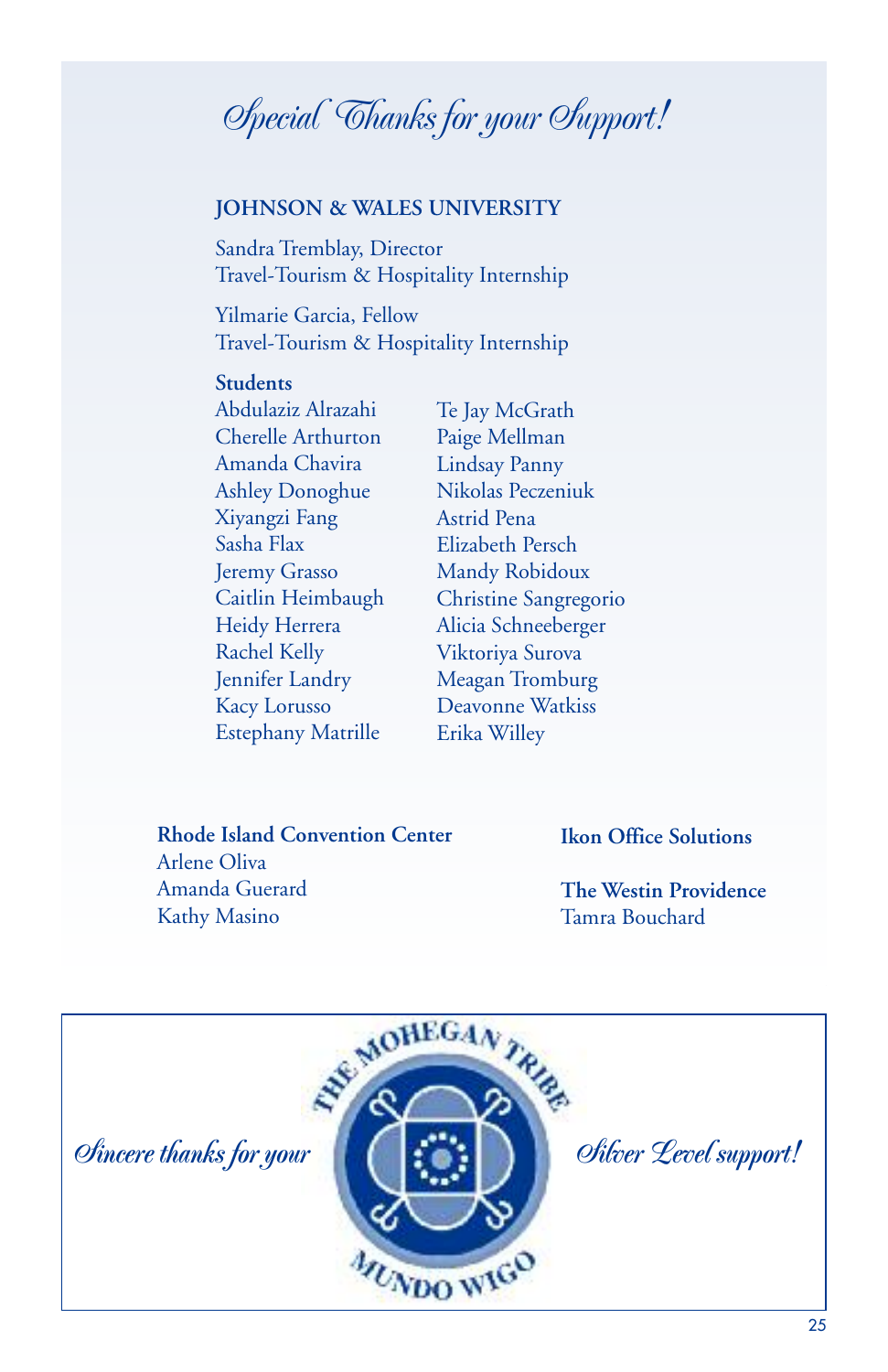p27 and p28 centerfold CMYK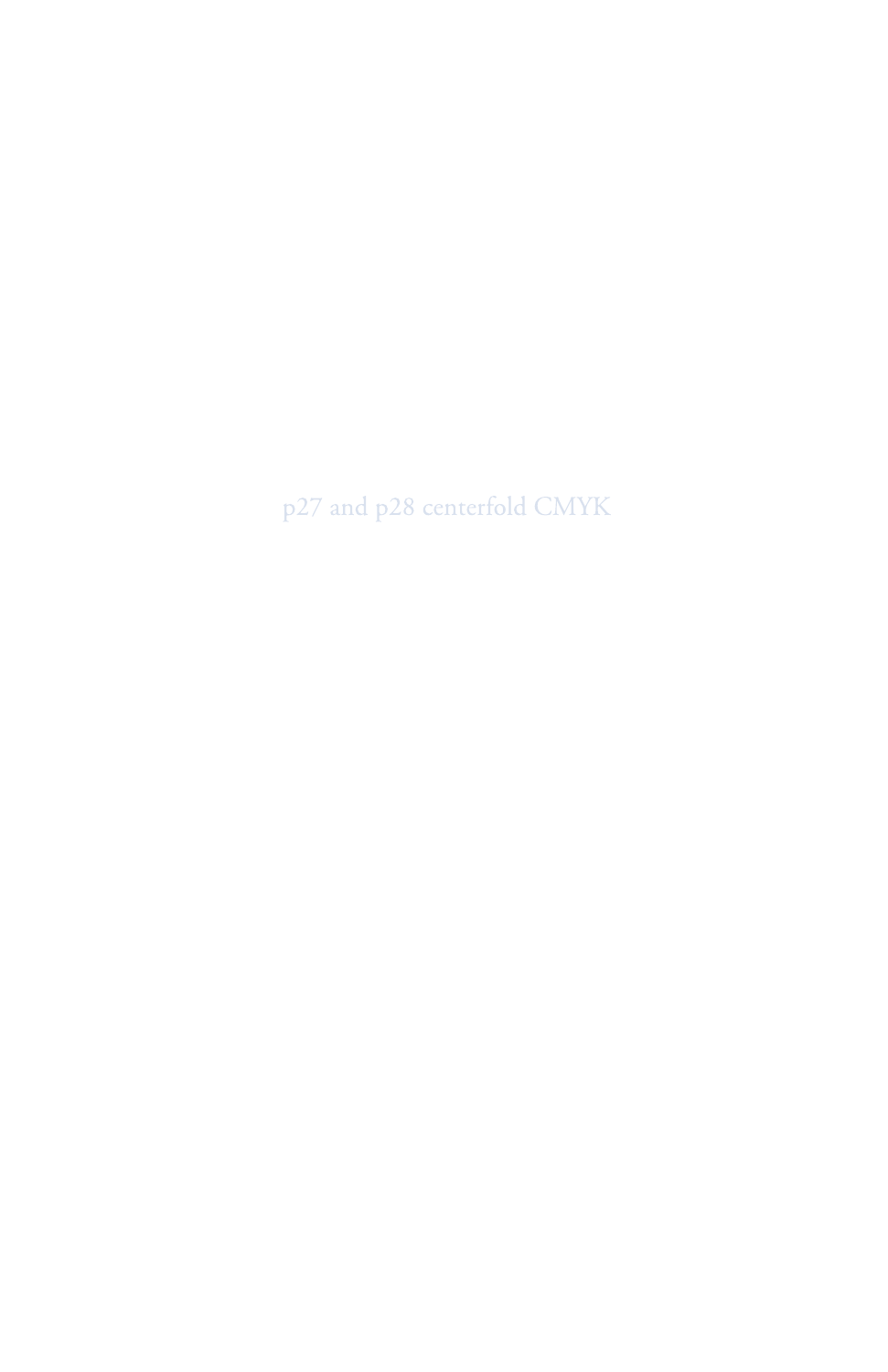p27 and p28 centerfold CMYK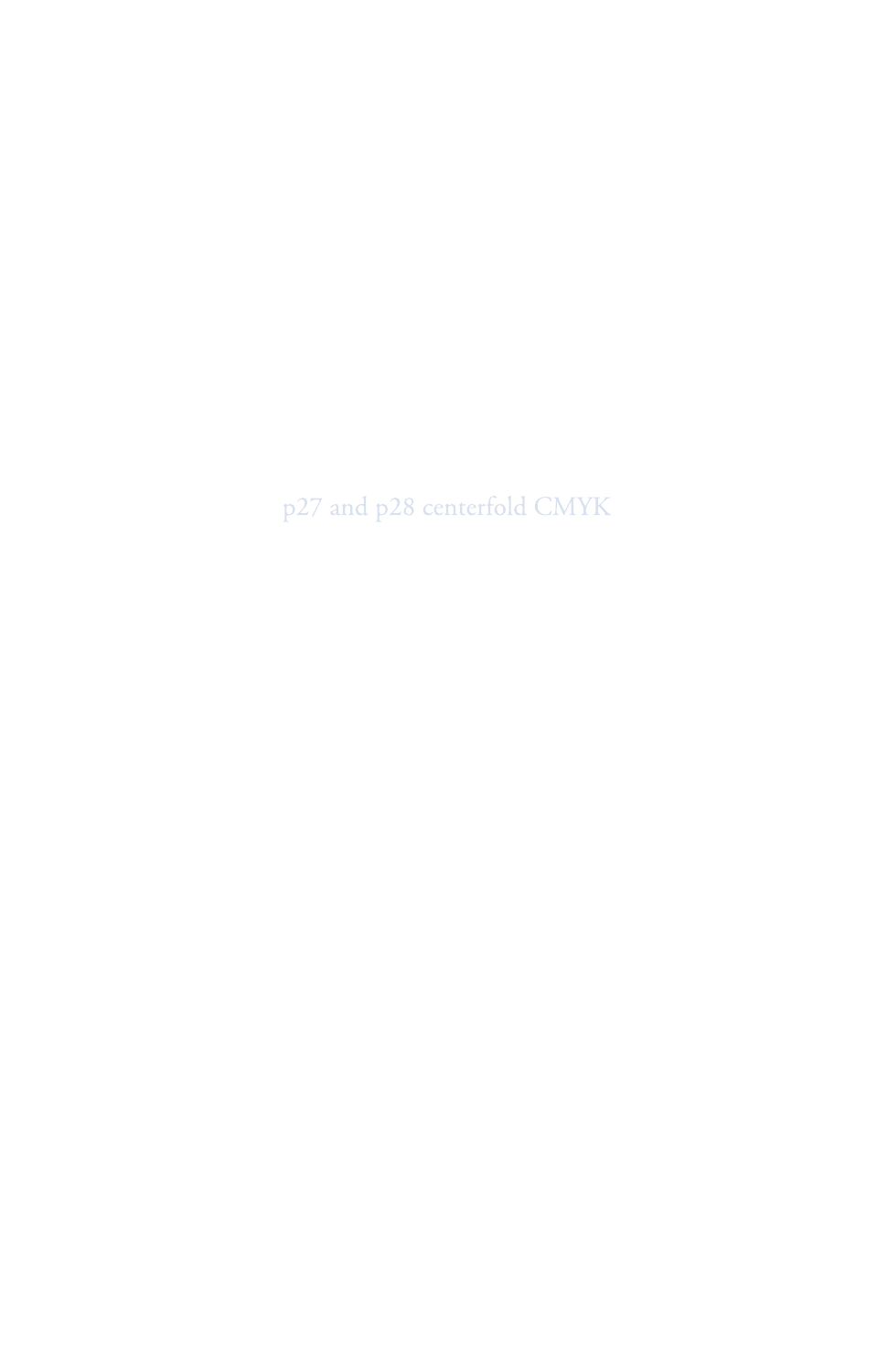

## **2 0 0 8 – 2 0 1 0 C O M M I T T E E S**

*Committees Assigned to the Executive Board*

## **AUDIT COMMITTEE**

Dr. H. Wayne Derstine, Chair, SGS North America, Tallahassee, FL Teresa Bullock, Arkansas Department of Health, Little Rock, AR Debbie Williams, Florida Department of Business and Professional Regulation, Tallahassee, FL

## **CONSTITUTION AND BYLAWS COMMITTEE**

Ruth Hendy, Chair, Department of State Health Services, Austin, TX Lee Cornman, Florida Department of Agriculture and Consumer Services, Tallahassee, FL Jacqueline Owens, Wisconsin Department of Agriculture, Madison, WI Ellen Laymon, Oregon Department of Agriculture, Salem, OR Ben Gale, Santa Clara County Department of Environmental Health, San Jose, CA Vicki Everly, Santa Clara County Department of Environmental Health, San Jose, CA Bill Hardister, Mecklenburg County Health Department, Charlotte, NC Terry Levee, Giant of Maryland, Landover, MD Ken Rosenwinkel, Jewel-Osco/Supervalu, Melrose Park, IL John Marcy, University of Arkansas, Fayetteville, AR Margaret Binkley, Ohio State University, Columbus, OH

Consultant Kevin Smith, US Food & Drug Administration, College Park, MD

## **ISSUE COMMITTEE**

28 Vicki Everly, Santa Clara County Department of Environmental Health, San Jose, CA David Armatis, Safe Foods First, LLC, San Francisco, CA Angela Benton, Jetro/Restaurant Depot, College Point, NY Beth Cannon, Steritech, Parker, CO Gene Casazza, Warehouse Realty LLC, College Point, NY Lee Cornman, Florida Department of Agriculture and Consumer Services, Tallahassee, FL Dr. H. Wayne Derstine, Chair, SGS North America, Tallahassee, FL Dean Finkenbinder, Wyoming Department of Agriculture, Cheyenne, WY Stan Hazen, NSF International, Ann Arbor, MI David Konop, Target Corporation, Minneapolis, MN Glenda Lewis, US Food & Drug Administration, College Park, MD Eric Martin, Margaritaville, Orlando, FL Alan Odom, Compass Group, Benton, IL Karen Reid, Walt Disney World Company, Lake Buena Vista, FL Robert Reinhard, Sara Lee Corporation, Downers Grove, IL Mary Sandford, Burger King Corporation, Miami, FL Dee Williams, Jack in the Box Inc., San Diego, CA 92131 Aggie Hale, Florida Department of Agriculture, Tallahassee, FL Terry Levee, Giant of Maryland, Landover, MD Ken Rosenwinkel, Jewel-Osco/Supervalu, Melrose Park, IL Chirag Bhatt, Co-Chair, Garrison Enterprises, Inc., Charlotte, NC Richard Linton, Purdue University, West Lafayette, IN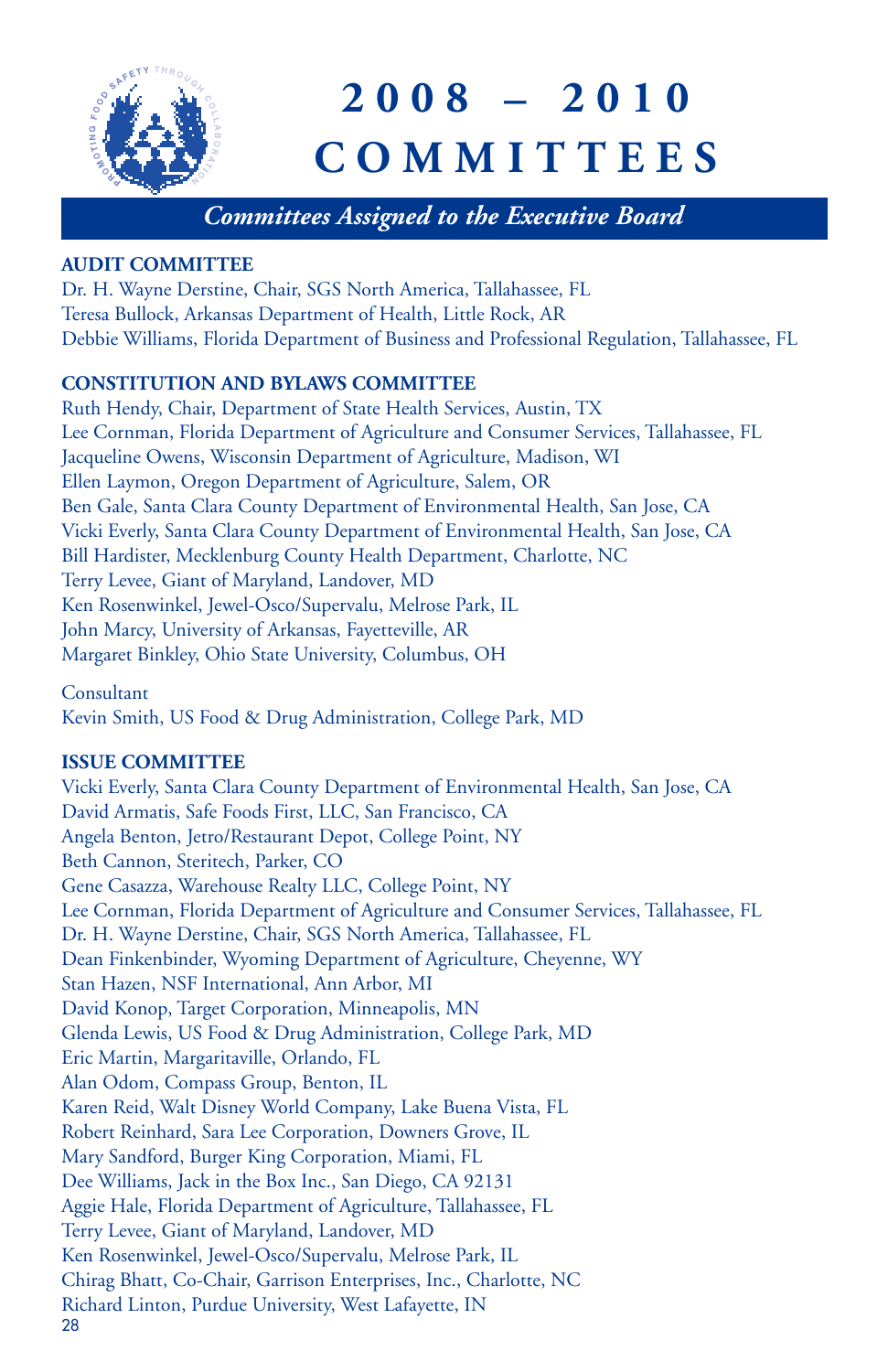Deborah Marlow, Texas Department of State Health Services, Austin, TX Lisa Wright, Conference for Food Protection, San Diego, CA

**Consultant** 

Glenda Lewis, US Food & Drug Administration, College Park, MD

## **FOOD PROTECTION MANAGER TRAINING, TESTING, AND CERTIFICATION COMMITTEE**

Joyce Jensen, Chair, Lincoln-Lancaster County Health Department, Lincoln, NE Jeff Hawley, Vice Chair, Harris Teeter, Inc., Matthews, NC Aggie Hale, Florida Department of Agriculture, Tallahassee, FL Patrick Guzzle, Idaho Department of Health and Welfare, Boise, ID Mary Lou LaCasse, New Mexico Environment Department, Santa Fe, NM Vicki Everly, Santa Clara County Department of Environmental Health, San Jose, CA Teresa Lee, City of Rosenburg, Rosenburg, TX Cassandra Mitchell-Baker, Fairfax County Health Department, Fairfax, VA Tony Carotenuto, Navy and Marine Corps Public Health Center, Portsmouth, VA Patricia Welch, Illinois Department of Public Health, Springfield, IL Douglas Davis, Marriott International, Bethesda, MD Susan Quam, Wisconsin Restaurant Association Educational Foundation, Madison, WI Geoff Leubkemann, Florida Restaurant & Lodging Association, Tallahassee, FL Dianna Pasley, Schnuck Markets, Inc., St. Louis, MO Todd Rossow, Publix Super Markets, Inc., Lakeland, FL Thomas McMahon, Supervalu, Inc., Boise, ID Sharon Wood, HEB, San Antonio, TX George Roughan, TAP Series, LLC, Agoura Hills, CA Bill Vear, MindLeaders, Inc., Dublin, OH Larry Lynch, Environmental Health Testing (National Registry), Orlando, FL Kate Piche, National Restaurant Association Solutions, Chicago, IL Rose Mary Ammons, Environmental Health Testing (National Registry), Orlando, FL David McSwane, Indiana University, Indianapolis, CA Julie Albrecht, University of Nebraska, Lincoln, NE Cynthia D. Woodley, Professional Testing, Inc., Orlando, FL Christine Hollenbeck, National Environmental Health Association, Denver, CO David Cox, Professional Testing, Inc., Orlando, FL

## **Consultants**

Laurie Williams, US Food & Drug Administration, College Park, MD Howard Rabinovitch, US Food & Drug Administration, Philadelphia, PA Lynn Hodges, US Department of Agriculture, Dallas, TX John Hicks, US Department of Agriculture, Washington, DC Kristina Barlow, US Department of Agriculture, Washington, DC Roy Swift, American National Standards Institute, Washington, DC Jim Lewis, NSF International, Ann Arbor, MI Lee Cornman, Florida Department of Agriculture, Tallahassee, FL

## **NOMINATING COMMITTEE**

Elizabeth Nutt, Chair, Tulsa Health Department, Tulsa, OK (Past Conference Chair) Janice Buchanon, Steritech, Lithonia, GA (Past Conference Chair) Cory Hedman, Hannaford Brothers, Scarborough, ME (Past Conference Vice Chair) Larry Kohl, Food Marketing Institute, Arlington, VA (Past Conference Vice Chair) David Gifford, Washington State Dept. of Health, Olympia, WA (Current Conference Chair) Jeff Lineberry, Conference for Food Protection, Lincoln, CA (Executive Director)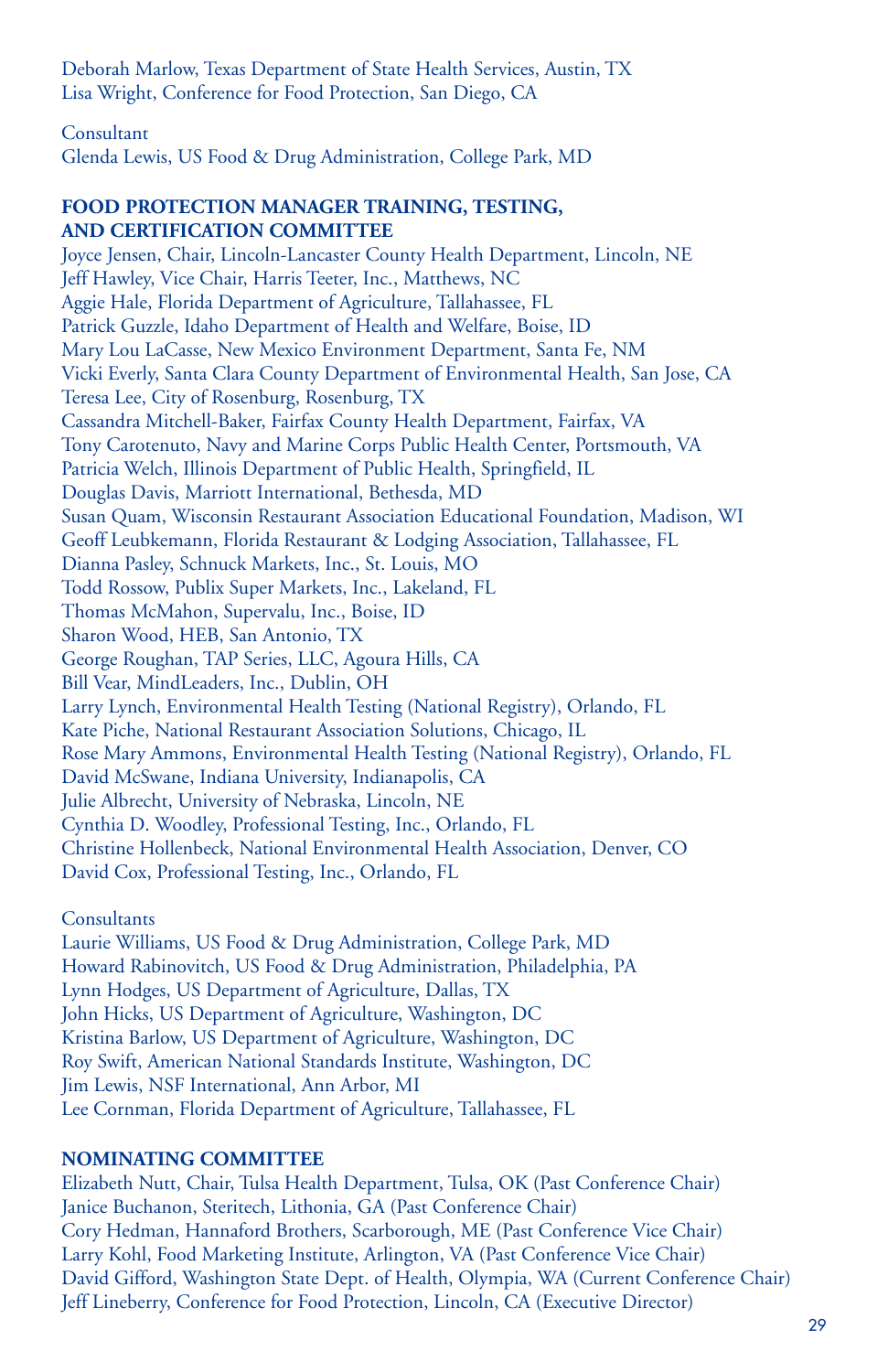## **PROGRAM COMMITTEE**

Brian Nummer, Chair, Utah State University, Logan, UT Don Schaffner, Rutgers University, New Brunswick, NJ David Tharp, International Association for Food Protection, Des Moines. IA Dale Grinstead, JohnsonDiversey, Sturtevant, WI Anthony Flood, Co-Chair, International Food Information Council, Washington, DC Debra Williams, Florida Division of Hotels and Restaurants, Tallahassee, FL DeBrena Hilton, Tulsa City-County Health Department, Tulsa, OK

Consultant Kevin Smith, US Food & Drug Administration, College Park, MD Glenda Lewis, US Food & Drug Administration, College Park, MD

## **RESOLUTIONS COMMITTEE**

Sheri Morris, Chair, Pennsylvania Department of Agriculture, Harrisburg, PA Rudy Phillips, Dallas County Health and Human Services, Dallas, TX Michael Roberson, Publix Super Markets, Inc., Lakeland, FL Jane Griffith, Wawa, Inc., Wawa, Pa Steve Grover, The Steak 'n Shake Company, Indianapolis, IN

Consultant Lisa Whitlock, US Food & Drug Administration, Oakland, CA

## **SPONSORSHIP COMMITTEE**

Gregory Orman, Chair, Ecolab, Ft. Worth, TX Cory Hedman, Hannaford Brothers, Scarborough, ME Gina Nicholson, The Kroger Company, Columbus, OH

## **STRATEGIC PLANNING COMMITTEE**

Roger Hancock, Chair, Recall Infolink, Boise, ID Barbara Gerzonich, New York State Department of Health, Troy, NY Kendra Wise, Tulsa Health Department, Tulsa, OK Lydia Strayer, Chemstar, Inc., Vicksburg, MI Stan Hazan, NSF International,Ann Arbor, MI Casimir Tryba, Big Y Foods, Inc., Springfield, MA Dr. H. Wayne Derstine, Chair, SGS North America, Tallahassee, FL Dianna Pasley, Schnuck Markets, Inc., St. Louis, MO Richard Linton, Purdue University, West Lafayette, IN Arian Gibson, District of Columbia Department of Health, Washington, DC

**Consultants** 

Kevin Smith, US Food & Drug Administration, College Park, MD Dennis Eastin, US Food & Drug Administration, Denver, CO

## **EXTRACTED ISSUE 2008-I-016 AD HOC COMMITTEE OF THE EXECUTIVE BOARD (AD HOC)**

Lorna Girard, Chair, MN Dept. of Agriculture, Saint Paul, MN Bill Hardister, Mecklenburg County Health Dept., Charlotte, NC Donna M. Garren, PhD, The Consumer Goods Forum, Woodbridge, VA

30 **Consultants** Kevin Smith, US Food & Drug Administration, College Park, MD Paul Uhler, US Department of Agriculture, Washington, DC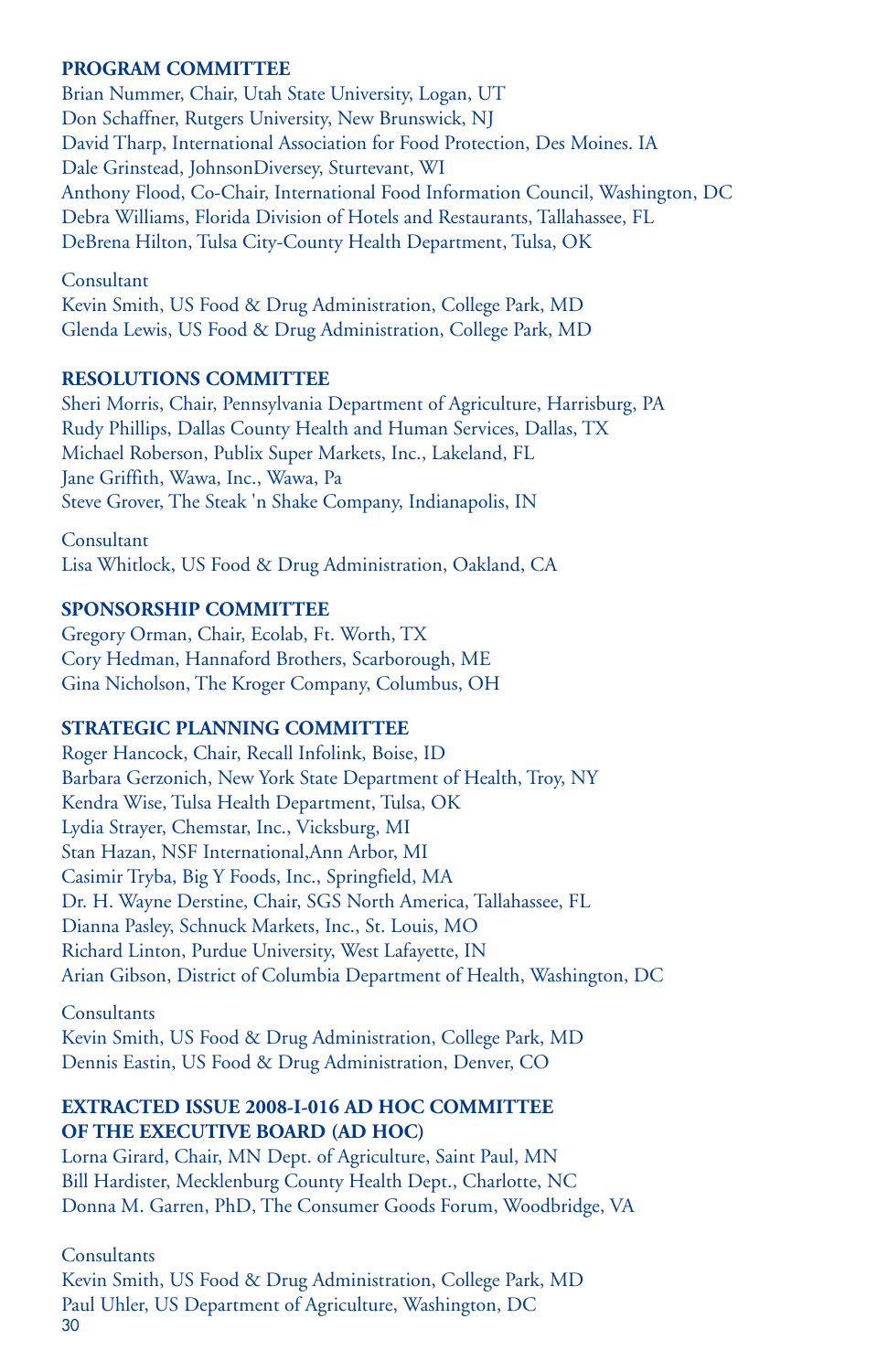## **SEAFOOD REDUCED OXYGEN PACKAGING COMMITTEE (AD HOC)**

Fred Reimers, Chair, Food Marketing Institute, Arlington, VA Lisa Weddig, National Fisheries Institute, McLean, VA Michael Roberson, Publix Super Markets, Inc., Lakeland, FL Lorna Girard, Minnesota Department of Agriculture, St. Paul, MN

### **Consultants**

Deb Devlieger, US Food & Drug Administration, Bainbridge Island, WA Dr. Robert Dickey, US Food & Drug Administration, Dauphin Island, Alabama Dr. Steve Otwell, University of Florida, Gainesville, FL Dr. Victor Garrido, University of Florida, Gainesville, FL Dr. Mike Moody, Louisiana State University, Baton Rouge, LA Dr. Ken Gail, Cornell University, Ithaca, NY Dr. Brian Himelbloom, University of Alaska, Fairbanks, AK Dr. Pamela Tom, University o California Davis, Davis, CA Dr. Tori Stivers, University of Georgia, Peachtree City, GA

## **FOOD DEFENSE COMMITTEE (AD HOC)**

Darby Greco (Co-Chair), New York State Department of Health, Troy, NY Frank Ferko (Co-Chair), US Foodservice, Chicago, IL Mary Glassburner, Kansas Department of Health & Environment, Topeka, KS Marsha Robbins, HACCPplus.com, Phoenix, AZ Glenda Christy, Giant Eagle, Inc., Pittsburgh, PA Roger Hancock, Recall Infolink, Boise, ID

Consultant Jon Woody, US Food & Drug Administration, College Park, MD

## **COUNCIL I – Laws and Regulations**

## **CRITICALITY IMPLEMENTATION AND EDUCATION COMMITTEE**

Rick Barney, Co-Chair, Sweetbay Supermarket, Tampa, FL Deborah Marlow, Co-Chair, Texas Department of Health Services, Austin, TX Casimir Tryba, Big Y Foods, Inc., Springfield, MA Geoff Leubkemann, Florida Restaurant and Lodging Association, Tallahassee, FL Debbie Watts, Tulsa Health Department, Tulsa, OK Kendra Wise, Tulsa Health Department, Tulsa, OK Jacqueline Owens, Wisconsin Department of Agriculture, Madison, WI Priscilla J. Neves, Massachusetts Department of Public Health, Jamaica Plain, MA Sheri L. Morris, Pennsylvania Department of Agriculture, Harrisburg, PA Jere Farrazo, Douglas County Health Department, Omaha, NE Michael David Lawrence, Fairfax County Health Department, Fairfax, VA David J. Read, Minnesota Department of Agriculture, St. Paul, MN Ivory Cooper, District of Columbia Department of Health, Washington, DC Christopher Gordon, Virginia Department of Health, Richmond, VA Angela Kohls, Kansas Department of Agriculture, Topeka, KS Adam Johnson, Supervalu, Boise, ID Cheryn Hargrave, United Supermarkets, Lubbock, TX Christine Andrews, NSF International, Fredricksburg, VA Larry Kohl, Food Marketing institute, Arlington, VA Patrick J. Brown, The Great Atlantic & Pacific Tea Company, Montvale, NJ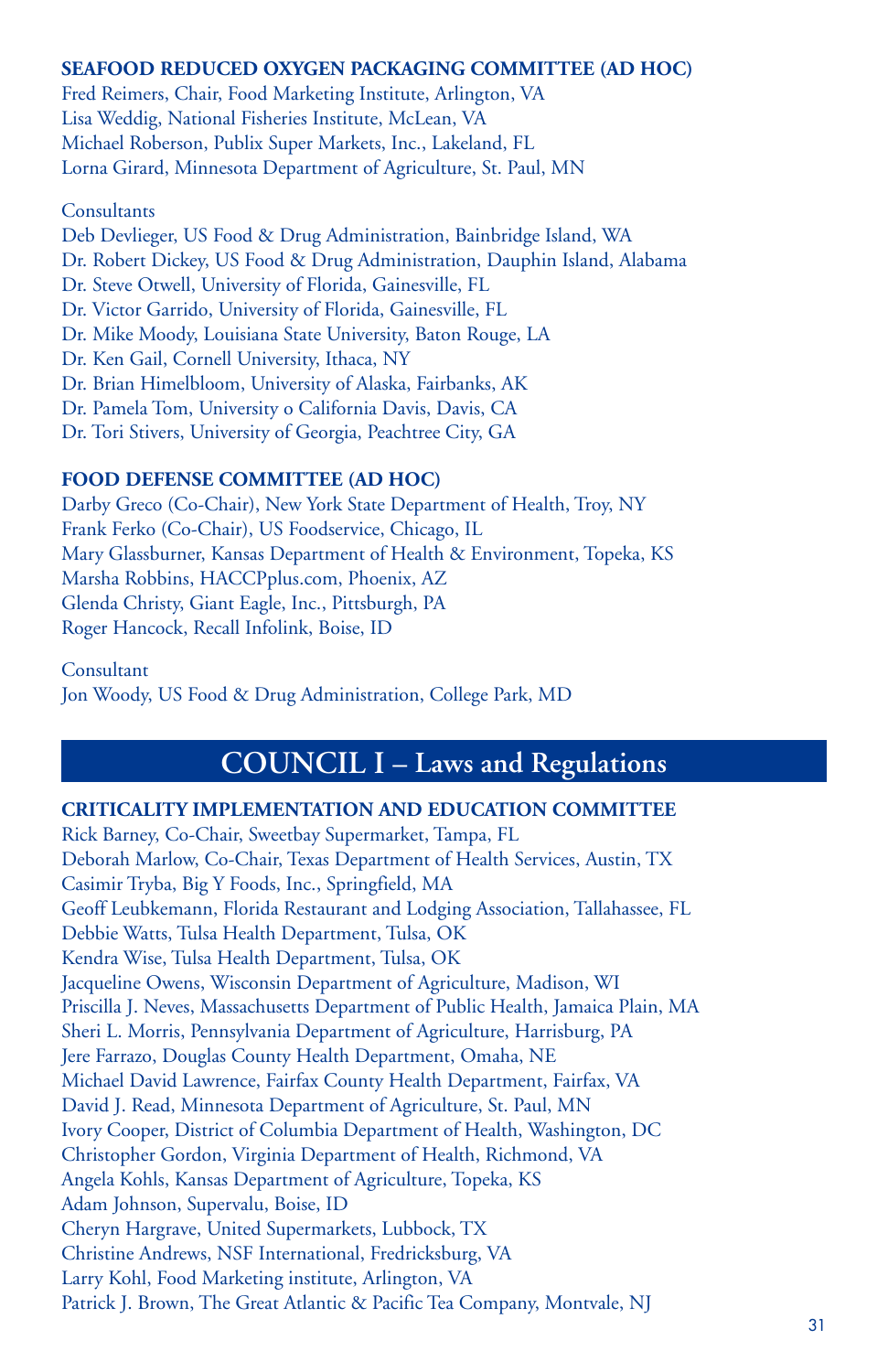David Armatis, Safe Foods First, LLC, San Francisco, CA Vakesha Brown, Florida Department of Health, Tallahassee, FL Gina Nicholson, The Kroger Company, Columbus, OH Todd Taylor, Ecolab/Kay Chemical, Greensboro, NC Steven Moris, Kansas Department o Agriculture, Topeka, KS

**Consultants** Shirley B. Bohm, US Food & Drug Administration, College Park, MD Kim Livsey, US Food & Drug Administration, Atlanta, GA Paul Uhler, US Department of Agriculture, Washington, DC

## **PLAN REVIEW COMMITTEE**

Liza Frias, Chair, Supervalu, Fullerton, CA Vakesha Brown, Florida Department of Health, Tallahassee, FL Robert Brown, Whole Foods Market, Austin, TX Teresa Bullock, Arkansas Department of Health, Little Rock, AR Gary Coleman, Underwriters Laboratories, Inc., Research Triangle Park, NC Judy Daye, North Carolina Department of Environment and Natural Resources, Salisbury, NC Harry E. Grenawitzke, NSF International, Monroe, MI Kristie Gryzwinski, National Restaurant Association Solutions, Chicago, IL Brian W. Hirsch, Summit County General Health District, Stow, OH Robert Jue, Central District Health Department, Boise, ID Tressa Madden, Oklahoma State Department of Health, Oklahoma City, OK Jody Menikheim, State of Maryland Food Protection/Consumer Health, Baltimore, MD Cassandra Mitchell-Baker, Fairfax County Health Department, Fairfax, VA Claus Mygind, National Automatic Merchandising Association, Naperville, IL Alan Odom, Compass Group, Benton, IL Frank O'Sullivan, Frank O'Sullivan Consulting, Salinas, CA Pamela Steinbach, Minnesota Department of Health, St. Paul, MN Jim Wagner, The Steritech Group, Inc., Charlotte, NC Debbie Watts, Tulsa Health Department, Tulsa, OK Debra Williams, Florida Division of Hotels and Restaurants, Tallahassee, FL Kendra Wise, Tulsa Health Department, Tulsa, OK Steven L Wyckoff, Wal-Mart Stores, Inc., Bentonville, AR George Shaji, Walt Disney World Company, Lake Buena Vista, FL

## **Consultants**

Veronica Moore, US Food & Drug Administration, College Park, MD Dan Redditt, US Food & Drug Administration, Atlanta, GA

## **TCS FOODS COMMITTEE**

32 Adam Johnson, Chair, Supervalu, Boise, ID Larry Kohl, Food Marketing Institute, Arlington, VA Susan M. Wallace, Johnson and Wales University, Providence, RI Cas Tryba, Big Y Foods, Inc., Springfield, MA Richard Parker, HEB, San Antonio, TX Steven Moris, Kansas Department of Agriculture, Topeka, KS Mahipal Kunduru, Safeway, Inc., Pleasanton, CA Richard Akin, Florida Division of Hotels and Restaurants, Tallahassee, FL Robert Brown, Whole Foods Market, Austin, TX Diane Bernazzani, Massachusetts Department of Public Health, Jamaica Plain, MA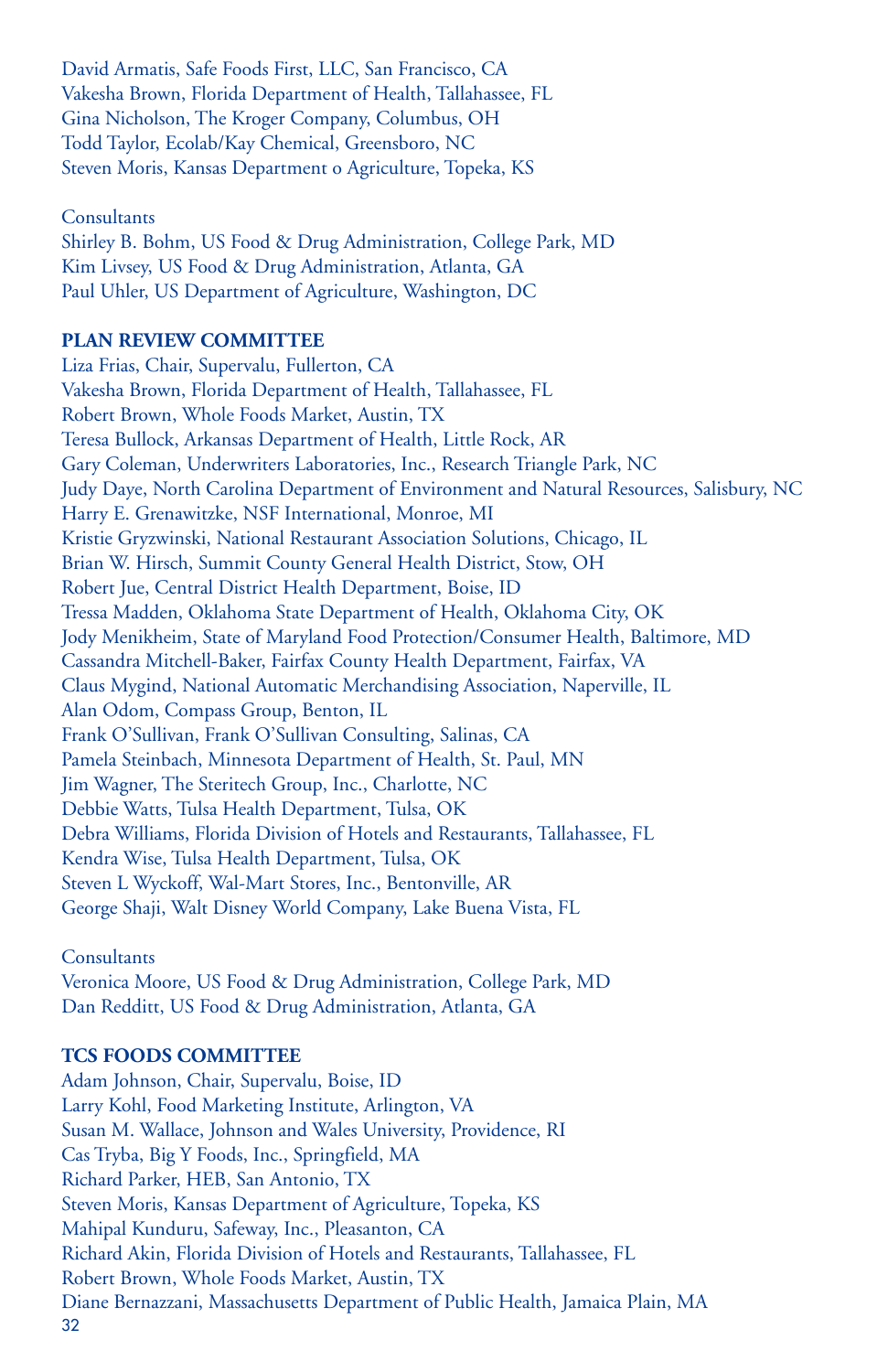Michael Roberson, Publix Super Markets, Inc., Lakeland, FL Marcel Elizondo, Austin/Travis County Health & Human Services, Austin, TX Martin Bucknavage, Penn State University, University Park, PA

## Consultant

Shirley B. Bohm, US Food & Drug Administration, College Park, MD Alan Tart, US Food & Drug Administration, Atlanta, GA

## **COUNCIL II – Administration, Education and Certification**

## **CERTIFICATION OF FOOD SAFETY REGULATORY PROFESSIONALS WORK GROUP**

John Marcello, Co-Chair, US Food and Drug Administration, Tempe, AZ Susan Kendrick, Co-Chair, Oregon Department of Agriculture, Salem, OR Carolyn Bombet, Louisiana Department of Health, Baton Rouge, LA Lee Cornman, Florida Department of Agriculture, Tallahassee, FL Paul Craig, JohnsonDiversey, Inc., Sturtevant, WI Catherine Cummins, Virginia Department of Health, Charlottesville, VA Tom Dominick, Basha's, Inc., Chandler, AZ Vicki Everly, County of Santa Clara Health Department, San Jose, CA Mike Gentry, Alaska Department of Environmental Conservation, Anchorage, AK Scott Gilliam, Indiana State Department of Health, Indianapolis, IN Chris Gordon, Virginia Department of Health, Richmond, VA Ron Grimes, NS International, Ann Arbor, MI Ruth Hendy, Texas Department of Health Services, Austin, TX DeBrena Hilton, Tulsa City-County Health Department, Tulsa, OK David McSwane, Indiana University, Indianapolis, IN Stephanie Mohn, Marsh Supermarkets, LLC, Indianapolis, IN Nancy Nesel, Yum Brands, Inc., Louisville, KY Rebecca Peterson, Michigan Department of Agriculture, Lansing, MI David Read, Minnesota Department of Agriculture, St. Paul, MN Michael Roberson, Publix Super Markets, Inc., Lakeland, FL Heidi Shaw, National Environmental Health Association, Denver, CO Cynthia Woodley, Professional Testing, Inc., Orlando, FL

## **Consultants**

Jim Fear, US Food & Drug Administration, Rockville, MD Veronica Moore, US Food & Drug Administration, College Park, MD John Marcello, US Food and Drug Administration, Tempe, AZ

## **ELECTRONIC REPORTING COMMITTEE**

Chirag Bhatt, Co-Chair, Garrison Enterprises, Inc., Charlotte, NC Kimberly Stryker, Co-Chair, Alaska Food Safety and Sanitation Department, Anchorage, AK Padraic Juarez, Florida Department of Health, Tallahassee, FL Dale Yamnik, Yum Brands, Inc., Castle Rock, CO Colleen Paulus, Minnesota State Health Department, St. Paul, MN Beth Cannon, Steritech, Parker, CO Stephen Barcewski, City of San Antonio Health Department, San Antonio, TX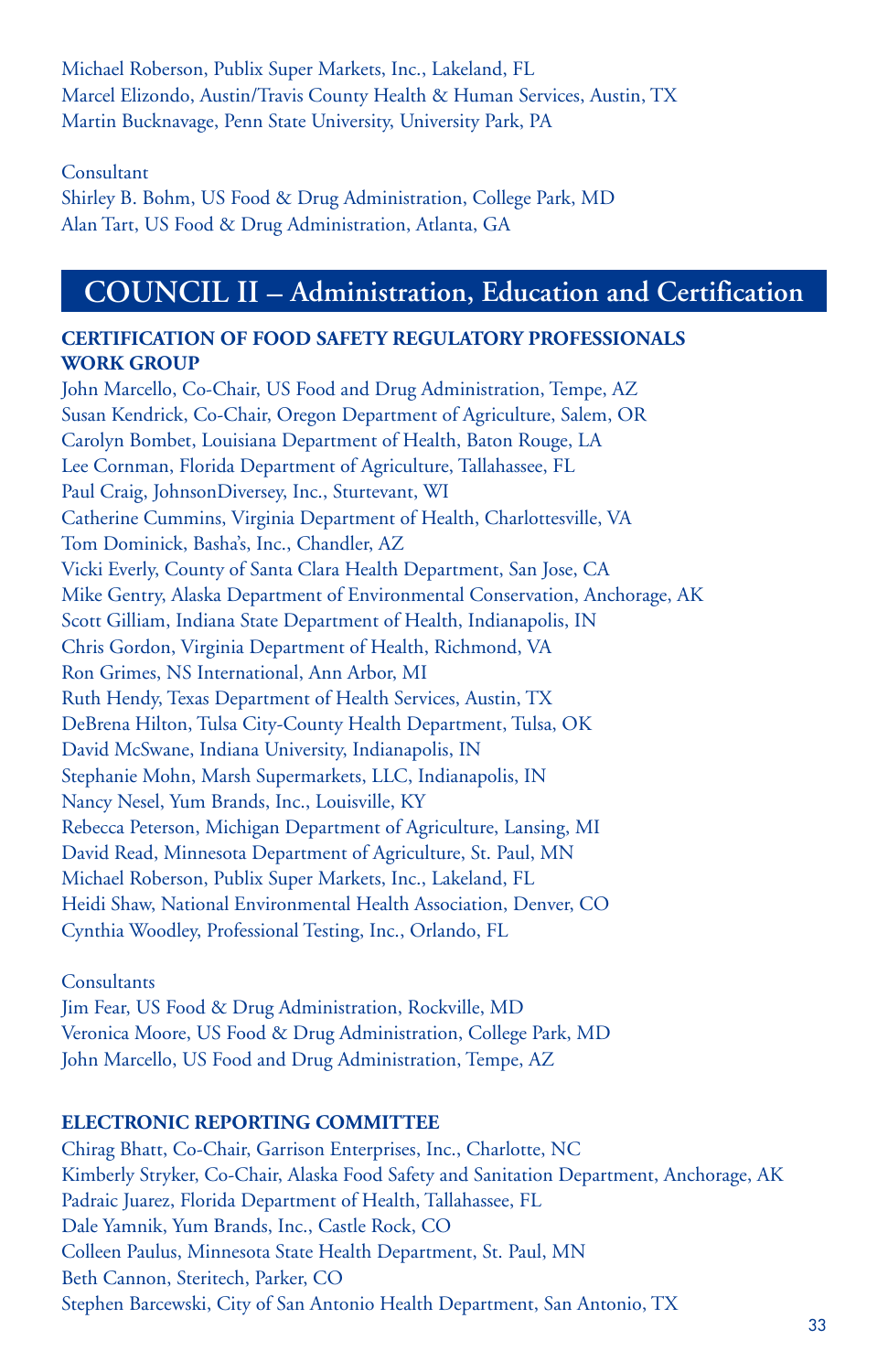**Consultants** Rebecca Vigue, US Food & Drug Administration, College Park, MD Richard Ramirez, US Food & Drug Administration, Irvine, CA Charles Otto, US Centers for Disease Control and Prevention, Atlanta, GA Carole Selman, US Centers for Disease Control and Prevention, Atlanta, GA

### **INTERDISCIPLINARY FOODBORNE ILLNESS TRAINING COMMITTEE**

Michelle Samarya-Timm, Co-Chair, Franklin Township Health Department, Somerset, NJ Elizabeth Bugden, Co-Chair, Food Safety Consultant, Manchester, NH David Armatis, Safe Foods First, LLC, San Francisco, CA Brenda Bacon, Harris Teeter, Matthews, NC April Bogard, Minnesota Department of Health, St. Paul, MN Teresa Bullock, Arkansas Department of Health, Little Rock, AR David Carpenter, Southern Illinois University, Springfield, IL Neil Checketts, Wal-Mart Stores, Inc., Bentonville, AR Gary Coleman, Underwriters Laboratories, Research Triangle Park, NC Ivory Cooper, District of Columbia Department of Health, Washington, DC Douglas Davis, Marriott International, Bethesda, MD Michael Divine, HEB, San Antonio, TX Frank Ferko, US Foodservice, Chicago, IL Tom Ford, Ecolab, Greensboro, NC Lorna Gerard, Minnesota Department of Agriculture, St. Paul, MN Christopher Gordon, Virginia Department of Health, Richmond, VA DeBrena Hilton, Tulsa Health Department, Tulsa OK Jill Hollingsworth, Food Marketing Institute, Arlington, VA Lori LeMaster, Tennessee Department of Health, Nashville, TN James Mack, Wisconsin Department of Health Services, Madison, WI Robert Odette, Navy and Marine Corps Public Health Center, Portsmouth, VA Elizabeth Ostertag, National Environmental Health Association, Denver, CO George Roughan, TAP Series, LLC, Agoura Hills, CA

**Consultants** 

Jim Fear, US Food & Drug Administration, Rockville, MD Mario Seminara, US Food & Drug Administration, Denver, CO Don Sharp, US Centers for Disease Control and Prevention, Atlanta, GA Paul Uhler, US Department of Agriculture, Washington, DC

### **FOOD CONTACT AND UTENSIL BARRIER USAGE COMMITTEE**

Stephen Posey, Chair, Brinker International, Dallas, TX Julie Albrecht, Co-Chair, University of Nebraska, Lincoln, NE Tony Carotenuto, Navy and Marine Corps Public Health Center, Portsmouth, VA LeAnn Chuboff, Safe Quality Food Institute, Chicago, IL Andrew Harris, Summit County Health District, Stow, OH Jim Wagner, Steritech, Charlotte, NC

34 **Consultants** Sharon Ferguson, US Food & Drug Administration, Seattle, WA Lisa Whitlock, US Food & Drug Administration, Oakland, CA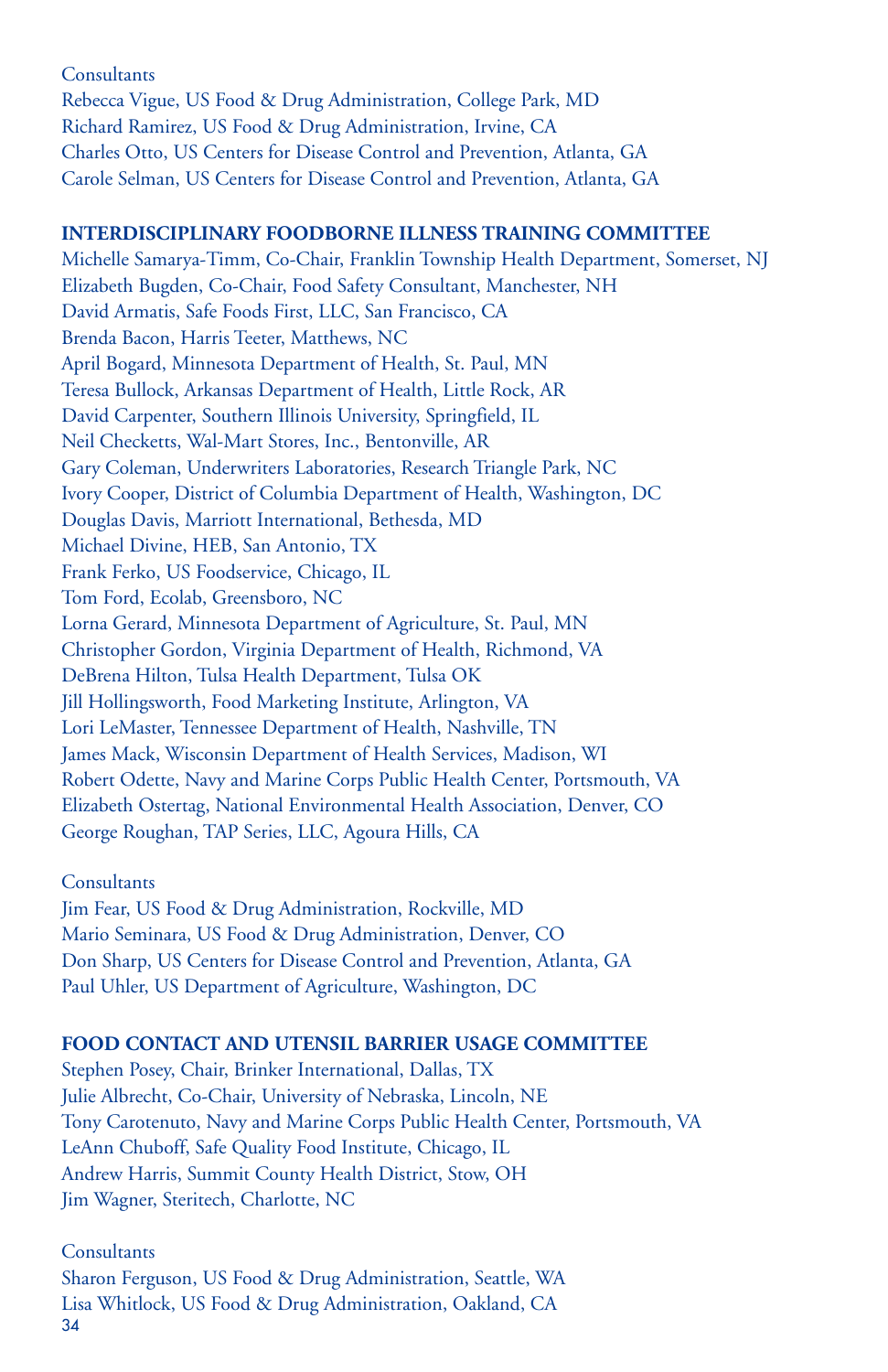## **INSPECTION SCORING FORM COMMITTEE**

Chuck Catlin, Chair, P.F. Chang's China Bistro, Scottsdale, AZ Liz Pozzebon, Co-Chair, San Diego County Department of Environmental Health, San Diego, CA Jonathan Brania, Underwriters Laboratories, Inc., Research Triangle Park, NC Beth Cannon, Steritech, Parker, CO Douglas Davis, Marriott International, Bethesda, MD Frank Ferko, US Foodservice, Chicago, IL Arian Gibson, District of Columbia Department of Health, Washington, DC Scott Gilliam, Indiana State Department of Health, Indianapolis, IN Lorna Girard, Minnesota Department of Agriculture, St. Paul, MN Bill Hardister, Mecklenburg County Health Department, Charlotte, NC Cheryn Hargrave, United Supermarkets, Lubbock, TX Troy Huffman, Nebraska Division of Public Health, Lincoln, NE Janet Lane, Harris County Public Health and Environmental Services, Houston, TX

## **Consultants**

Mary Leong, US Food & Drug Administration, Jamaica, NY Brad Tufto, US Food & Drug Administration, Spokane Valley, WA

## **NATIONAL VOLUNTARY ENVIRONMENTAL ASSESSMENT INFORMATION SYSTEM COMMITTEE**

Alaric Mathis, Chair, Florida Department of Health, Tallahassee, FL LeAnn Chuboff, Co-Chair, Safe Quality Food Institute, Chicago, IL Tesann Achilles, Maricopa County Health Department, Phoenix, AZ Paul Allwood, Minnesota Department of Health, St. Paul, MN Chirag Bhatt, Garrison Enterprises, Houston, TX Gary Coleman, Underwriters Laboratories, Research Triangle Park, NC Steve Fuller, Washington State Department of Health, Olympia, WA Joshua Funk, Yum Brands, Inc., Louisville, KY Barbara Gerzonich, New York State Department of Health, Troy, NY Jorge Hernandez, US Foodservice, Rosemont, IL C.P. Kanwat, South Carolina Department of Health and Environmental Control, Columbia, SC James Mack, State of Wisconsin Department of Health Services, Madison, WI David Nicholas, New York Department of Health, Troy, NY Diann Wollenza, Florida Division of Hotels and Restaurants, Tallahassee, FL Dale Yamnik, Yum Brands, Inc., Castle Rock, CO

## Consultant

Katey Kennedy, US Food & Drug Administration, Beaverton, OR Jack Guzewich, US Food & Drug Administration, College Park, MD Carol Selman, US Centers for Disease Control and Prevention, Atlanta, GA Kristin Delea, US Centers for Disease Control and Prevention, Atlanta, GA

## **PROGRAM STANDARDS COMMITTEE**

Liza Frias, Chair, Supervalu, Fullerton, CA Ron Klein, Vice Chair, Alaska Department of Environmental Conversation, Anchorage, AK Vicki Everly, Santa Clara County Department of Environmental Health, San Jose, CA Dean Finkenbinder, Wyoming Department of Agriculture, Cheyenne, WY Ruth Hendy, Texas Department of State Health Services, Austin, TX DeBrena Hilton, Tulsa Health Department, Tulsa OK Padraic Juarez, Florida Department of Health, Tallahassee, FL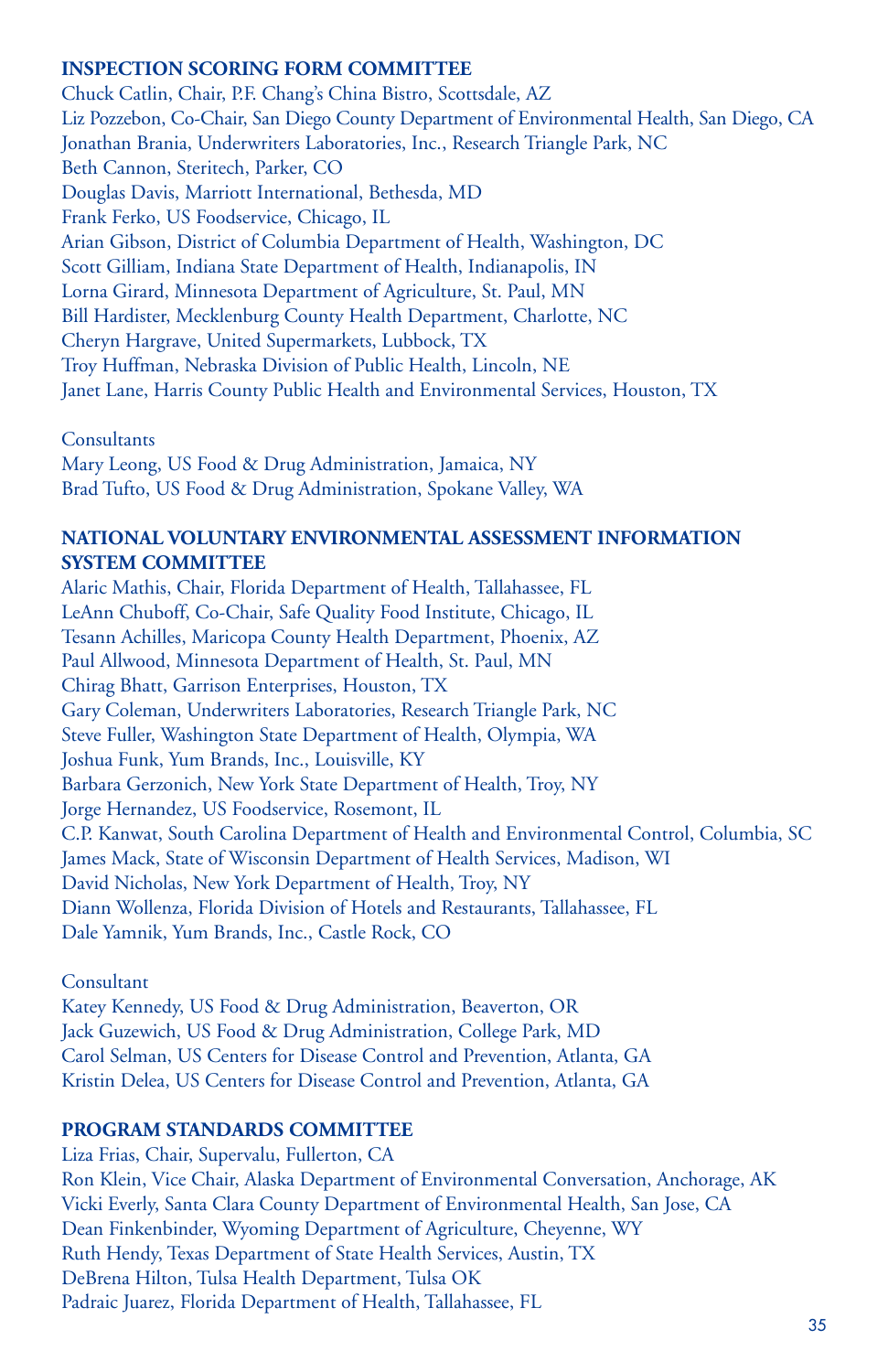Aleric Mathis, Florida Department of Health, Tallahassee, FL Tomeji Miller, City of Plano Environmental Health, Plano, TX David Read, Minnesota Department of Agriculture, St. Paul, MN Debbie Watts, Tulsa Health Department, Tulsa, OK

**Consultants** 

Linda Collins, US Food & Drug Administration, Dallas, TX Glenda Lewis, US Food & Drug Administration, College Park, MD

## **COUNCIL III – Science and Technology**

## **ALLERGEN COMMITTEE**

Anthony Flood, Co-Chair, International Food Information Council, Washington, DC Gale Prince, Co-Chair, Food Safety Consultant, Cincinnati, OH Bud Anderson, Virginia Department of Agriculture and Consumer Services, Roanoke, VA Carolyn Bombet, Louisiana Department of Health, Baton Rouge, LA Pamela Miles, Virginia Department of Agriculture and Consumer Services, Richmond, VA Steven Moris, Kansas Department o Agriculture, Topeka, KS Teresa Galindo, San Antonio Metro Health Department, San Antonio, TX Brian W. Hirsch, Summit County General Health District, Stow, OH Robert Jue, Central District Health Department, Boise, ID Cassandra Mitchell-Baker, Fairfax County Health Department, Fairfax, VA Tom Foegle, Brinker International, Dallas, TX Scott Brooks, Yum Brands, Branch, TX Keith Jackson, Potbelly Sandwich Works, Chicago, IL Larry Kohl, Food Marketing institute, Arlington, VA Casimir Tryba, Big Y Foods, Inc., Springfield, MA Todd Rossow, Publix Super Markets, Inc., Lakeland, FL Charles McGuffey, 7-Eleven, Inc., Duncanville, TX Robert Grottenthaler, Titteringtons Baking Company, Woburn, MA Susan M. Wallace, Johnson and Wales University, Providence, RI Katherine Swanson, Ecolab, Eagan, MN

## **Consultants**

Greg Able, US Food & Drug Administration, Minneapolis, MN Rebecca Vigue, US Food & Drug Administration, College Park, MD Jeffrey Canavan, US Department of Agriculture, Washington, DC Julia Bardsher, Food Allergy and Anaphylaxis Network, Fairfax, VA

## **BLADE TENDERIZATION COMMITTEE**

Sandra Lancaster, Arkansas Department of Health, Little Rock, AR Robert Reinhard, Sara Lee Corporation, Downers Grove, IL Julie Albrecht, Co-Chair, University of Nebraska, Lincoln, NE Angela Benton, Jetro/Restaurant Depot, College Point, NY Yuhuan Chen, Grocery Manufacturer's Association, Washington, DC Karen Doty, Brinker International, Dallas, TX Frank Ferko, US Foodservice, Chicago, IL Andrew Harris, Summit County Health District, Stow, OH Jill Hollingsworth, Food Marketing Institute, Arlington, VA Adam Johnson, Supervalu, Boise, ID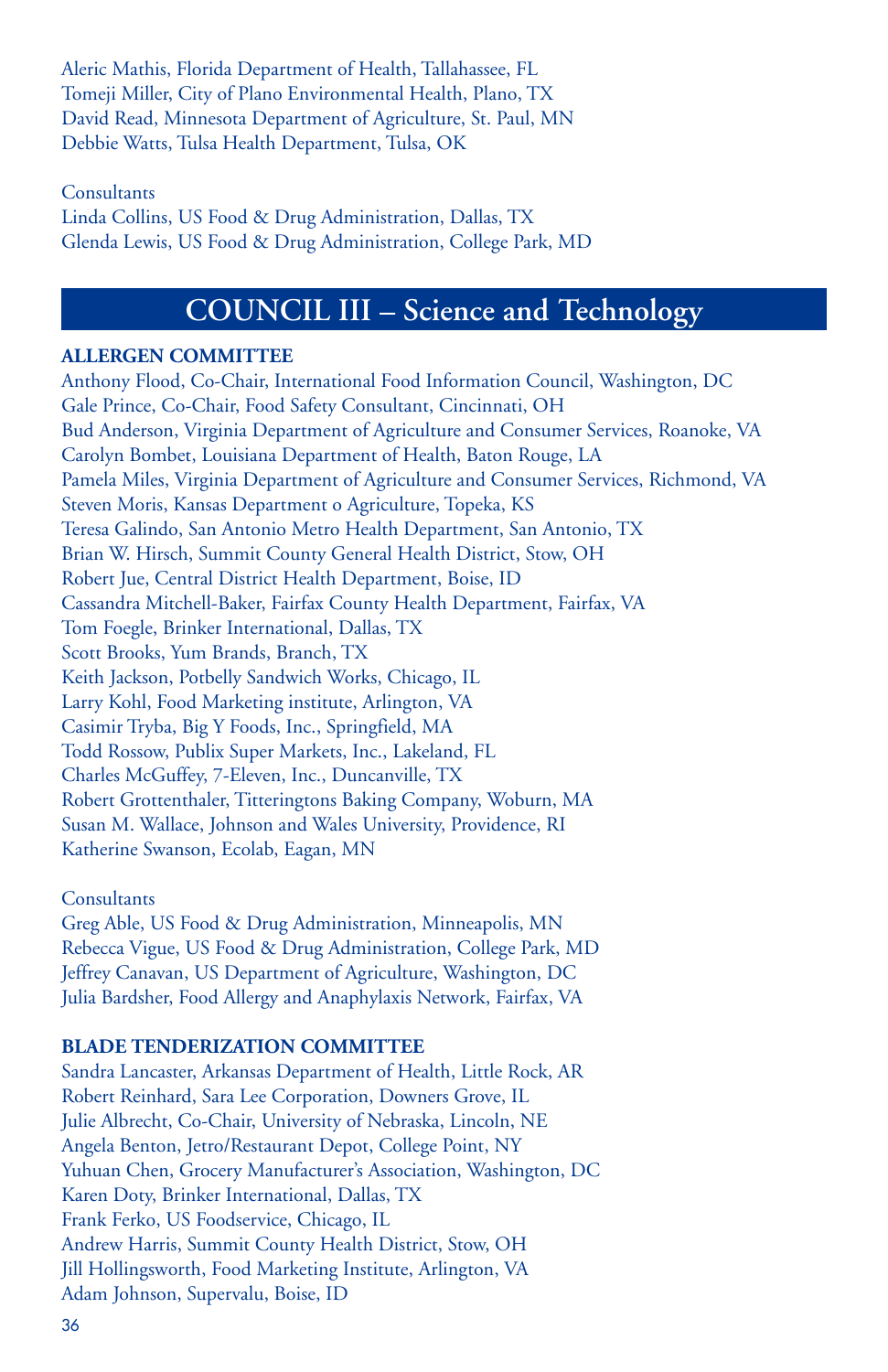Robert J. Kramer, Columbus Health Department, Columbus, OH Mahipal Kunduru, Safeway, Inc., Pleasanton, CA Nick Nickelson, Standard Meat Company, Saginaw, TX Brian A. Nummer, Utah State University, Logan, UT Richard Parker, HEB, San Antonio, TX Chad Pierce, Wal-Mart Stores, Inc., Bentonville, AR Don Schaffner, Rutgers University, New Brunswick, NJ Thomas L. Schwarz, International Flight Services Association, Burke, VA Bob Scott, Darden Restaurants, Inc., Orlando, FL John Hilgren, Ecolab, Eagan, MN Travis Waller, Associated Food Stores, Inc., Salt Lake City, UT

## Consultant

Shirley B. Bohm, US Food & Drug Administration, College Park, MD Donna Wanucha, US Food & Drug Administration, Charlotte, NC Kristina Barlow, US Department of Agriculture, Washington, DC William Shaw, US Department of Agriculture, Washington, DC John Luchansky, US Department of Agriculture, Wyndmoor, PA

## **HOT HOLDING COMMITTEE**

Roger Coffman, Co-Chair, Lake County Health Department, Wauconda, IL Donna Garren, Co-Chair, The Consumer Goods Forum, Woodbridge, VA Julie Albrecht, University of Nebraska, Lincoln, NE Matthew Brickey, National Restaurant Association, Washington, DC Patrick J. Brown, The Great Atlantic & Pacific Tea Company, Montvale, NJ Robert Brown, Whole Foods Market, Austin, TX Yuhuan Chen, Grocery Manufacturer's Association, Washington, DC Mary Fandrey, Missouri Department of Health, Jefferson City, MO Steven J. Goode, Southern Nevada Health District, Las Vegas, NV Christopher Gordon, Virginia Department of Health, Richmond, VA Mahipal Kunduru, Safeway, Inc., Pleasanton, CA Janet Lane, Harris County Public Health and Environmental Services, Houston, TX Richard Linton, Purdue University, West Lafayette, IN Charles Martin, Supervalu, Malvern, PA Thomas McMahon, Supervalu, Inc., Boise, ID Eric Moore, Compass Group, Boothwyn, PA Sheri L. Morris, Pennsylvania Department of Agriculture, Harrisburg, PA Melvin Pascall, Ohio State University, Columbus, OH Don Schaffner, Rutgers University, New Brunswick, NJ Thomas L. Schwarz, International Flight Services Association, Burke, VA Tim Westbrook, Publix Super Markets, Orlando, FL Cheryl Wilson, Texas Department of State Health Services, Austin, TX

### **Consultants**

Shirley B. Bohm, US Food & Drug Administration, College Park, MD John Powell, US Food & Drug Administration, Gurnee, IL Paul Uhler, US Department of Agriculture, Washington, DC Mark Cutrufelli, US Department of Agriculture, Washington, DC David Zom, US Food & Drug Administration, College Park, MD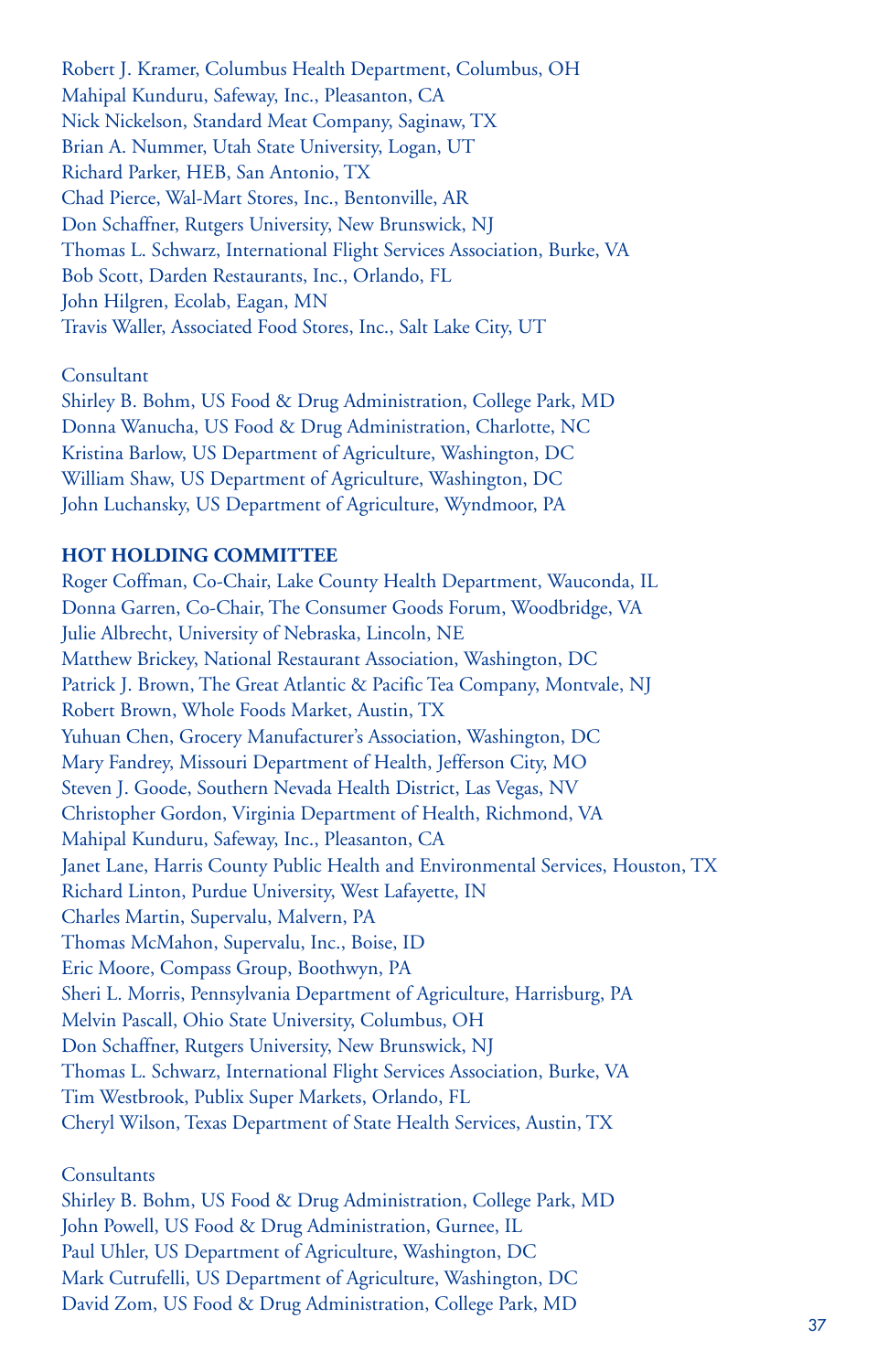## **SANITIZER COMMITTEE**

Katherine Swanson, Co-Chair, Ecolab, Eagan, MN Tressa Madden, Oklahoma State Department of Health, Oklahoma City, CA Jonathan Brania, Underwriters Laboratories, Inc., Research Triangle Park, NC Matthew Brickey, National Restaurant Association, Washington, DC Christopher Gordon, Virginia Department of Health, Richmond, VA Tanya Harris, Tulsa Health Department, Tulsa, OK Brandon Herdt, Ecolab, Eagan, MN Joel Hipp, Hobart Corporation, Troy, OH Dale Grinstead, JohnsonDiversey, Sturtevant, WI Thomas Johnson, JohnsonDiversey, Sturtevant, WI Mahipal Kunduru, Safeway, Inc., Pleasanton, CA Lorinda Lhotka, Alaska Department of Environmental Conversation, Fairbanks, AK Thomas McMahon, Supervalu, Inc., Boise, ID Mark Sampson, PuriCore, Malvern, PA Thomas L. Schwarz, International Flight Services Association, Burke, VA

## **Consultants**

Mark Hepp, US Food & Drug Administration, College Park, MD Veronica Moore, US Food & Drug Administration, College Park, MD Dennis Edwards, Environmental Protection Agency, Washington, DC



 $^\circ$ *Sincere thanks for your Gold Level sponsorship!*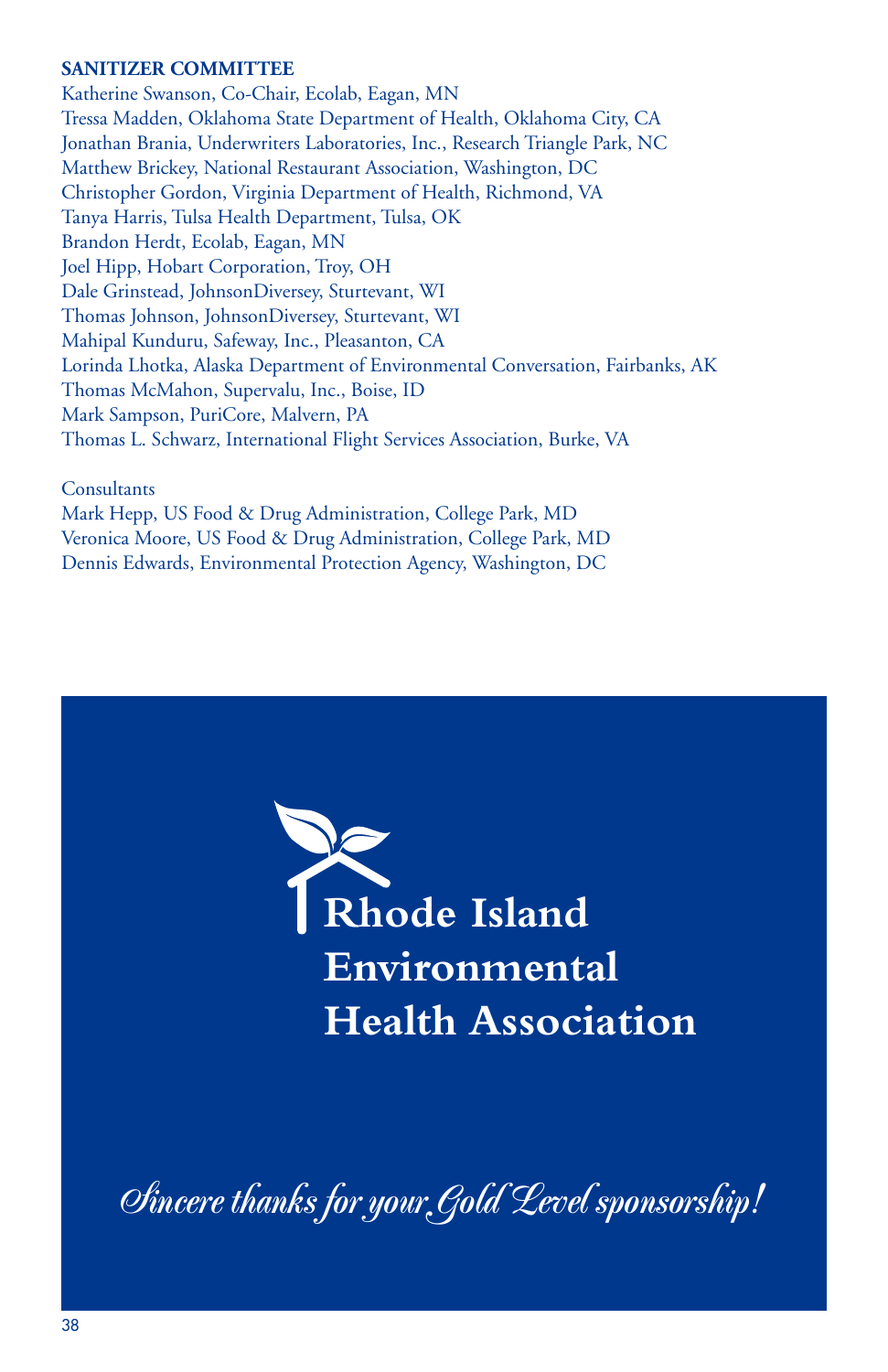

*Sincere thanks to Yum! Brands for your continued Titanium Level*

*support!*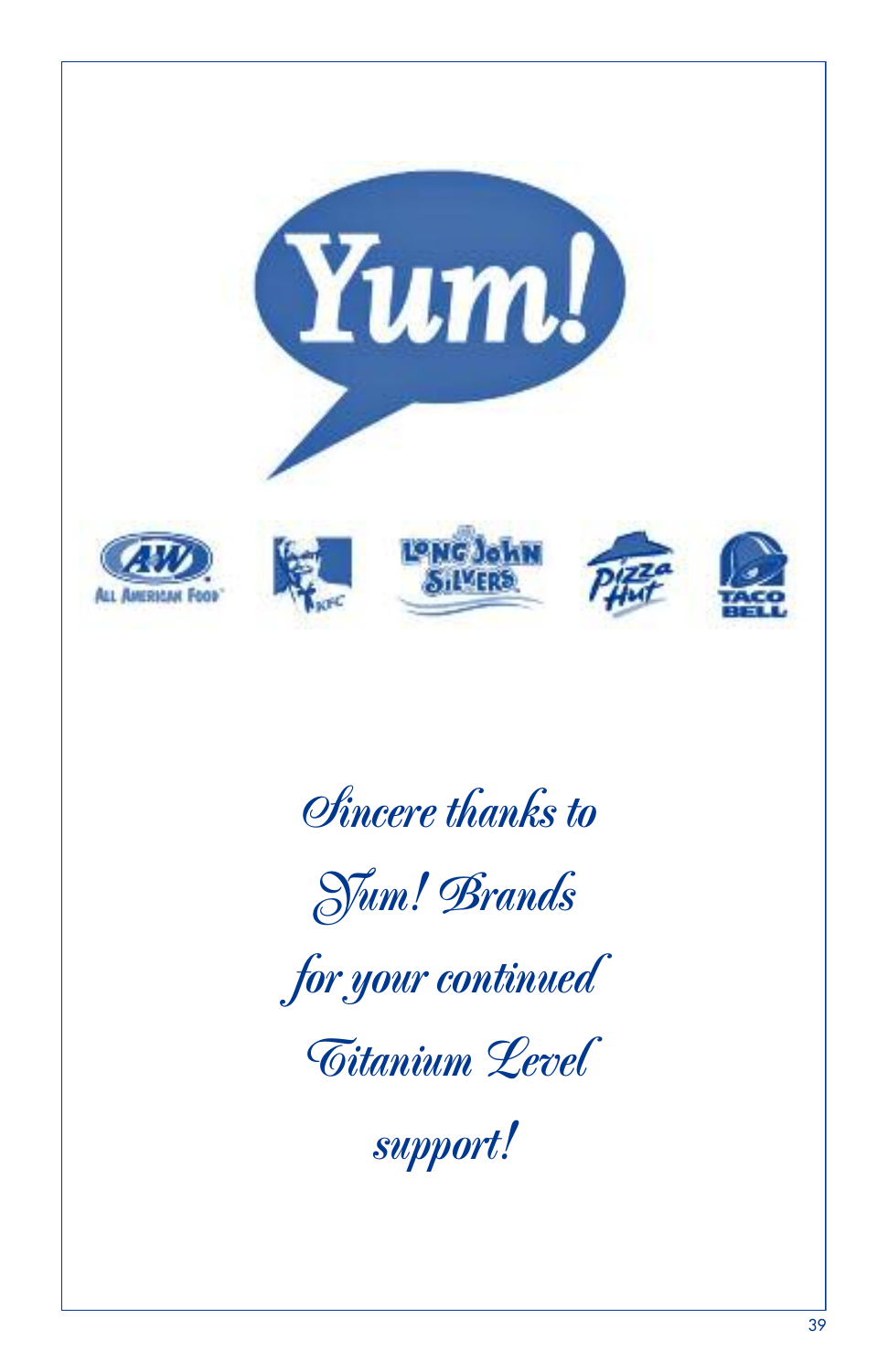## *Special thanks to…*



*for your generous*

*and continued*

*sponsorship at the*

*Titanium Level!*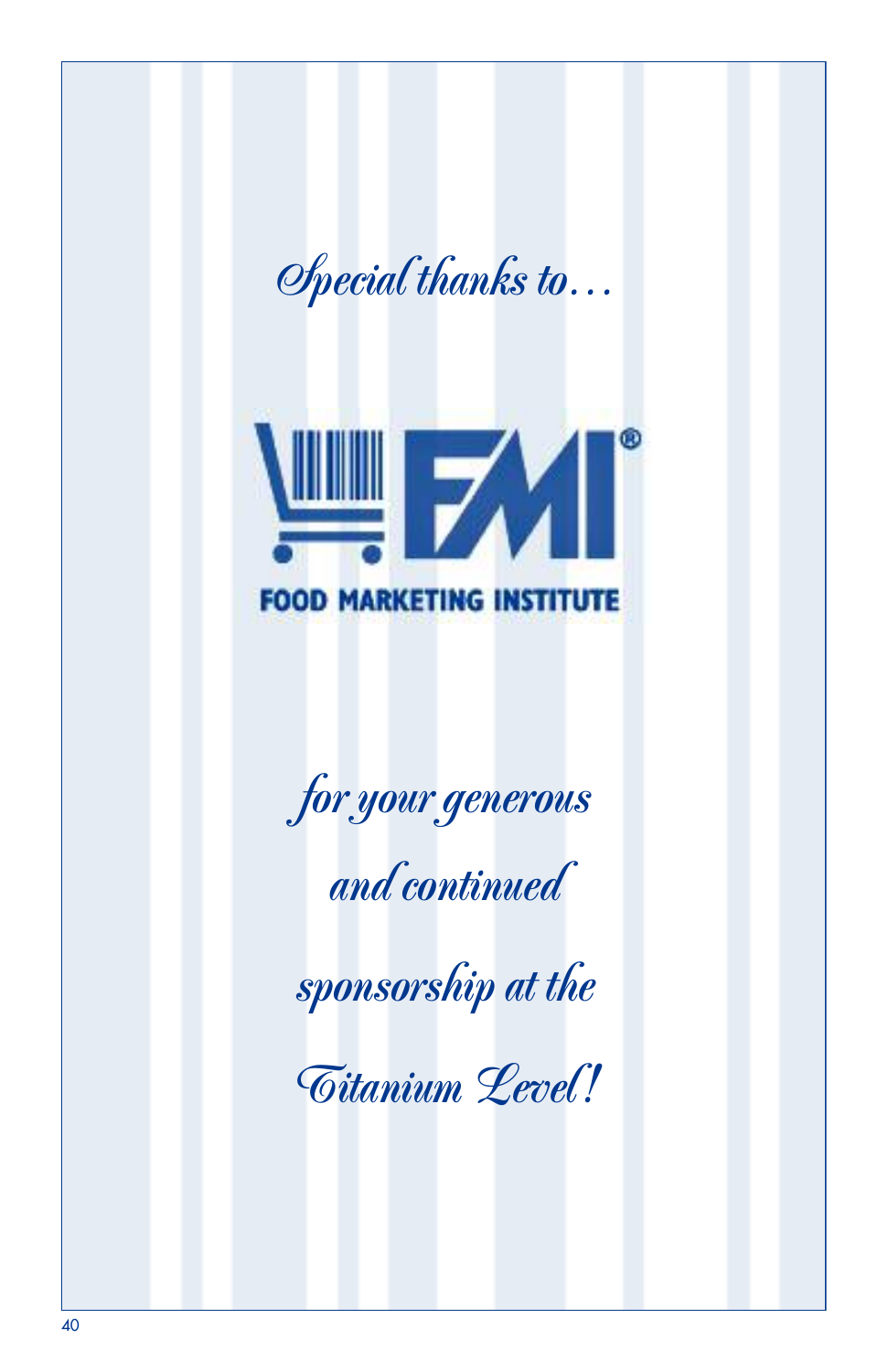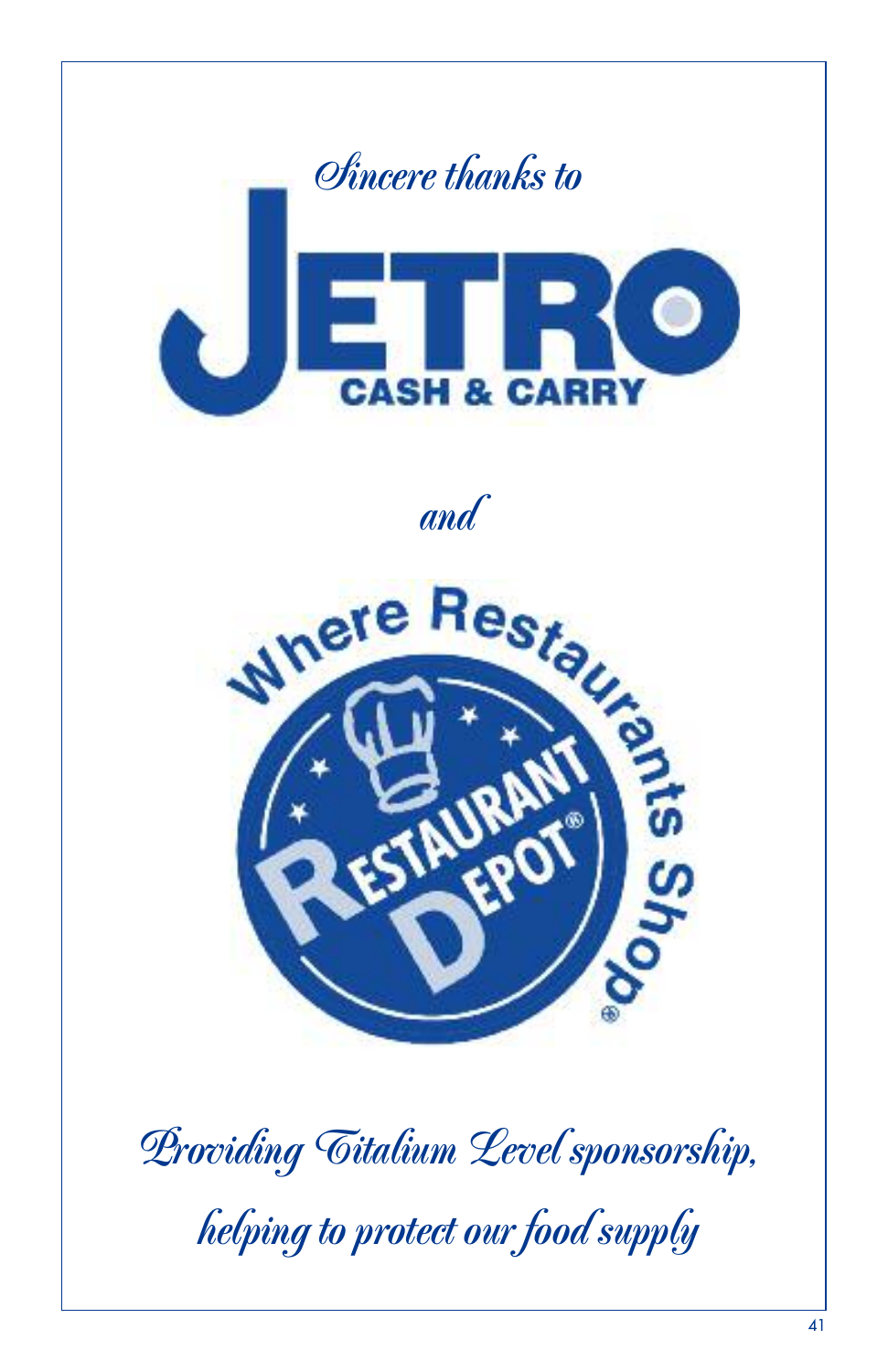

NST.

*Thank you…*

*National Sanitation Foundation International*

*for your consistent sponsorship at the at the Titanium Level!*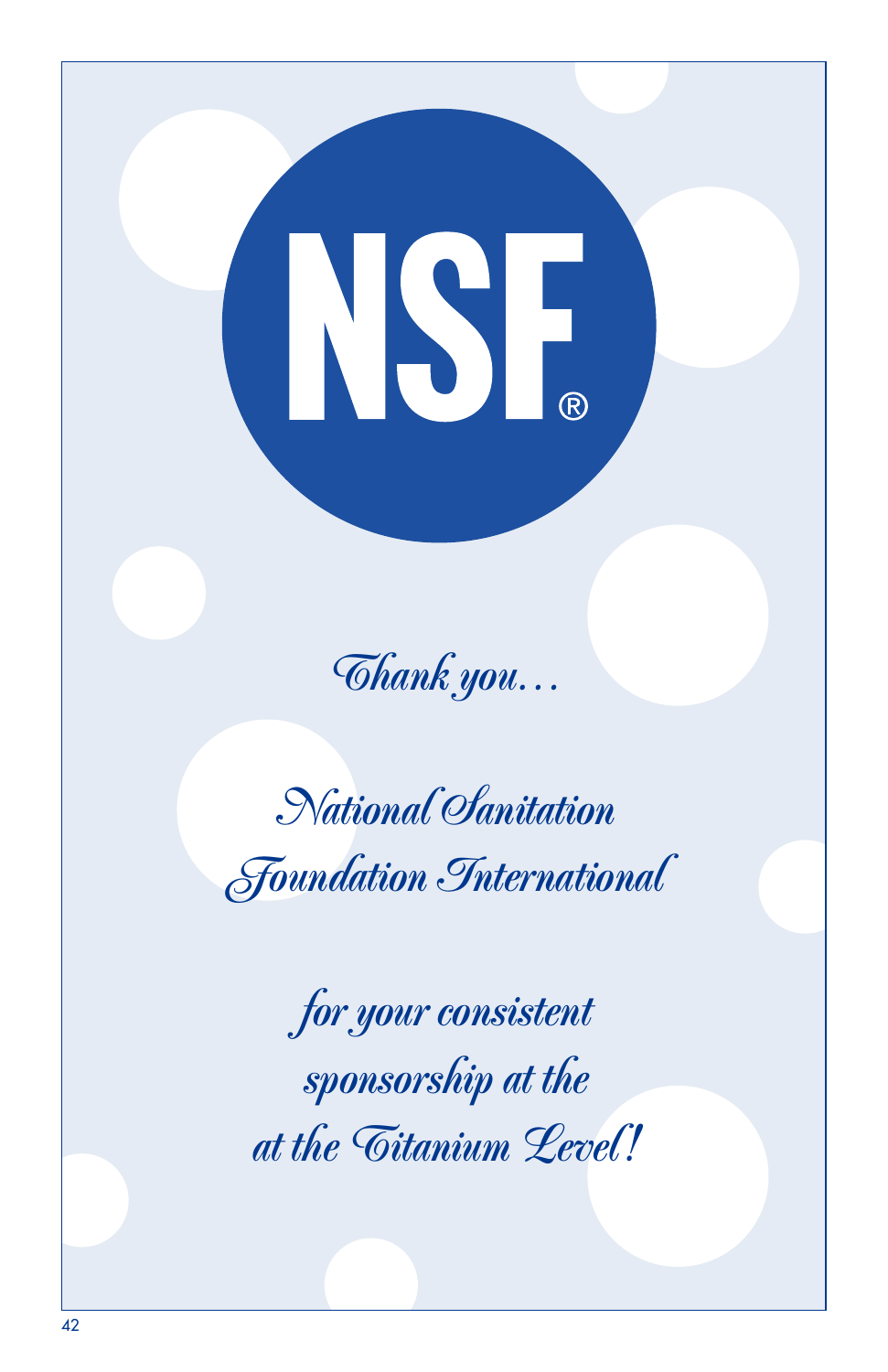

**WORLD CLASS MARKET Only The Best** For Your Family... From On

*Sincere thanks for your Silver Level sponsorship!*

*Thank you so much Underwriters Laboratories*

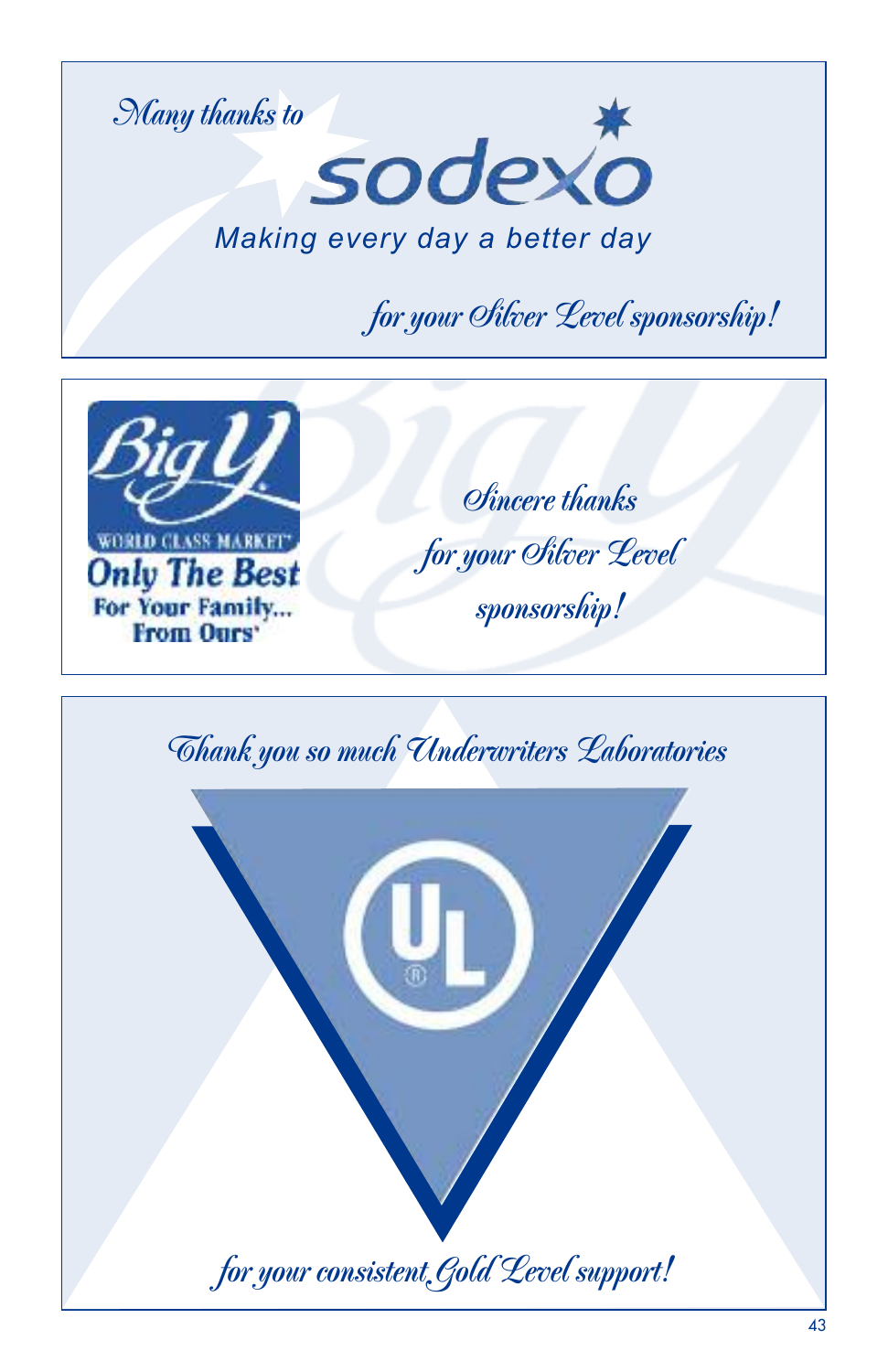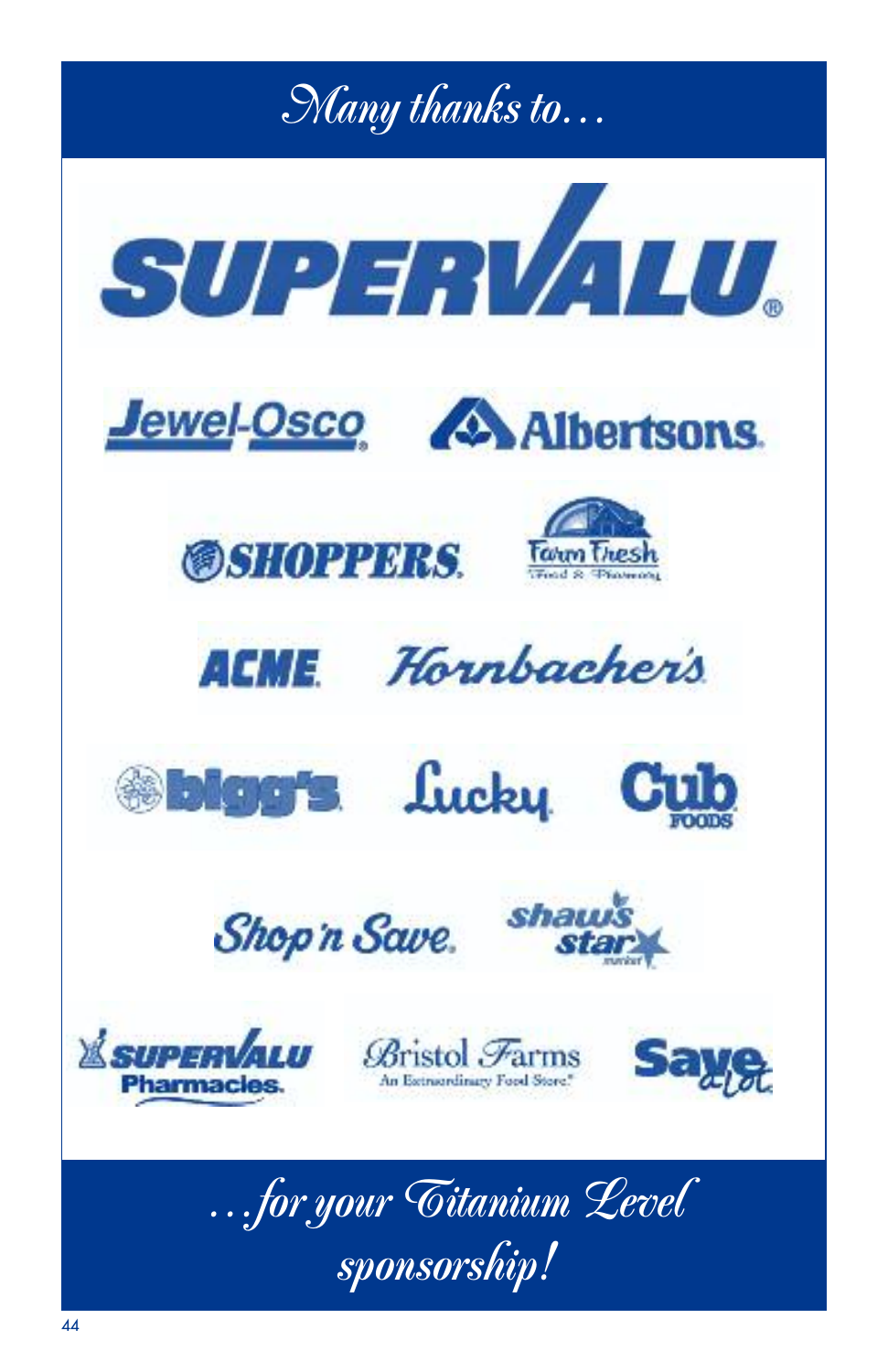*Sincere thanks to…*

## **Procter&Gamble Professional<sup>®</sup>**





## *sponsorship*

*is very much appreciated !*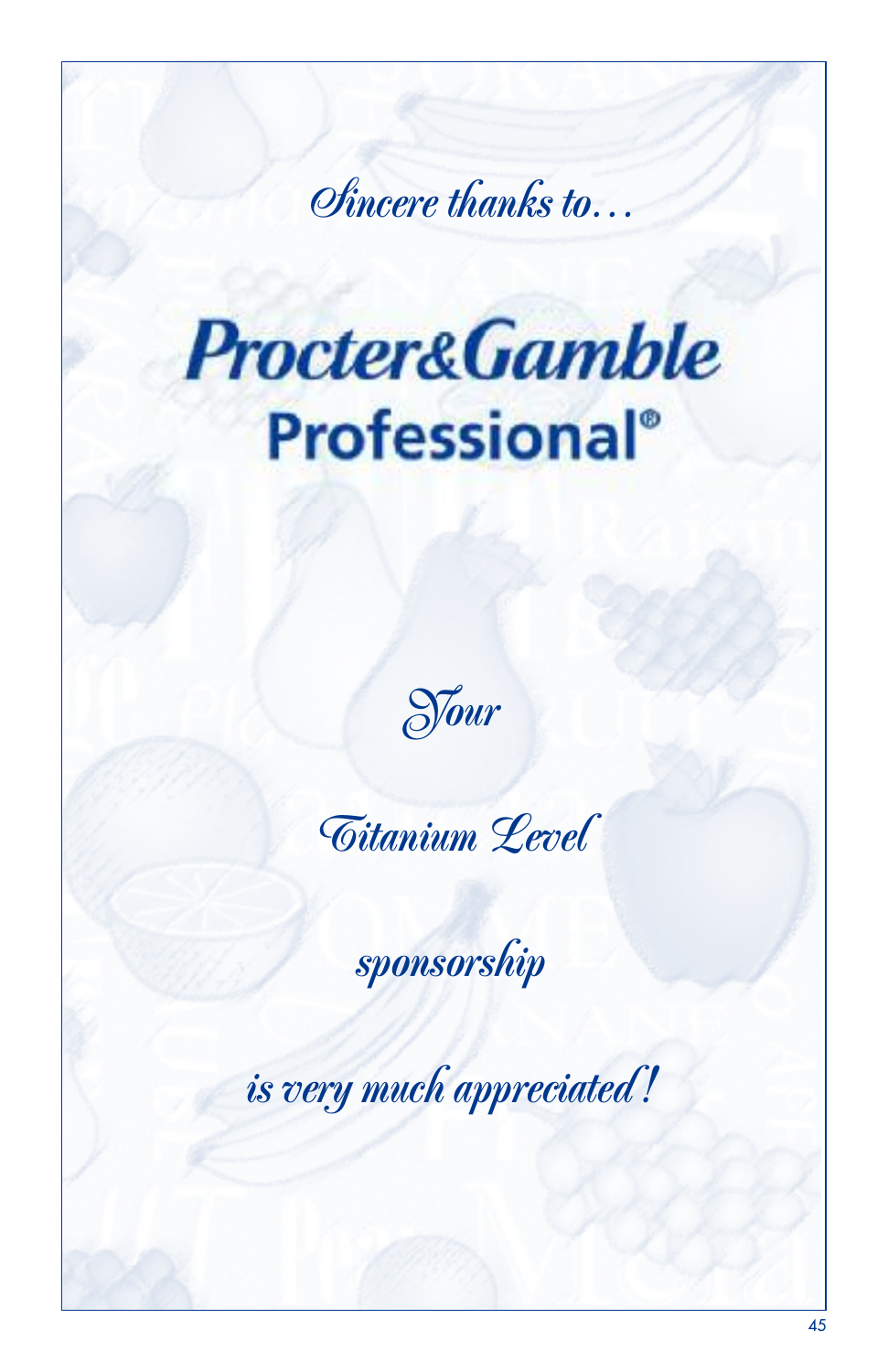## *Sincere thanks to…*



*Providing Gold Level support, helping in the effort to protect our food supply*



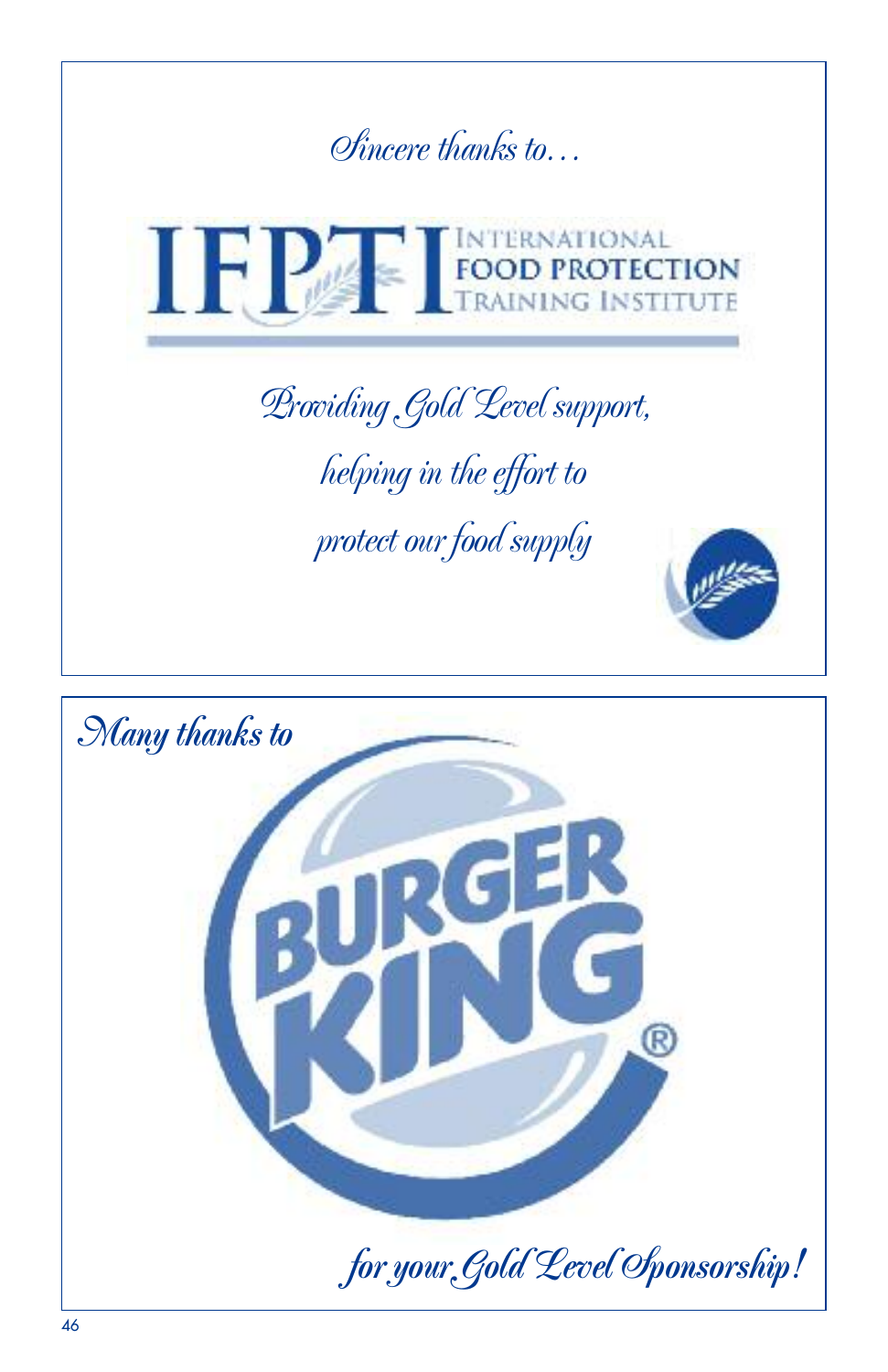

*Silver Level support!*

*Many thanks to…*

meljer *for your*

*Silver Level*

*support!*

*Sincere thanks to…*





*for your Silver Level support!*

*Thank you Steritech,*

*your Silver Level*

*sponsorshipis*

*greatly appreciated !*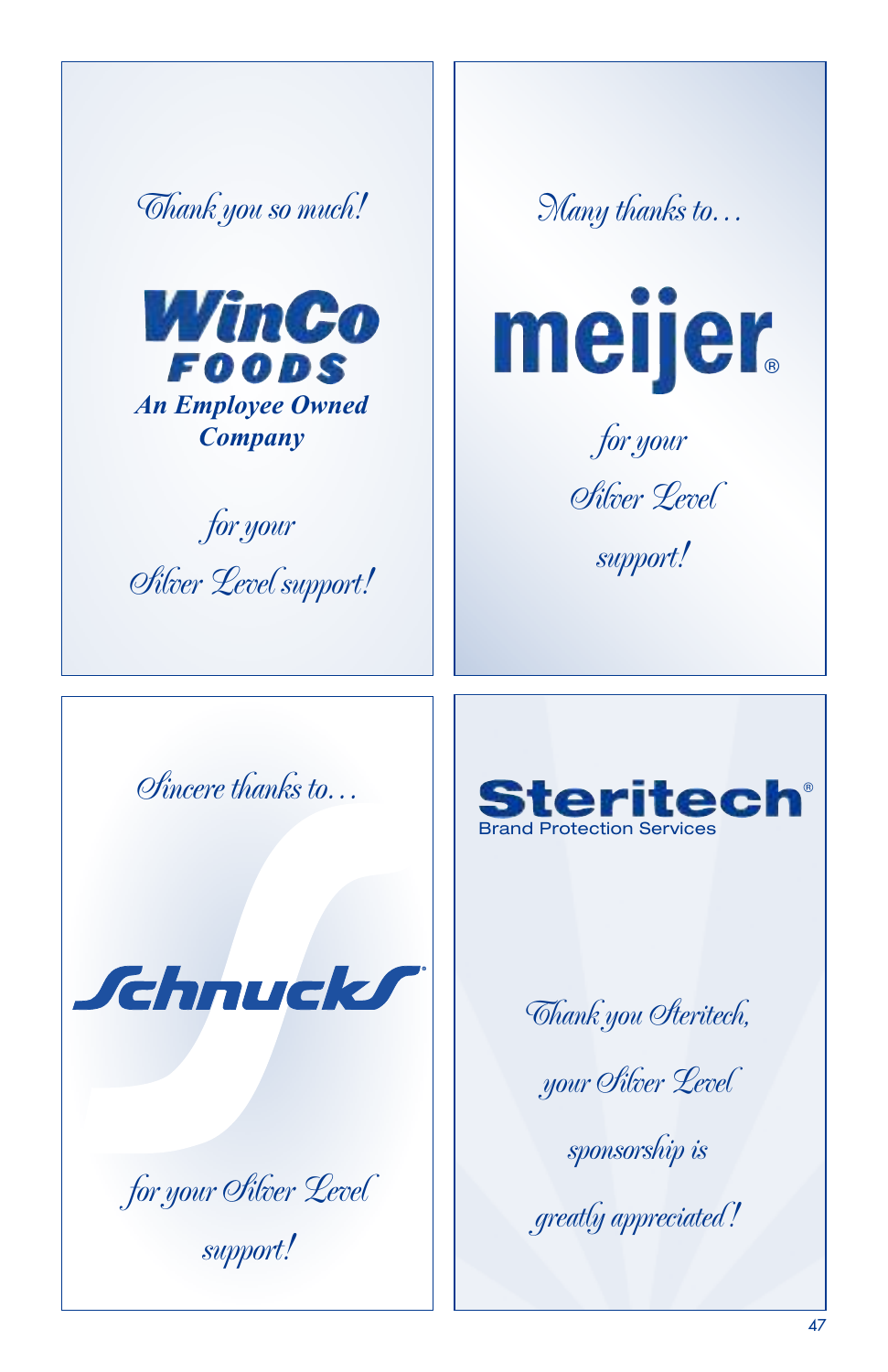## *Our sincere thanks to*

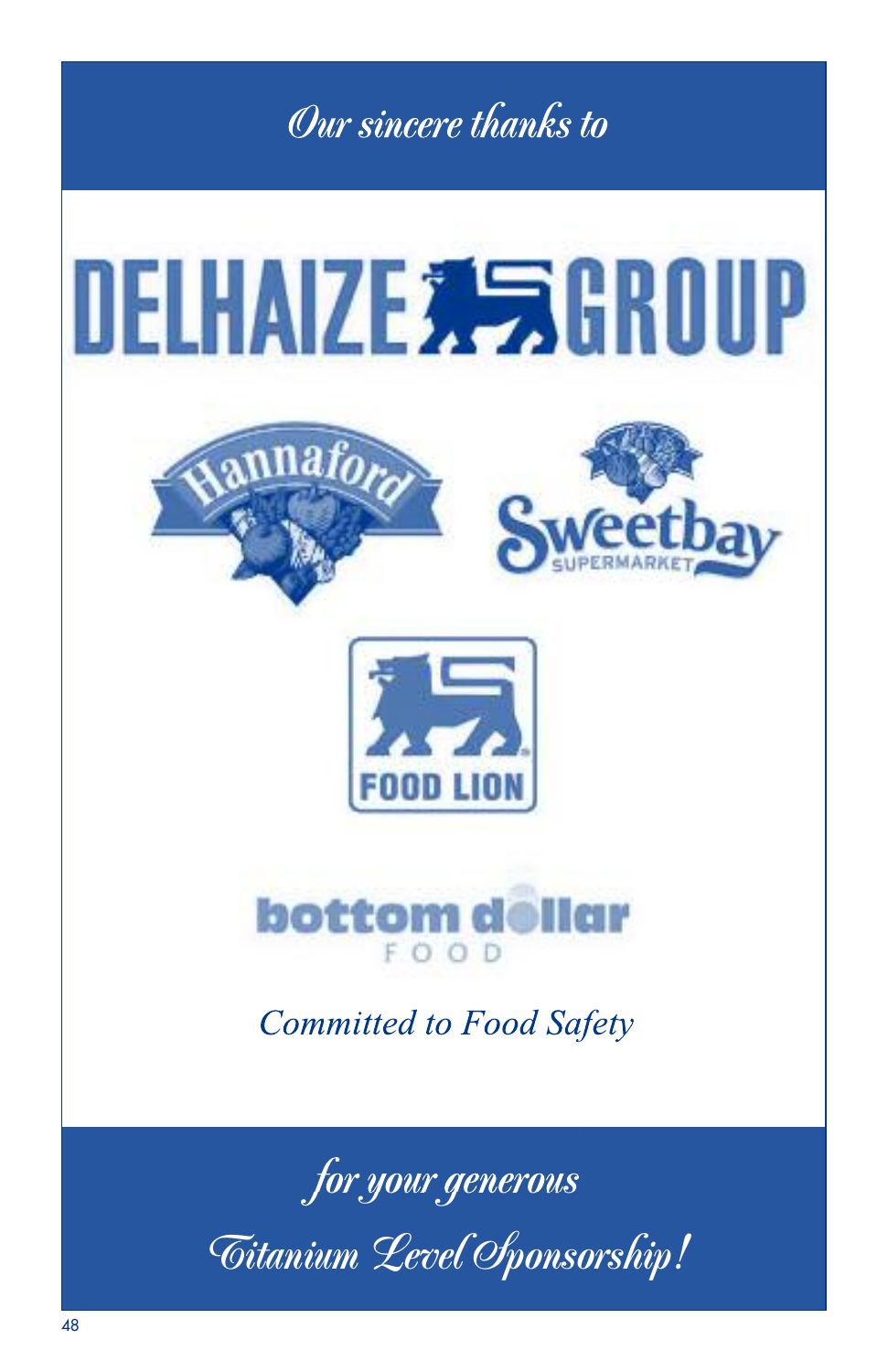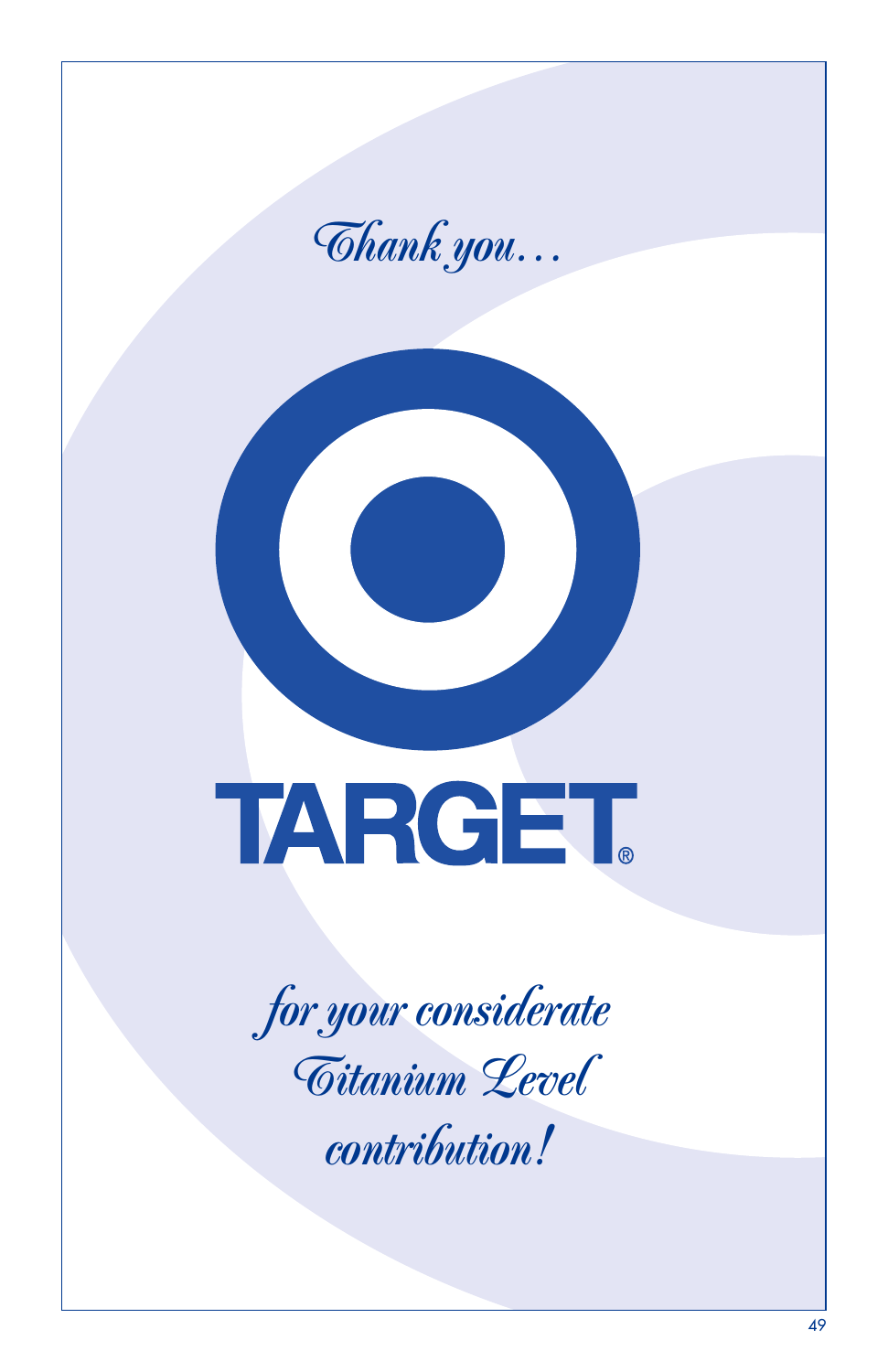



## **PROFESSIO**

wipe your world clean"

*for your generous*

*Titanium Level*

*sponsorship!*